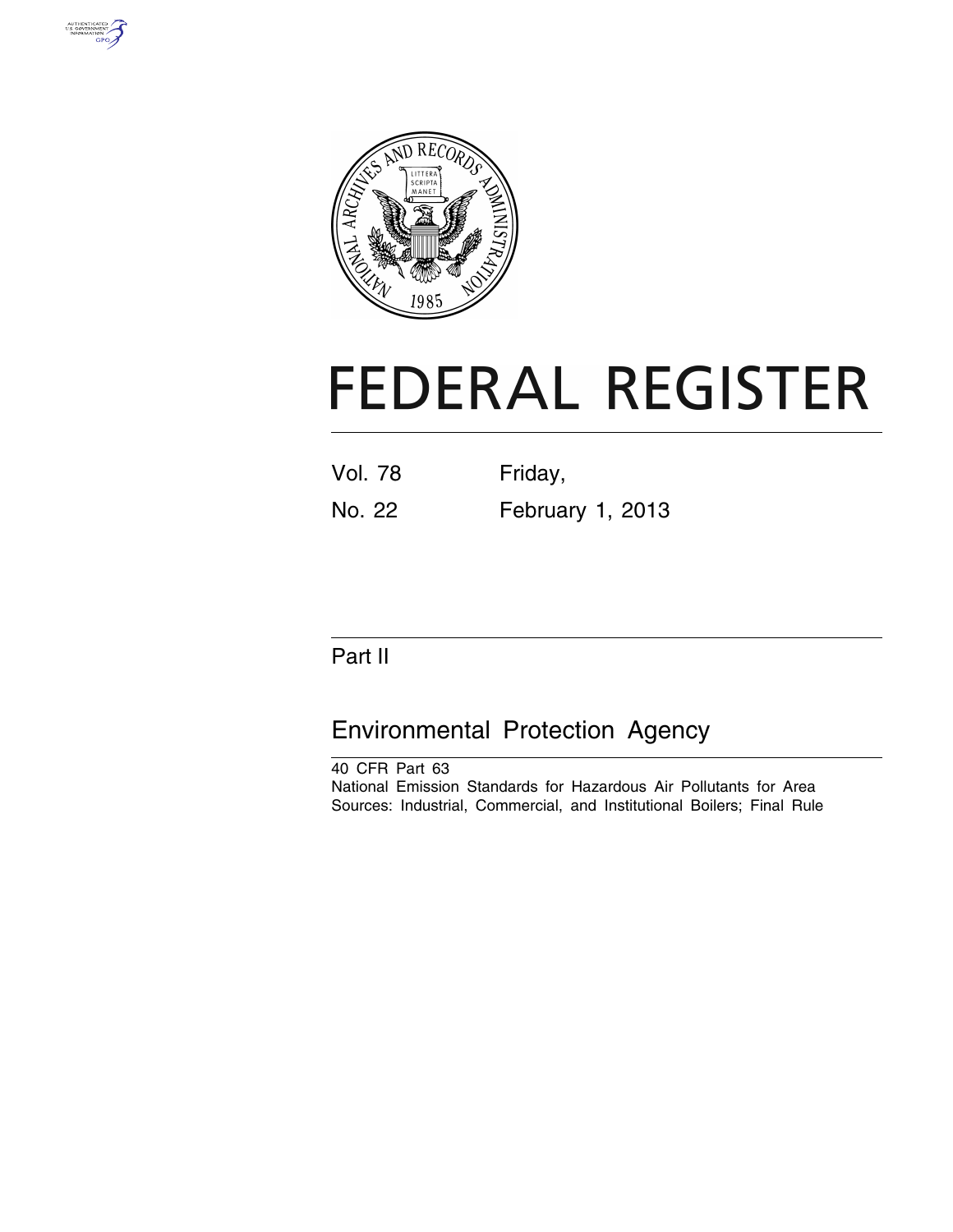#### **ENVIRONMENTAL PROTECTION AGENCY**

#### **40 CFR Part 63**

**[EPA–HQ–OAR–2006–0790; FRL–9698–5]** 

#### **RIN 2060–AR14**

#### **National Emission Standards for Hazardous Air Pollutants for Area Sources: Industrial, Commercial, and Institutional Boilers**

**AGENCY:** Environmental Protection Agency (EPA).

**ACTION:** Final rule; notice of final action on reconsideration.

**SUMMARY:** In this action, the EPA is taking final action on reconsideration of certain issues related to the emission standards to control hazardous air pollutants from new and existing industrial, commercial and institutional boilers at area sources which were issued under section 112 of the Clean Air Act. As part of this action, the EPA is amending certain compliance dates for the standard and making technical corrections to the final rule to clarify definitions, references, applicability and compliance issues raised by petitioners and other stakeholders affected by the rule. The EPA today is taking final action on the proposed reconsideration. **DATES:** This final rule is effective on February 1, 2013. The incorporation by reference of certain publications listed in this final rule were approved by the Director of the Federal Register as of February 1, 2013.

**ADDRESSES:** The EPA established a single docket under Docket ID No. EPA– HQ–OAR–2006–0790 for this action. All documents in the docket are listed on the *<http://www.regulations.gov>*Web site. Although listed in the index, some information is not publicly available, *e.g.,* confidential business information or other information whose disclosure is restricted by statute. Certain other material, such as copyrighted material, is not placed on the Internet and will be publicly available only in hard copy form. Publicly available docket materials are available either electronically through *[http://](http://www.regulations.gov) [www.regulations.gov](http://www.regulations.gov)* or in hard copy at the EPA's Docket Center, Public Reading Room, EPA West Building, Room 3334, 1301 Constitution Avenue NW., Washington, DC 20004. This Docket Facility is open from 8:30 a.m. to 4:30 p.m., Monday through Friday, excluding legal holidays. The telephone number for the Public Reading Room is (202) 566–1744, and the telephone number for the Air Docket is (202) 566–1741.

**FOR FURTHER INFORMATION CONTACT:** Ms.

Mary Johnson, Energy Strategies Group (D243–01), Sector Policies and Programs Division, Office of Air Quality Planning and Standards, Environmental Protection Agency, Research Triangle Park, North Carolina 27711; telephone number: (919) 541–5025; fax number: (919) 541–5450; email address: *[johnson.mary@epa.gov.](mailto:johnson.mary@epa.gov)* 

#### **Executive Summary**

#### *Purpose of This Regulatory Action*

The EPA is taking final action on its proposed reconsideration of certain provisions of its March 21, 2011, final rule that established emission standards for the source category of new and existing industrial, commercial, and institutional boilers located at area source facilities listed pursuant to CAA sections 112(c)(3), 112(c)(6), and  $112(k)(3)(B)$ .

Section 112(d) of the CAA requires the EPA to regulate HAP from both major and area stationary sources. Section 112(d)(5) of the CAA allows the EPA to establish standards for area sources of HAP ''which provide for the use of generally available control technologies (GACT) or management practices by such sources to reduce emissions of hazardous air pollutants.'' While GACT serves as the basis for standards of most emissions from area source boilers, two pollutants emitted by coal-fired boilers, POM as 7–PAH and Hg, must be regulated based on the performance of MACT. These two pollutants are regulated based on MACT because area source industrial, commercial and institutional boilers combusting coal were listed under section 112(c)(6) of the CAA due to the source categories' emissions of POM and Hg. Section 112(c)(6) requires the EPA to regulate sources listed pursuant to that provision by issuing standards under section  $112(d)(2)$  or  $(d)(4)$ . The final rule meets this requirement by setting MACT standards for Hg and CO (as a surrogate for POM) for units in the coal-fired subcategory. Further, the final rule sets standards based on GACT for the urban HAP, other than Hg and POM, emitted from coal-fired boilers that pose the greatest public health risk, pursuant to section 112(c)(3) of the CAA, including arsenic, beryllium, cadmium, lead, chromium, manganese, nickel, ethylene dioxide, and PCBs. In addition, the final rule sets standards based on GACT for boilers combusting oil or biomass for urban HAP, including Hg, arsenic, beryllium, cadmium, lead, chromium, manganese, nickel, POM, ethylene dioxide, and PCBs.

In developing the MACT standards for coal-fired boilers, the EPA considered section 112(h) of the CAA, which allows the EPA to establish work practice standards in lieu of numerical emission limits under section 112(d)(2) only in cases where the agency determines that it is not feasible to prescribe or enforce an emission standard. The EPA has set work practice standards for emissions of Hg and POM from small coal-fired boilers, pursuant to section 112(h), in the form of periodic tune-ups.

This final rule amends certain provisions of the final rule issued by EPA on March 11, 2011, and responds to petitions for reconsideration filed by a number of different entities.

#### *Summary of Major Reconsideration Provisions*

In general, the final rule requires facilities classified as area sources of HAP with affected boilers to reduce emissions of harmful toxic air emissions from these combustion sources, improving air quality, and protecting public health in communities where these facilities are located.

Recognizing the diversity of this source category and the multiple sectors of the economy this rule affects, the EPA is establishing seven subcategories for boilers based on the design of the combustion equipment and operating schedules of the unit. In addition to the coal, biomass, and oil subcategories in the March 2011 final rule, we are establishing subcategories for seasonal boilers, limited-use boilers, oil-fired boilers with heat input capacity of equal to or less than 5 MMBtu/hr, and certain boilers that use a continuous oxygen trim system.

Numerical emission limits, based on MACT, are established for Hg and CO at new and existing large coal-fired boilers (i.e., with a design heat input capacity of 10 MMBtu/hr or more). A review of the data has resulted in changes to the Hg and CO emission limits contained in the March 2011 final rule. The EPA is also establishing a CEMS alternative compliance option for the numeric CO emission limit. Coal-fired boilers subject to a CO emission limit can comply with the limit using a periodic stack test and CPMS, or by using CEMS. The CO CEMS alternative compliance option is based on a 10-day rolling average and provides additional compliance flexibility to sources with existing CO CEMS equipment. New and existing small coal-fired units (*i.e.,* with a design heat input capacity of less than 10 MMBtu/hr) are subject to periodic tuneup work practices for CO and Hg in lieu of numeric emission limits because the EPA found that it was technologically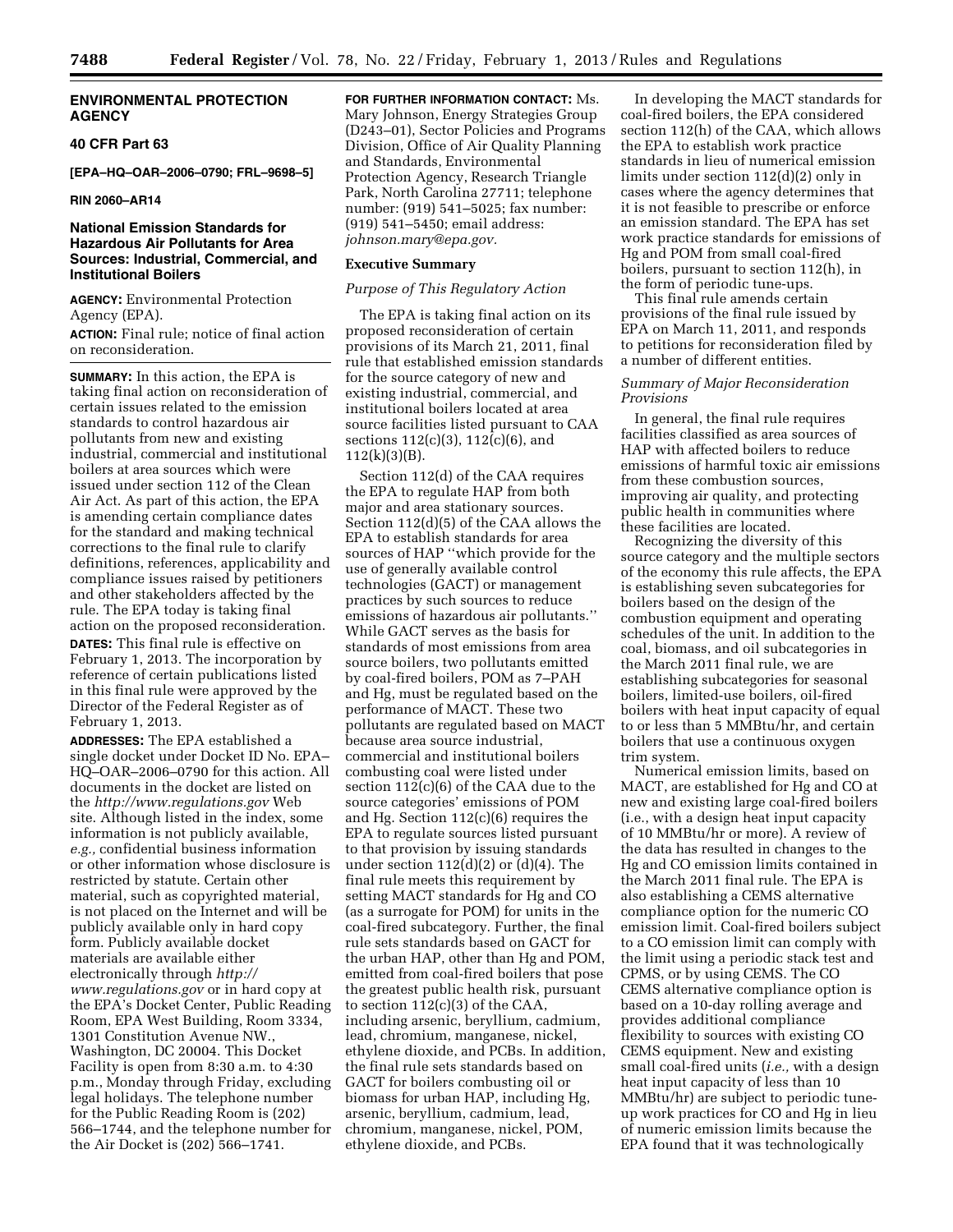and economically impracticable to apply measurement methodology to these small sources, pursuant to CAA section 112(h).

Numerical emission limits, based on GACT, are established for PM as a surrogate for urban metal HAP other than Hg for new large coal-fired boilers. New and existing small coal-fired boilers are subject to periodic tune-up management practices for PM as a surrogate for urban metal HAP other than Hg, and for CO as a surrogate for urban organic HAP other than POM, based on GACT.

New large biomass- and oil-fired boilers are subject to numerical emission limits for PM as a surrogate for urban metal HAP, based on GACT. Existing biomass and oil-fired boilers and new small biomass- and oil-fired boilers are subject to periodic tune-up management practices for PM as a surrogate for urban metal HAP, based on GACT. New and existing biomass- and oil-fired boilers are subject to periodic tune-up management practices for CO as a surrogate for urban organic HAP, based on GACT. Certain other subcategories (seasonal boilers, limiteduse boilers, oil-fired boilers with heat input capacity of equal to or less than 5 MMBtu/hr, and boilers with an oxygen trim system) are subject to periodic tune-up work practice or management practice requirements tailored to their schedule of operation and types of fuel.

The compliance date for existing sources is March 21, 2014. The compliance date for new sources that began operations on or before May 20, 2011 is May 20, 2011. For new sources that start up after May 20, 2011, the compliance date is the date of startup. New sources are defined as sources that began operation after June 4, 2010.

#### *Costs and Benefits*

This final action is intended to clarify definitions, references, applicability and compliance issues, but not change the coverage of the final rule. The final rule will affect an estimated 180,000 existing area source boilers and the EPA projects that approximately an additional 6,800 new boilers will be subject to the rule over the initial 3-year period. The clarifications should make it easier for owners and operators and for local and state authorities to understand and implement the rule's requirements. As compared to the March 2011 final rule, this final rule will not affect the estimated emission reductions, control costs or the benefits of the rule in substance. This final rule does not impose any additional regulatory requirements beyond those imposed by

the previously promulgated boiler area source rule and, in fact, will result in a decrease in regulatory requirements for certain subcategories of boilers. A more detailed discussion of the costs and benefits of the March 2011 final rule is provided at 76 FR 15579, March 21, 2011, and 76 FR 80542, December 23, 2011. Section VI of this preamble provides a discussion of the impacts of this final rule.

#### **SUPPLEMENTARY INFORMATION:**

*Acronyms and Abbreviations*. The following acronyms and abbreviations are used in this document.

- 7–PAH 7-polynuclear aromatic hydrocarbons
- ACI activated carbon injection
- ASTM American Society for Testing and Materials
- Btu British thermal unit
- CO carbon monoxide
- CEMS continuous emission monitoring system
- CDX Central Data Exchange
- CAA Clean Air Act
- CFR Code of Federal Regulations COMS continuous opacity monitoring
- system CPMS continuous parameter monitoring
- system
- DOE Department of Energy
- ERT Electronic Reporting Tool
- ESP electrostatic precipitator
- FR Federal Register
- GACT generally available control technologies
- HAP hazardous air pollutants
- Hg mercury
- HQ Headquarters
- ISO International Standards Organization lb pounds
- MACT maximum achievable control technology
- MMBtu million British thermal units
- NAA No Action Assurance
- NAICS North American Industry Classification System
- NESHAP national emission standards for hazardous air pollutants
- NSPS new source performance standard
- NTTAA National Technology Transfer and Advancement Act
- OMB Office of Management and Budget
- PCBs polychlorinated biphenyls
- PM particulate matter
- POM polycyclic organic matter
- ppm parts per million
- 
- PSD prevention of significant deterioration
- RFA Regulatory Flexibility Act
- Regulatory Information Number
- TBtu trillion British thermal units
- TTN Technology Transfer Network
- tpy tons per year
- UMRA Unfunded Mandates Reform Act of
- 1995<br>UPL ر upper prediction limit
- VCS Voluntary Consensus Standards WWW Worldwide Web

*Organization of This Document.* The information presented in this preamble is organized as follows:

I. General Information

- A. Does this action apply to me?
- B. Where can I get a copy of this
- document? C. Judicial Review
- 
- II. Background Information III. Summary of Final Action on
- Reconsideration
- A. Affected Sources
- B. Source Category Exclusions
- C. Emission Limits
- D. Tune-Up Work Practice and
- Management Practice Standards
- E. Energy Assessment Work Practice and Management Practice Standards
- F. GACT-Based Standards
- G. Initial Compliance
- H. Operating Limits
- I. Continuous Compliance
- J. Periods of Startup and Shutdown
- K. Affirmative Defense Language
- L. Notification, Recordkeeping and Reporting Requirements
- M. Title V Permitting Requirements
- N. Definition of Period of Gas Curtailment or Supply Interruption
- O. Miscellaneous Technical Corrections P. Other Issues
- IV. Summary of Significant Changes Since Proposed Action on Reconsideration A. Applicability
	- B. Tune-Up Requirements
	- C. Energy Assessment
	-
	- D. Clarification of Oxygen Concentration Operating Limits
	- E. Definitions Regarding Averaging Times
	- F. Fuel Sampling Frequency
	- G. Performance Testing Frequency
	- H. Startup and Shutdown Definitions
	- I. Notifications
- J. Miscellaneous Definitions
- V. Other Actions the EPA Is Taking
- VI. Impacts Associated With This Final Rule VII. Statutory and Executive Order Reviews
	- A. Executive Order 12866: Regulatory Planning and Review and Executive Order 13563: Improving Regulation and Regulatory Review
	- B. Paperwork Reduction Act
	- C. Regulatory Flexibility Act
	- D. Unfunded Mandates Reform Act
	- E. Executive Order 13132: Federalism
	- F. Executive Order 13175: Consultation and Coordination With Indian Tribal Governments
	- G. Executive Order 13045: Protection of Children From Environmental Health Risks and Safety Risks
	- H. Executive Order 13211: Actions Concerning Regulations That Significantly Affect Energy Supply, Distribution, or Use
	- I. National Technology Transfer and Advancement Act
	- J. Executive Order 12898: Federal Actions To Address Environmental Justice in Minority Populations and Low-Income Populations

The regulated categories and entities potentially affected by this action

K. Congressional Review Act

*A. Does this action apply to me?* 

**I. General Information** 

include: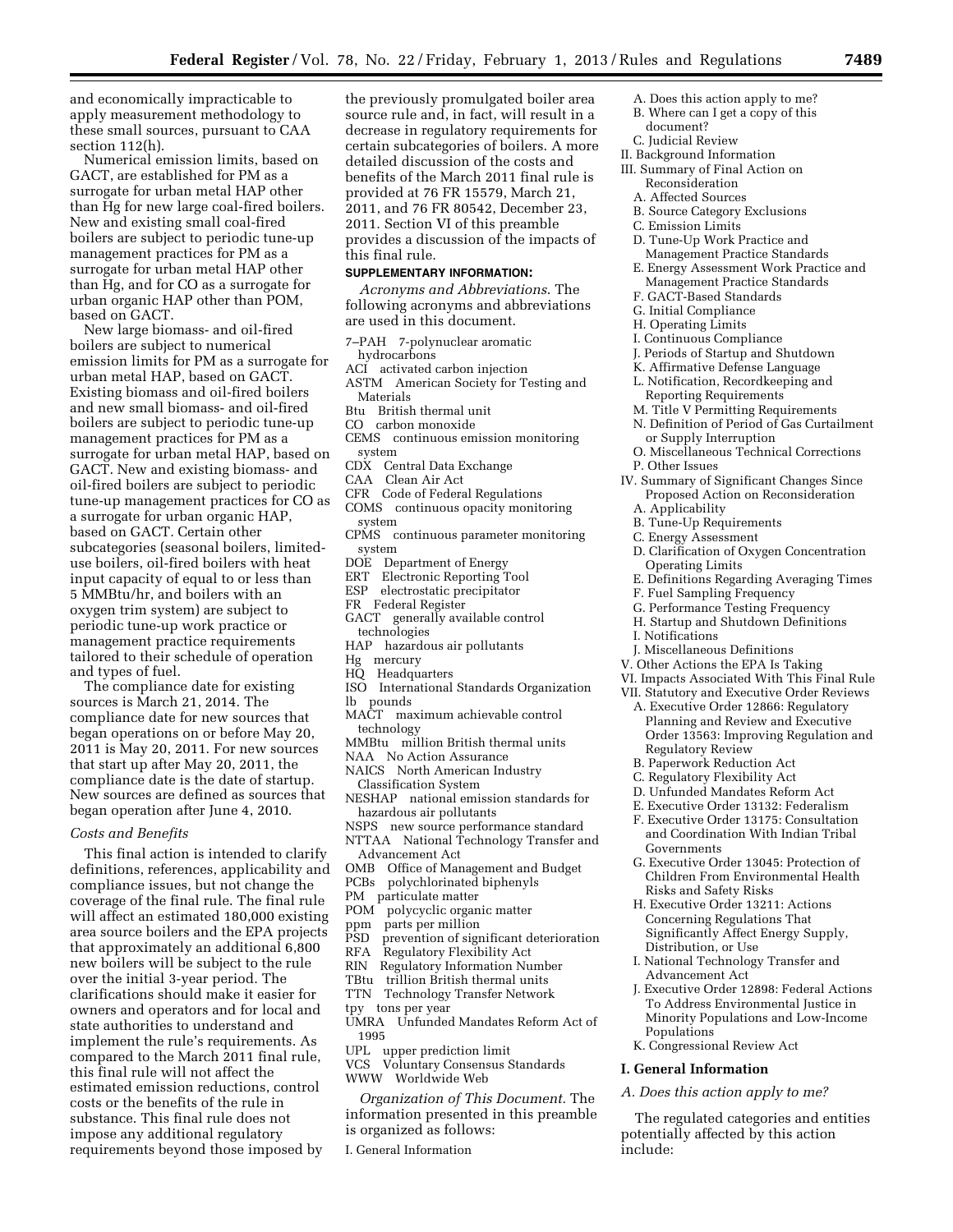| Industry category                                                     | NAICS Code <sup>a</sup> | Examples of regulated entities                                |  |  |  |
|-----------------------------------------------------------------------|-------------------------|---------------------------------------------------------------|--|--|--|
| Any area source facility using a boiler as defined in the final rule. | 321                     | Wood product manufacturing.                                   |  |  |  |
|                                                                       |                         | Agriculture, greenhouses.                                     |  |  |  |
|                                                                       | 311                     | Food manufacturing.                                           |  |  |  |
|                                                                       | 327                     | Nonmetallic mineral<br>manufac-<br>product<br>turing.         |  |  |  |
|                                                                       | 424                     | Wholesale trade, nondurable goods.                            |  |  |  |
|                                                                       | 531                     | Real estate.                                                  |  |  |  |
|                                                                       | 611                     | <b>Educational services</b>                                   |  |  |  |
|                                                                       | 813                     | Religious, civic, professional, and similar<br>organizations. |  |  |  |
|                                                                       | 92                      | Public administration.                                        |  |  |  |
|                                                                       | 722 I                   | Food services and drinking places.                            |  |  |  |
|                                                                       | 62                      | Health care and social assistance.                            |  |  |  |
|                                                                       | 22111                   | Electric power generation.                                    |  |  |  |

a North American Industry Classification System.

This table is not intended to be exhaustive, but rather provides a guide for readers regarding entities likely to be regulated by this final action. To determine whether your facility may be affected by this action, you should examine the applicability criteria in 40 CFR 63.11193 of subpart JJJJJJ (National Emission Standards for Hazardous Air Pollutants for Industrial, Commercial, and Institutional Boilers Area Sources). If you have any questions regarding the applicability of this final rule to a particular entity, consult either the air permit authority for the entity or your EPA regional representative, as listed in 40 CFR 63.13 of subpart A (General Provisions).

#### *B. Where can I get a copy of this document?*

In addition to being available in the docket, an electronic copy of this action will also be available on the WWW through the TTN. Following signature, a copy of the action will be posted on the TTN's policy and guidance page for newly proposed or promulgated rules at the following address: *[http://](http://www.epa.gov/ttn/oarpg/) [www.epa.gov/ttn/oarpg/](http://www.epa.gov/ttn/oarpg/)*. The TTN provides information and technology exchange in various areas of air pollution control.

#### *C. Judicial Review*

Under the CAA section 307(b)(1), judicial review of this final rule is available only by filing a petition for review in the U.S. Court of Appeals for the District of Columbia Circuit by April 2, 2013. Under CAA section  $307(d)(7)(B)$ , only an objection to this final rule that was raised with reasonable specificity during the period for public comment can be raised during judicial review.

Under CAA section 307(b)(2), the requirements established by this final rule may not be challenged separately in any civil or criminal proceedings

brought by EPA to enforce these requirements.

#### **II. Background Information**

Section 112(d) of the CAA requires the EPA to establish NESHAP for both major and area sources of HAP that are listed for regulation under CAA section 112(c). A major source is any stationary source that emits or has the potential to emit 10 tpy or more of any single HAP or 25 tpy or more of any combination of HAP. An area source is a stationary source that is not a major source.

On March 21, 2011 (76 FR 15554), the EPA issued the NESHAP for industrial, commercial and institutional area source boilers pursuant to CAA sections 112(c)(3), 112(c)(6), and 112(k)(3)(B).

CAA section  $112(k)(3)(B)$  directs the EPA to identify at least 30 HAP that, as a result of emissions from area sources, pose the greatest threat to public health in the largest number of urban areas. The EPA implemented this provision in 1999 in the Integrated Urban Air Toxics Strategy, (64 FR 38715, July 19, 1999) (Strategy). Specifically, in the Strategy, the EPA identified 30 HAP that pose the greatest potential health threat in urban areas, and these HAP are referred to as the ''30 urban HAP.'' Section 112(c)(3) of the CAA requires the EPA to list sufficient categories or subcategories of area sources to ensure that area sources representing 90 percent of the emissions of the 30 urban HAP are subject to regulation. Under CAA section 112(d)(5), the EPA may elect to promulgate standards or requirements for area sources ''which provide for the use of generally available control technologies (''GACT'') or management practices by such sources to reduce emissions of hazardous air pollutants.''

CAA section  $112(c)(6)$  requires that the EPA list categories and subcategories of sources assuring that sources accounting for not less than 90 percent of the aggregate emissions of each of seven specified HAP are subject

to standards under CAA sections  $112(d)(2)$  or  $(d)(4)$ , which require the application of the more stringent MACT. The seven HAP specified in CAA section  $112(c)(6)$  are as follows: Alkylated lead compounds, POM, hexachlorobenzene, Hg, PCBs, 2,3,7,8 tetrachlorodibenzofuran, and 2,3,7,8 tetrachlorodibenzo-p-dioxin.

As noted in the preamble to the final rule, (76 FR 15556, March 21, 2011), we listed area source industrial boilers and commercial/institutional boilers combusting coal under CAA section 112(c)(6) based on the source categories' contribution of Hg and POM, and under CAA section  $112(c)(3)$  for their contribution of arsenic, beryllium, cadmium, lead, chromium, manganese, nickel, ethylene dioxide, and PCBs, as well as Hg and POM. We promulgated final standards for coal-fired area source boilers to reflect the application of MACT for Hg and POM, and to reflect GACT for the urban HAP other than Hg and POM.

We listed industrial and commercial/ institutional boilers combusting oil or biomass under CAA section 112(c)(3) for their contribution of Hg, arsenic, beryllium, cadmium, lead, chromium, manganese, nickel, POM, ethylene dioxide, and PCBs. For boilers firing oil or biomass, the final standards reflect GACT for all of the urban HAP.

On March 21, 2011, we also published a notice to initiate the reconsideration of certain aspects of the final rule for area source industrial, commercial and institutional boilers (76 FR 15266). The reconsideration notice identified several provisions of the final rule where additional public comment was appropriate. The notice also identified several issues of central relevance to the rulemaking where reconsideration was appropriate under CAA section 307(d).

Following promulgation of the final rule, the EPA also received petitions for reconsideration from the following organizations (Petitioners): American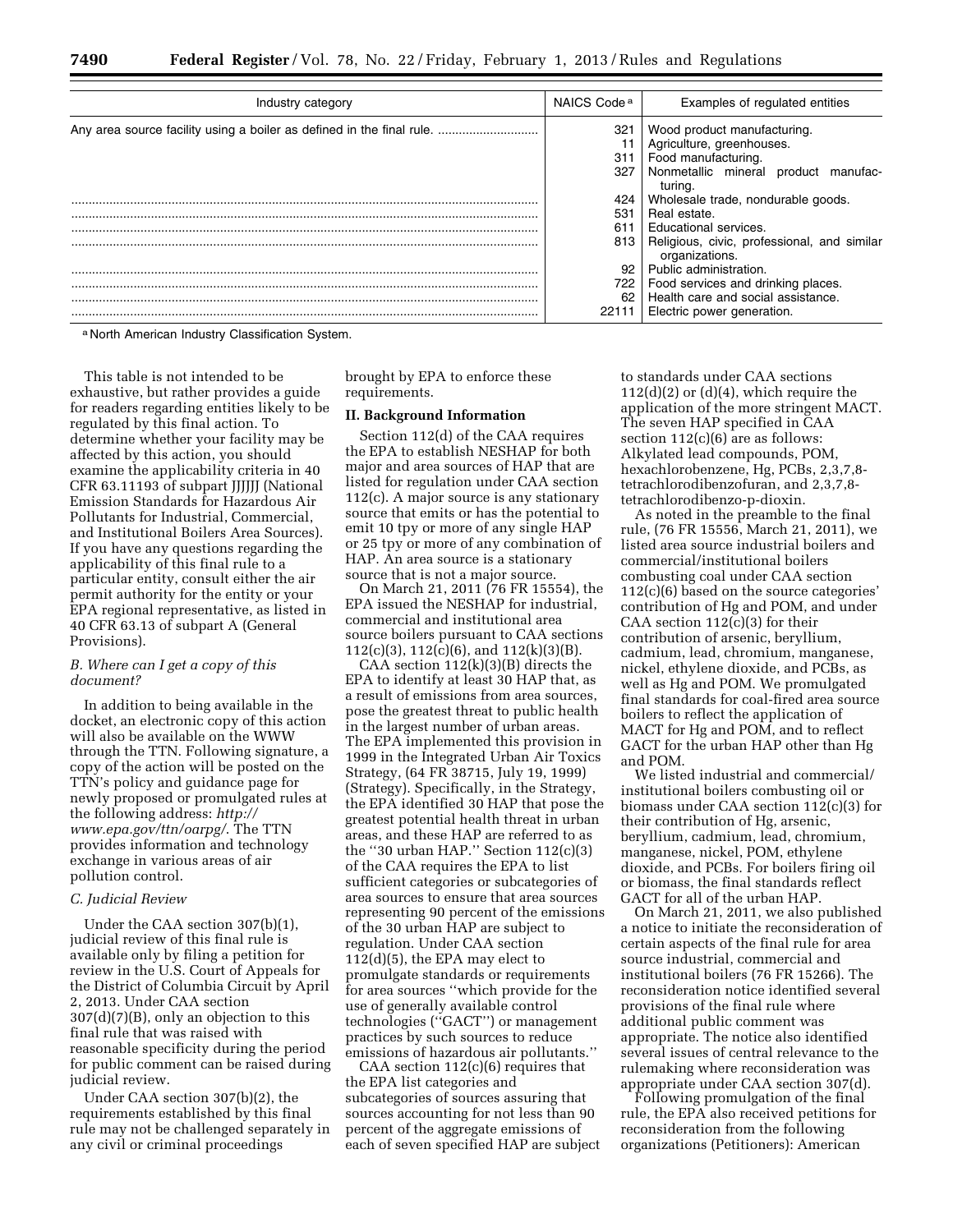Sugar Cane League of the U.S.A., Alaska Oil and Gas Association, American Coke and Coal Chemicals Institute, American Iron and Steel Institute, American Petroleum Institute, Council of Industrial Boiler Owners, Industry Coalition (American Forest and Paper Association (AF&PA) et. al.), National Petrochemical and Refiners Association, Sierra Club, and the State of Washington Department of Ecology. Petitioners, pursuant to CAA section 307(d)(7)(B), requested that the EPA reconsider numerous provisions in the rules. On December 23, 2011, the EPA granted the petitions for reconsideration on certain issues, and proposed certain revisions to the final rule in response to the reconsideration petitions and to address the issues that the EPA previously identified as warranting reconsideration. That proposal solicited comment on several specific aspects of the rule, including:

• Establishing separate requirements for seasonally operated boilers.

• Addressing temporary boilers.

• Clarifying the initial compliance schedule for existing boilers subject to tune-ups.

• Defining periods of gas curtailment.

• Providing an optional CO compliance mechanism using CEMS.

• Averaging times for parameter monitoring.

• Providing an affirmative defense for malfunction events.

• Adjusting frequency of tune-up work practices for very small units.

• Selecting a 99 percent confidence interval for setting the CO emission limit.

• Establishing GACT-based limits for biomass and oil-fired boilers.

• Scope and duration of the energy assessment and deadline for completing the assessment.

• Revising GACT-based limits for PM at new oil-fired boilers.

• Exempting area sources from title V permitting requirements.

In this action, the EPA is finalizing multiple changes to this NESHAP after considering public comments on the items under reconsideration.

#### **III. Summary of Final Action on Reconsideration**

As stated above, the December 23, 2011, proposed rule addressed specific issues and provisions the EPA identified for reconsideration. This summary reflects the agency's final action in regards to those provisions identified for reconsideration and on other discrete matters identified in response to comments or data received during the comment period.

#### *A. Affected Sources*

This final rule amends 40 CFR 63.11194 to specify that an existing dual-fuel fired boiler (*i.e.,* commenced construction or reconstruction on or before June 4, 2010) meeting the definition of gas-fired boiler, as defined in 40 CFR 63.11237, that meets the applicability requirements of subpart JJJJJJ after June 4, 2010 due to a fuel switch from gaseous fuel to solid fossil fuel, biomass, or liquid fuel is considered to be an existing source under this subpart as long as the boiler was designed to accommodate the alternate fuel. A new or reconstructed dual-fuel fired boiler (*i.e.,* commenced construction or reconstruction after June 4, 2010) meeting the definition of gasfired boiler, as defined in 40 CFR 63.11237, that meets the applicability criteria of subpart JJJJJJ after June 4, 2010 due to a fuel switch from gaseous fuel to solid fossil fuel, biomass, or liquid fuel is considered to be a new source under this subpart.

*B. Source Category Exclusions* 

This final rule amends the list of boilers that are not part of the source categories subject to subpart JJJJJJ. We are revising this list (as set forth in 40 CFR 63.11195) to clarify certain boiler types and to include certain additional boilers that may be located at an industrial, commercial or institutional area source facility. These revisions of the source categories are described below.

#### 1. Electric Boilers

The EPA is amending 40 CFR 63.11195 by adding electric boilers to the list of boilers not subject to subpart JJJJJJ. Electric boilers are defined in 40 CFR 63.11237 as follows:

*Electric boiler* means a boiler in which electric heating serves as the source of heat. Electric boilers that burn gaseous or liquid fuel during periods of electrical power curtailment or failure are included in this definition.

#### 2. Residential Boilers

The EPA is amending 40 CFR 63.11195 by adding residential boilers to the list of boilers not subject to subpart JJJJJJ. We are clarifying that a residential boiler may be part of a residential combined heat and power system and that a boiler serving a single unit residence dwelling that has since been converted or subdivided into condominiums or apartments may also be considered a residential boiler. Residential boilers are defined in 40 CFR 63.11237 as follows:

*Residential boiler* means a boiler used to provide heat and/or hot water and/or as part of a residential combined heat and power system. This definition includes boilers located at an institutional facility (*e.g.,*  university campus, military base, church grounds) or commercial/industrial facility (*e.g.,* farm) used primarily to provide heat and/or hot water for:

(1) A dwelling containing four or fewer families, or

(2) A single unit residence dwelling that has since been converted or subdivided into condominiums or apartments.

#### 3. Temporary Boilers

The EPA is amending 40 CFR 63.11195 by adding temporary boilers to the list of boilers not subject to subpart JJJJJJ. Similar to residential boilers, we did not intend to regulate temporary boilers under the area source standards because they are not part of either the industrial boiler source category or the commercial/institutional boiler source category. We note that neither the CAA section 112(c)(6) inventory nor the CAA section 112(c)(3) inventory included temporary boilers. In this final action, the EPA is simply clarifying the scope of categories regulated by subpart JJJJJJ. By their nature of being temporary, these boilers are operating in place of another non-temporary boiler while that boiler is being constructed, replaced or repaired, in which case we would have counted the non-temporary boiler as one being regulated. Additionally, the final major source rule for boilers excludes temporary boilers.

The definition of ''temporary boiler'' specifies that a boiler is not a temporary boiler if it remains at a location within the facility and performs the same or similar function for more than 12 consecutive months unless the regulatory agency approves an extension. The definition of ''temporary boiler'' also specifies that any temporary boiler that replaces a temporary boiler at a location within the facility and performs the same or similar function will be included in calculating the consecutive time period unless there is a gap in operation of 12 months or more. Temporary boilers are defined in 40 CFR 63.11237 as follows:

*Temporary boiler* means any gaseous or liquid fuel boiler that is designed to, and is capable of, being carried or moved from one location to another by means of, for example, wheels, skids, carrying handles, dollies, trailers, or platforms. A boiler is not a temporary boiler if any one of the following conditions exists:

(1) The equipment is attached to a foundation.

(2) The boiler or a replacement remains at a location within the facility and performs the same or similar function for more than 12 consecutive months, unless the regulatory agency approves an extension. An extension may be granted by the regulatory agency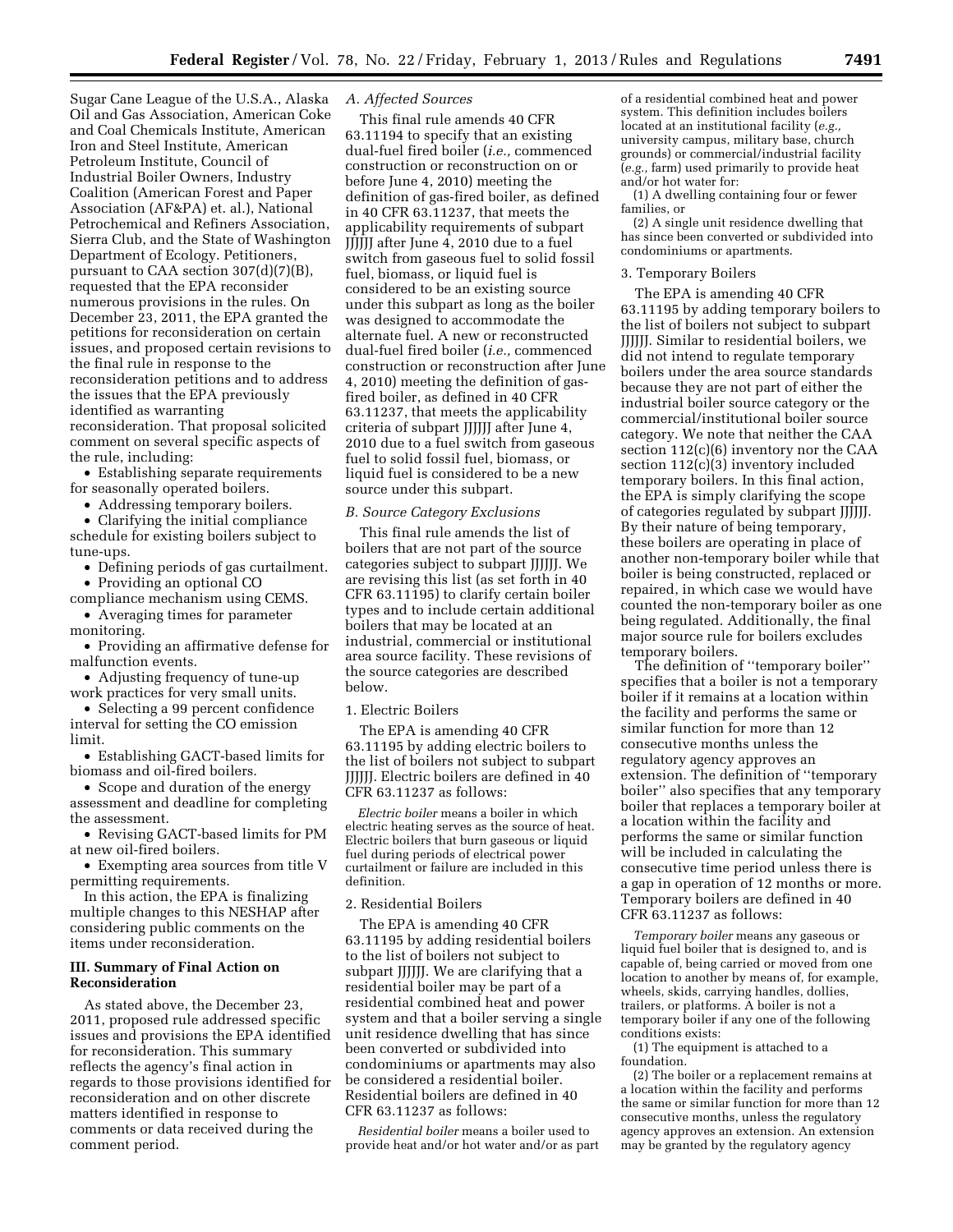upon petition by the owner or operator of a unit specifying the basis for such a request. Any temporary boiler that replaces a temporary boiler at a location within the facility and performs the same or similar function will be included in calculating the consecutive time period unless there is a gap in operation of 12 months or more.

(3) The equipment is located at a seasonal facility and operates during the full annual operating period of the seasonal facility, remains at the facility for at least 2 years, and operates at that facility for at least 3 months each year.

(4) The equipment is moved from one location to another within the facility but continues to perform the same or similar function and serve the same electricity, steam, and/or hot water system in an attempt to circumvent the residence time requirements of this definition.

#### 4. Boilers With Section 3005 Permits

The EPA is clarifying the language in 40 CFR 63.11195(c) to provide an exclusion stating ''unless such units do not combust hazardous waste and combust comparable fuels'' such that it reads: ''A boiler required to have a permit under section 3005 of the Solid Waste Disposal Act or covered by subpart EEE of this part (*e.g.,* hazardous waste boilers), unless such units do not combust hazardous waste and combust comparable fuels.''

5. Boilers Used as Control Devices

The EPA is amending the language in 40 CFR 63.11195(g) to clarify that any boiler that is used as a control device to comply with a subpart under part 60, 61, or 65 of chapter 40 is not subject to subpart JJJJJJ provided that at least 50 percent of the heat input to the boiler is provided by the gas stream that is regulated under another subpart.

#### *C. Emission Limits*

1. Hg Emission Limit for Coal-Fired Boilers

The EPA is amending the Hg emission limit for large coal-fired boilers to 0.000022 lb per MMBtu based on a revised analysis. The revised analysis excludes data for a utility boiler that were erroneously used as the basis for the Hg emission limit included in the March 2011 final rule. Further discussion of this revision to the Hg emission limit is located in the December 23, 2011, proposal (76 FR 80541).

A memorandum ''*Beyond-the-Floor Analysis for Mercury and Carbon Monoxide*'' located in the docket for the rulemaking describes our beyond-thefloor analysis for Hg and CO emissions from new and existing area source coalfired boilers with heat input capacity of 10 MMBtu/hr or greater. In the beyondthe-floor option for Hg emissions, new

and existing coal-fired boilers would be required to comply with a Hg emission limit more stringent than the MACT floor-based emission limit of 2.2 X  $10^{-5}$ lb of Hg per MMBtu. To comply with a limit more stringent than the fabric filter-based MACT floor limit, it is expected that an affected boiler would need to employ fabric filter control along with ACI. In summary, we determined that the beyond-the-floor option of installing ACI for Hg control from area source coal-fired boilers is not economically feasible.

As discussed in the preamble to the June 2010 proposed rule (75 FR 31896) and the preamble to the March 2011 final rule (76 FR 15554), we also considered whether fuel switching was an appropriate control technology for purposes of determining either the MACT floor level or beyond-the-floor level of control. We determined that fuel switching was not an appropriate floor or beyond-the-floor control. As also discussed in the June 2010 and March 2011 preambles, we determined that an energy assessment requirement was an appropriate beyond-the-floor option for existing large boilers. These previous analyses continue to be applicable for mercury.

2. Using the UPL for Setting the CO Emission Limit

The EPA is amending the CO emission limit for coal-fired boilers to reflect a revised analysis that uses the 99 percent confidence level in determining the UPL. Based on the results of the revised analysis, we are amending the CO emission limit for new and existing coal-fired boilers from 400 ppm by volume on a dry basis, corrected to 3 percent oxygen, to 420 ppm by volume on a dry basis, corrected to 3 percent oxygen.

As discussed in the ''*Beyond-the-Floor Analysis for Mercury and Carbon Monoxide*'' memorandum, to comply with a limit more stringent than the MACT floor based CO limit, it is expected that new and existing area source coal-fired boilers with heat input capacity of 10 MMBtu/hr or greater may need to install an oxidation catalyst. As fully explained in the memorandum, we determined that the beyond-the-floor option of installing an oxidation catalyst for CO control was technically infeasible. Other methods of reducing CO emissions, such as upgrading new burners and overfire air systems, were also considered and determined to be technically infeasible options. As explained earlier in this preamble, we determined that fuel switching was not an appropriate floor or beyond-the-floor control and that an energy assessment

requirement was an appropriate beyondthe-floor option for existing large boilers. These previous analyses continue to be applicable for CO.

3. Compliance Alternative for PM for Certain Oil-Fired Boilers

The EPA is amending the applicability of PM emission limit requirements for certain new or reconstructed oil-fired boilers. We are amending 40 CFR 63.11210 to specify that new or reconstructed oil-fired boilers satisfy GACT for PM when they combust only oil that contains no more than 0.50 weight percent sulfur or a mixture of 0.50 weight percent sulfur oil with other fuels not subject to a PM emission limit under this subpart and do not use a post-combustion technology (except a wet scrubber) to reduce PM or sulfur dioxide emissions.

#### *D. Tune-Up Work Practice and Management Practice Standards*

#### 1. Requirements for Seasonally Operated Boilers

The EPA is establishing separate requirements for a subcategory of boilers that are seasonally operated. For seasonally operated boilers, we are amending 40 CFR 63.11223 to specify that these boilers are required to complete a tune-up every 5 years, instead of on a biennial basis as is required for most non-seasonal boilers. Specifically, existing seasonal boilers are required to complete the initial tuneup by March 21, 2014, and a subsequent tune-up every 5 years after the initial tune-up. New and reconstructed seasonal boilers are not required to complete an initial tune-up, but are required to complete a tune-up every 5 years after the initial startup of the new or reconstructed boiler.1 A combined total of 15 days of periodic testing of the seasonal boiler during the 7-month shutdown is allowed. The definition of ''seasonal boiler'' clarifies that it only applies to biomass- or oil-fired boilers. Seasonally operated boilers are defined in 40 CFR 63.11237 as follows:

*Seasonal boiler* means a boiler that undergoes a shutdown for a period of at least 7 consecutive months (or 210 consecutive days) each 12-month period due to seasonal conditions, except for periodic testing. Periodic testing shall not exceed a combined total of 15 days during the 7-month shutdown. This definition only applies to

<sup>1</sup> Generally, boilers are initially installed optimized for efficiency, *i.e.*, ''in tune.'' Periodic tune-ups restore a boiler to its efficient state, given its age and other parameters. We do not require a tune-up upon startup because boilers normally would already be efficient at that time. Emission reductions are projected to occur by maintaining efficient combustion through periodic tune-ups.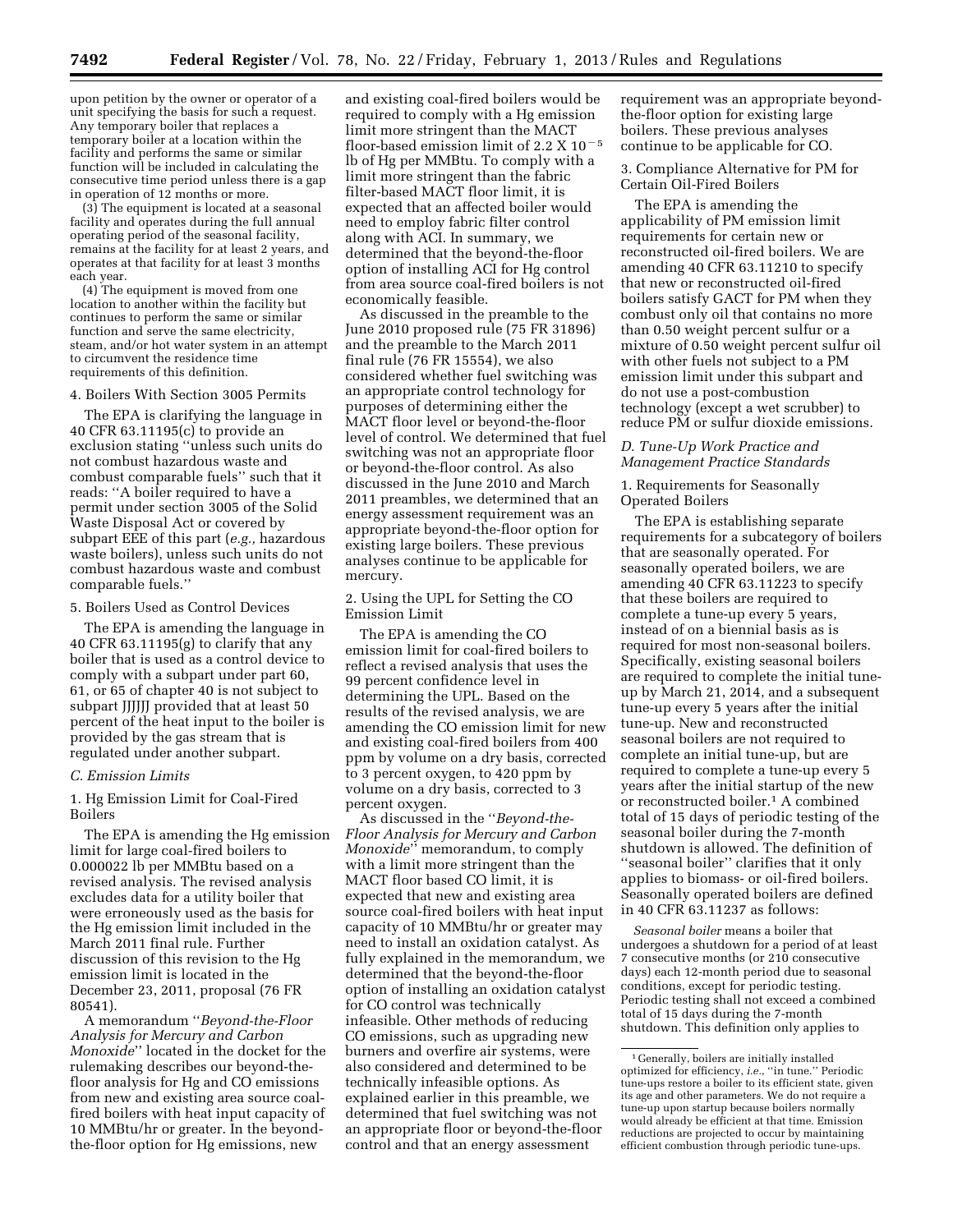boilers that would otherwise be included in the biomass subcategory or the oil subcategory.

2. Requirements for Small Oil-Fired Units

The EPA is establishing separate requirements for a subcategory of oilfired boilers with a heat input capacity of equal to or less than 5 MMBtu/hr. We are amending 40 CFR 63.11223 to specify that this subcategory of small oil-fired boilers are required to complete a tune-up every 5 years, instead of on a biennial basis as is required for most larger oil-fired boilers. Specifically, existing oil-fired boilers with a heat input capacity of equal to or less than 5 MMBtu/hr are required to complete the initial tune-up by March 21, 2014, and a subsequent tune-up every 5 years after the initial tune-up. New and reconstructed oil-fired boilers with a heat input capacity of equal to or less than 5 MMBtu/hr are not required to complete an initial tune-up, but are required to complete a tune-up every 5 years after the initial startup of the new or reconstructed boiler.

3. Requirements for Boilers With Oxygen Trim Systems

The EPA is establishing separate requirements for boilers with oxygen trim systems that maintain an optimum air-to-fuel ratio that would otherwise be subject to a biennial tune-up. We are amending 40 CFR 63.11223 to specify that this subcategory of boilers is required to complete a tune-up every 5 years. Specifically, existing boilers with oxygen trim systems are required to complete the initial tune-up by March 21, 2014, and a subsequent tune-up every 5 years after the initial tune-up. New and reconstructed boilers with oxygen trim systems are not required to complete an initial tune-up, but are required to complete a tune-up every 5 years after the initial startup of the new or reconstructed boiler.

4. Requirements for Limited-Use Boilers

The EPA is establishing separate requirements for a subcategory of boilers that operate on a limited basis. The limited-use subcategory includes any boiler that burns any amount of solid or liquid fuels and has a federally enforceable average annual capacity factor of no more than 10 percent. For limited-use boilers, we are amending 40 CFR 63.11223 of the final rule to specify that these boilers are required to complete a tune-up every 5 years. Specifically, existing limited-use boilers are required to complete the initial tuneup by March 21, 2014, and a subsequent tune-up every 5 years after the initial

tune-up. New and reconstructed limited-use boilers are not required to complete an initial tune-up, but are required to complete a tune-up every 5 years after the initial startup of the new or reconstructed boiler. Limited-use boilers are not subject to the emission limits in Table 1 to the subpart, the energy assessment requirements in Table 2 to the subpart, or the operating limits in Table 4 to the subpart.

*E. Energy Assessment Work Practice and Management Practice Standards* 

#### 1. Scope

The EPA is amending the definition of ''energy assessment'' to clarify that the scope of the energy assessment does not encompass energy use systems located off-site or energy use systems using electricity purchased from an off-site source. The energy assessment is limited to only those energy use systems, located on-site, associated with the affected boilers. We are also clarifying that the scope of the assessment is based on energy use by discrete segments of a facility (*e.g.,*  production area or building) and not by a total aggregation of all individual energy using segments of a facility.

The definition of ''boiler system'' is being revised in this final rule to clarify that it means the boiler and associated components directly connected to and serving the energy use systems. We are amending the definition of ''energy use system'' to clarify that energy use systems are only those systems using energy clearly produced by affected boilers.

We are clarifying that energy assessor approval and qualification requirements are waived in instances where an energy assessment completed on or after January 1, 2008 meets or is amended to meet the energy assessment requirements in this final rule by March 21, 2014. Finally, we are specifying that a source that is operating under an energy management program established through energy management systems compatible with ISO 50001, that includes the affected boilers, by March 21, 2014, satisfies the energy assessment requirement. We consider these energy management programs to be equivalent to the one-time energy assessment because facilities having these programs operate under a set of practices and procedures designed to manage energy use on an ongoing basis. These programs contain energy performance measurements and tracking plans with periodic reviews.

#### 2. Compliance Date

As specified in 40 CFR 63.11196(a)(3), existing boilers that are subject to the energy assessment requirement must achieve compliance with the energy assessment requirement no later than March 21, 2014. Thus, in order to meet the requirements of the rule, energy assessments must, therefore, be completed by the compliance date (March 21, 2014) for existing sources.

#### 3. Maximum Duration Requirements

The EPA is amending the definition of ''energy assessment'' for facilities with affected boilers with less than 0.3 TBtu/ yr heat input capacity and for facilities with affected boilers with 0.3 to 1 TBtu/ yr heat input capacity to change the maximum time to conduct the energy assessment from one day to 8 on-site technical hours and from three days to 24 on-site technical hours, respectively, and to allow sources to perform longer assessments at their discretion. We are also amending the definition of ''energy assessment'' for facilities with affected boilers with greater than 1 TBtu/yr heat input capacity to specify that the maximum time to conduct the assessment is up to 24 on-site technical hours for the first TBtu/yr plus 8 on-site technical hours for every additional 1.0 TBtu/yr not to exceed 160 on-site technical hours, but may be longer at the discretion of the owner or operator.

#### *F. GACT-Based Standards*

1. Establishing GACT-Based Emission Limits for Biomass- and Oil-Fired Boilers

The EPA is not amending the GACTbased standards, as specified in the March 21, 2011, final rule, for biomassand oil-fired boilers. Specifically, the final standards for biomass- and oilfired area source boilers are based on GACT instead of MACT as were the proposed standards for all pollutants except POM. Our rationale for the changes between proposal and promulgation for the biomass- and oilfired boilers, including not requiring MACT for POM, can be found in the preamble to the promulgated area source standards (76 FR 15565–15567 and 15574–15575, March 21, 2011). The final standards for area source biomassand oil-fired boilers require these boilers to meet the following standards:

New boilers with heat input capacity greater than 10 MMBtu/hr that are biomass-fired or oil-fired must meet GACT-based numerical emission limits for PM.

New boilers with heat input capacity greater than 10 MMBtu/hr that are biomass-fired or oil-fired must comply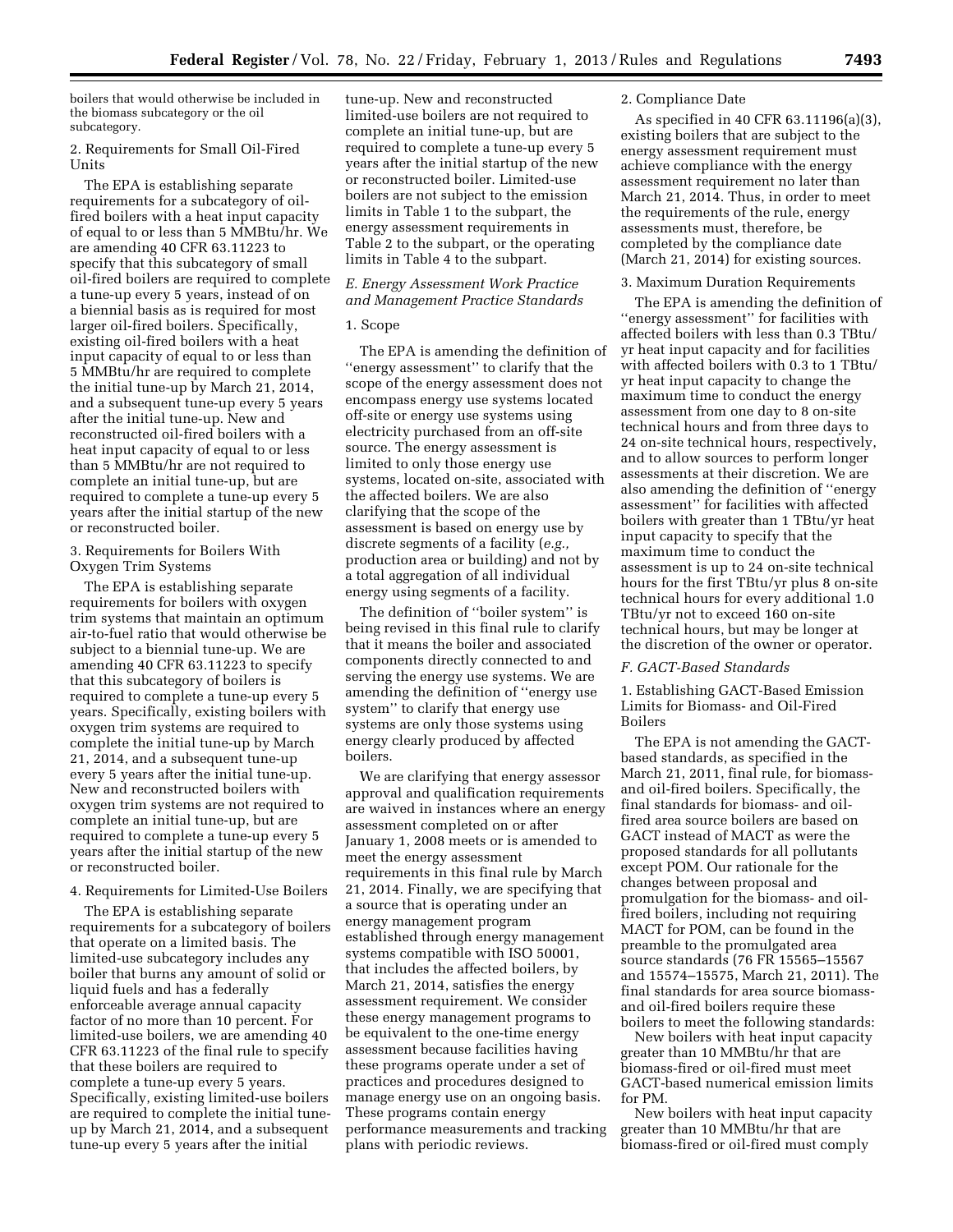with work practice standards to minimize the boiler's startup and shutdown periods following the manufacturer's recommendations, or the manufacturer's recommendations for a unit of similar design.

Existing boilers with heat input capacity greater than 10 MMBtu/hr that are biomass-fired or oil-fired must have a one-time energy assessment performed by a qualified energy assessor, an energy assessment completed on or after January 1, 2008 that meets or is amended to meet the energy assessment requirements in this final rule by March 21, 2014, or an energy management program established through energy management systems compatible with ISO 50001, that includes the affected boilers, by March 21, 2014, under which the owner or operator currently operates.

All new and existing units, regardless of size, that are biomass-fired or oil-fired must have a GACT-based periodic tuneup.

#### 2. Setting GACT-Based PM Standards for New Oil-Fired Boilers

The EPA is not making any changes to the PM limit for new oil-fired boilers. New oil-fired boilers with heat input capacity greater than 10 MMBtu/hr must meet a GACT-based numerical emission limit for PM (0.03 lb per MMBtu of heat input). New oil-fired units, regardless of size, must have a GACT-based periodic tune-up. Our rationale for finalizing GACT-based PM emissions limits can be found in the preamble to the promulgated area source standards (76 FR 15574, March 21, 2011).

#### *G. Initial Compliance*

#### 1. Dates

Some commenters have argued that the 3-year compliance deadline of March 21, 2014, for existing sources to meet the standards does not provide sufficient time for sources to meet the standards in view of the large number of sources subject to the rule and that these sources will be competing for the needed resources and materials from engineering consultants, permitting authorities, equipment vendors, construction contractors, financial institutions, and other critical suppliers.

As an initial matter, we note that many sources subject to the standards should be able to meet the standards within 3 years (*i.e.,* by March 21, 2014), even those that need to install pollution control technologies to do so. In addition, many sources subject to the standards are existing biomass- or oilfired boilers or small coal-fired boilers (less than 10 MMBtu/hr) and will not

need to install controls in order to demonstrate compliance, as these sources are subject only to work practices or management practices.

At the same time, the CAA allows title V permitting authorities to grant sources, on a case-by-case basis, extensions to the compliance time of up to 1 year if such time is needed for the installation of controls. *See* CAA section 112(i)(3)(B)). Permitting authorities are already familiar with, and in many cases have experience with, applying the 1 year extension authority under section 112(i)(3)(B) since the provision applies to all NESHAP. *See* 40 CFR 63.6(i)(4)(A). We believe that should the range of circumstances that commenters have cited as impeding sources' ability to install controls within 3 years materialize, then permitting authorities can take those circumstances into consideration when evaluating an existing source's request for a 1-year extension, and where such applications prove to be well-founded, permitting authorities can make the 1-year extension available to applicants.

In making a determination as to whether an extension is appropriate, we believe it is reasonable for permitting authorities to consider the large number of pollution control retrofit projects being undertaken for purposes of complying either with the standards in this rule or with those of other rules such as the Major Source Boilers Standards and the Mercury and Air Toxics Standards for the power sector that may be competing for similar resources.

Further, commenters have pointed out that in some cases operators of existing sources that are subject to these standards and that generate energy may opt to meet the standards by terminating operations at these sources and building new sources to replace the energy generation at the shut-down sources. While the ultimate discretion to provide a 1-year extension lies with the permitting authority, the EPA believes that it may be reasonable for permitting authorities to allow the fourth year extension for the installation of replacement sources of energy generation at the site of a facility applying for an extension for that purpose. Specifically, the EPA believes where an applicant demonstrates that it is building replacement sources of energy generation for purposes of meeting the requirements of these standards, such a replacement project could be deemed to constitute the ''installation of controls'' under section 112(i)(3)(B).

In sum, the EPA believes that although most, if not all, units will be

able to fully comply with the standards within 3 years, the fourth year that permitting authorities are allowed to grant for installation of controls is an important flexibility that will address situations where an extra year is necessary.

#### 2. Demonstrating Initial Compliance

The EPA is amending 40 CFR 63.11210 to clarify the dates by which new and reconstructed boilers need to demonstrate initial compliance. We are amending 40 CFR 63.11210(d) to clarify that only boilers that are subject to emission limits for PM, Hg or CO in Table 1 to subpart JJJJJJ have a 180-day period after the applicable compliance date to demonstrate initial compliance.

We are adding a new paragraph (i) to 40 CFR 63.11210 to clarify the initial compliance requirements for boilers located at existing major sources of HAP that become area sources on a timely basis. Any such existing boiler at the existing source must demonstrate compliance with subpart JJJJJJ within 180 days of the later of March 21, 2014 or upon the existing major source commencing operation as an area source. Any new or reconstructed boiler at the existing source must demonstrate compliance with subpart JJJJJJ within 180 days of the later of March 21, 2011 or startup. Notification of such changes must be submitted according to 40 CFR 63.11225(g).

We are adding a new paragraph (j) to 40 CFR 63.11210 that specifies initial compliance demonstration requirements for existing affected boilers that have not operated between the effective date of the rule and the source's compliance date. Owners and operators of boilers subject to emission limits must complete the initial compliance demonstration no later than 180 days after the re-start of the affected boiler, sources subject to tune-up requirements must complete the initial performance tune-up no later than 30 days after the re-start of the affected boiler, and sources subject to the one-time energy assessment must complete the assessment no later than the compliance date specified in 40 CFR 63.11196.

3. Schedule for Existing Boilers Subject to Tune-Up Requirements

The EPA is amending 40 CFR 63.11196 to specify that all existing boilers subject to the tune-up requirement have 3 years (by March 21, 2014) in which to demonstrate initial compliance, instead of 1 year as specified in the 2011 final rule (76 FR 15554, March 21, 2011) or 2 years as specified in the proposed reconsideration of final rule action (76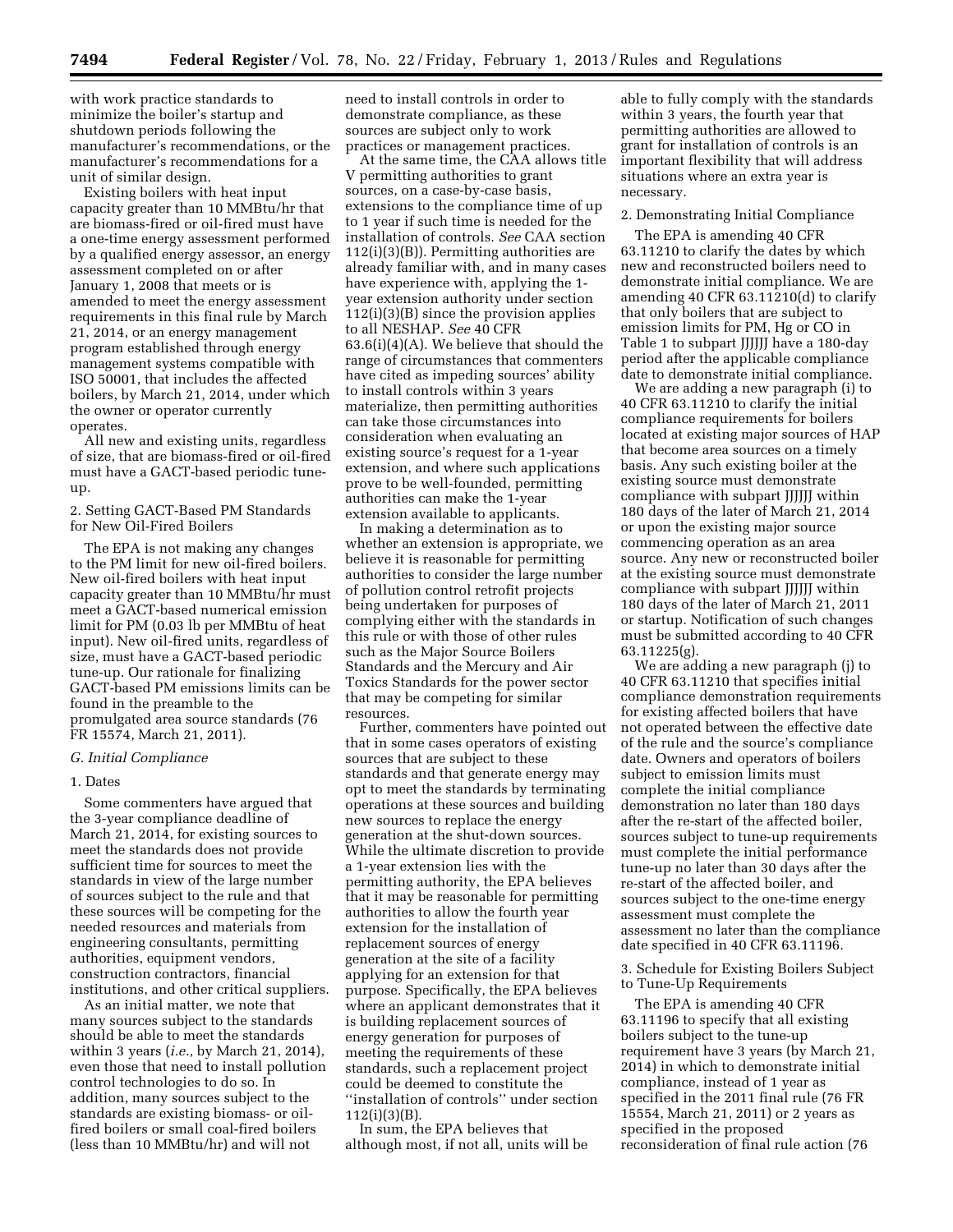FR 80532, December 23, 2011). In the December 23, 2011, proposal, we specifically requested comment on whether the initial compliance period for the tune-up requirement should be extended to March 21, 2014.

4. Conducting Initial Tune-Ups at New and Reconstructed Sources

The EPA is removing the requirement for an initial tune-up for new and reconstructed boilers. Thus, new and reconstructed units are required to complete the applicable biennial or 5 year tune-up no later than 25 months or 61 months, respectively, after the initial startup of the new or reconstructed boiler.

#### 5. Fuel Requirements

The EPA is amending 40 CFR 63.11223(a) to specify that boiler tuneups must be conducted while burning the type of fuel that provided the majority of the heat input to the boiler over the 12 months prior to the tune-up.

#### *H. Operating Limits*

1. Operating Limits for Oxygen Concentration

The EPA is clarifying that the oxygen concentration must be at or above the minimum established during a performance stack test. These limits have also been clarified to be applicable when the unit is firing the fuel or fuel mixture utilized during the CO performance test.

#### 2. Maximum Operating Load

The EPA is including provisions for establishing a unit-specific limit for maximum operating load that applies to any boiler subject to an emission limit for which compliance is demonstrated by a performance stack test. Operating load data includes fuel feed rate data or steam generation rate data.

3. Establishing Operating Limits for Wet Scrubbers

The EPA is amending the operating limit provisions in 40 CFR 63.11211(b)(2) for an ESP operated with a wet scrubber to remove the statement that the operating limits for ESP do not apply to dry ESP systems operated without a wet scrubber.

#### *I. Continuous Compliance*

#### 1. CO Emission Limit

The March 2011 final rule requires sources subject to a CO emission limit to demonstrate compliance by measuring CO emissions while also monitoring the oxygen content of the exhaust. We are amending the monitoring requirements in 40 CFR

63.11224(a) to allow sources subject to a CO emission limit the option to install, operate, and maintain CO and oxygen CEMS. The CEMS must be installed, operated and maintained according to Performance Specifications 3 and 4, 4A, or 4B at 40 CFR part 60, appendix B, and according to the sitespecific monitoring plan that each facility is required to develop. The CEMS will also be required to complete a performance evaluation, also according to Performance Specifications 3 and 4, 4A, or 4B.

Sources have the option to demonstrate continuous compliance by monitoring both CO and oxygen using CEMS to demonstrate compliance with the CO emission limit, corrected to 3 percent oxygen, or monitoring and complying with an oxygen content operating limit that is established during the performance stack test. Sources that use CO and oxygen CEMS are not required to perform initial CO performance testing nor are they subject to oxygen content operating limit requirements. Sources that choose to demonstrate continuous compliance by monitoring and complying with an oxygen content operating limit must install, operate, and maintain an oxygen analyzer system at or above the minimum percent oxygen by volume that is established as the operating limit for oxygen when firing the fuel or fuel mixture utilized during the most recent CO performance stack test. We have removed the requirement that the oxygen monitor be located at the outlet of the boiler, so that it can be located either within the combustion zone or at the outlet as a flue gas oxygen monitor.

We are amending the oxygen monitoring requirements to allow for the use of oxygen trim systems and have included oxygen trim systems in the definition of ''oxygen analyzer system.'' We have clarified that operation of oxygen trim systems to meet the oxygen monitoring requirements shall not be done in a manner that compromises furnace safety. The definitions of ''oxygen analyzer system'' and ''oxygen trim system'' in 40 CFR 63.11237 read as follows:

• *Oxygen analyzer system* means all equipment required to determine the oxygen content of a gas stream and used to monitor oxygen in the boiler flue gas, boiler firebox, or other appropriate intermediate location. This definition includes oxygen trim systems.

• *Oxygen trim system* means a system of monitors that is used to maintain excess air at the desired level in a combustion device. A typical system consists of a flue gas oxygen and/or carbon monoxide monitor that

automatically provides a feedback signal to the combustion air controller.

#### 2. Tune-Up Standards

The EPA is amending the requirements for demonstrating continuous compliance with the work practice and management practice tuneup standards in 40 CFR 63.11223 to clarify that CO measurements that are required before and after tune-up adjustments may be taken using a portable CO analyzer. We are clarifying that the requirements to inspect the burner and the system controlling the air-to-fuel ratio may be delayed until the next scheduled shutdown. We are also clarifying that units that produce electricity for sale may delay these inspections until the first outage, not to exceed 36 months from the previous inspection. In addition, we are clarifying that optimization of CO emissions should be consistent with any  $NO<sub>x</sub>$  requirements to which the unit is subject. Finally, we are specifying for units that are not operating on the required date for a tune-up, the tune-up must be conducted within 30 days of startup.

#### 3. Performance Testing Frequency

The EPA is amending 40 CFR 63.11220 to specify in paragraph (b) that the owner or operator of an affected boiler does not need to conduct further PM emissions testing if, when demonstrating initial compliance with the PM emission limit, the performance test results show that the PM emissions are equal to or less than half of the PM emission limit. The owner or operator must continue to comply with all applicable operating limits and monitoring requirements. If the initial performance test results show that the PM emissions are greater than half of the PM emission limit, the owner or operator must conduct subsequent performance tests as specified in 40 CFR 63.11220(a).

We are clarifying in 40 CFR 63.11220(d) that existing affected boilers that have not operated since the previous compliance demonstration must complete their subsequent compliance demonstration no later than 180 days after the re-start of the affected boiler.

#### 4. Fuel Analysis

The EPA is amending 40 CFR 63.11220 to specify in paragraph (c) that the owner or operator of an affected coal-fired boiler does not need to conduct further fuel analysis sampling if, when demonstrating initial compliance with the Hg emission limit, the Hg constituents in the fuel or fuel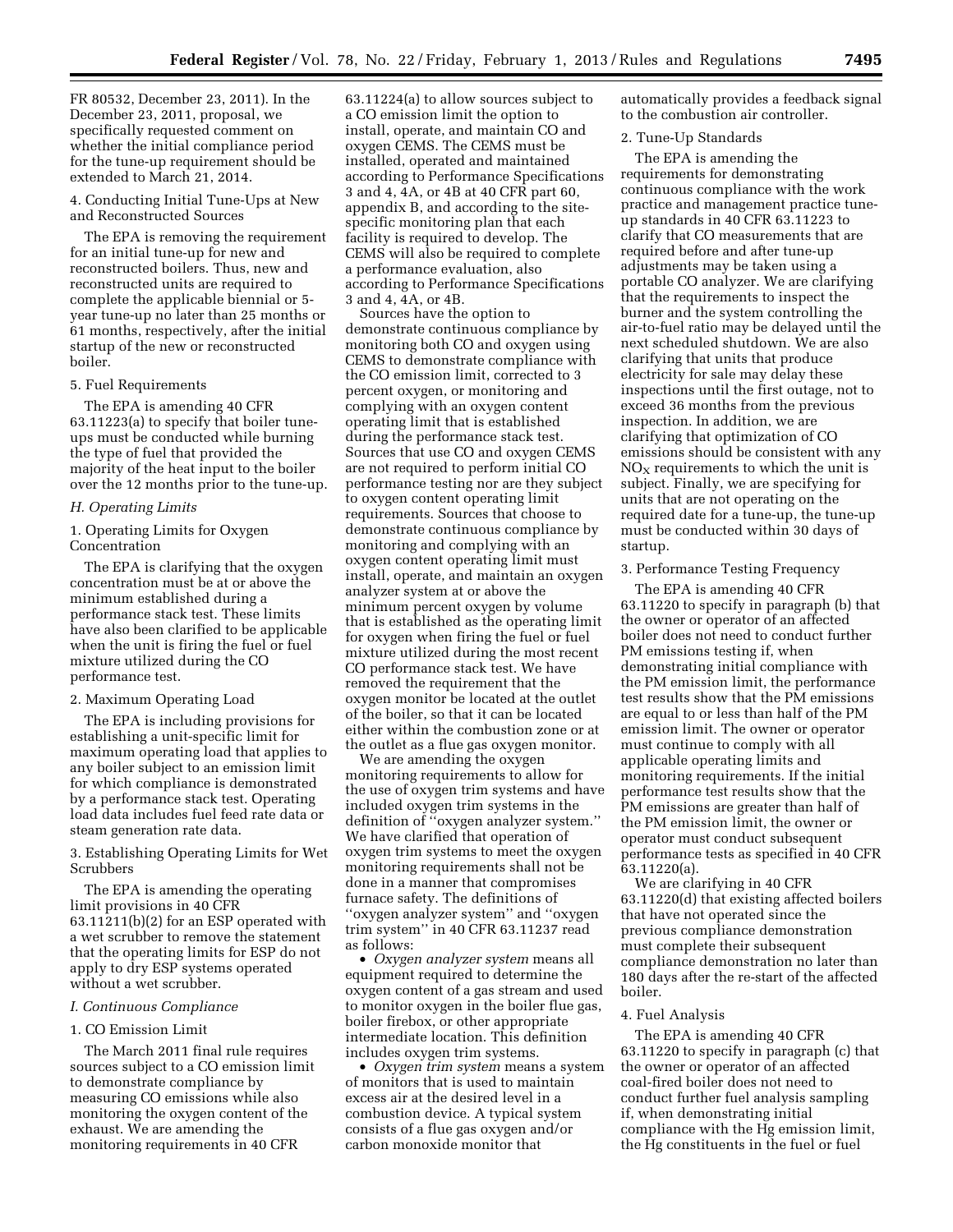mixture are measured to be equal to or less than half of the Hg emission limit. The owner or operator must continue to comply with all applicable operating limits and monitoring requirements.

When demonstrating initial compliance with the Hg emission limit, if the Hg constituents in the fuel or fuel mixture are greater than half of the Hg emission limit, the owner or operator must conduct quarterly sampling.

#### 5. Averaging Times

The EPA is amending the averaging time for parameter monitoring and compliance with operating limits to a 30-day rolling average.

The EPA is revising the definitions of ''30-day rolling average'' and ''daily block average'' to exclude periods of startup and shutdown and periods when the unit is not operating in the calculation of the arithmetic mean.

#### 6. Monitoring Data

The EPA is clarifying in 40 CFR 63.11221 the monitoring data collection requirements.

#### *J. Periods of Startup and Shutdown*

#### 1. Definitions

The EPA is revising the definitions of ''startup'' and ''shutdown'' such that they are tailored for industrial boilers and are consistent with the definitions of ''startup'' and ''shutdown'' in the 40 CFR part 63, subpart A General Provisions. The revised definitions reflect the fact that industrial boilers function to provide steam or, in the case of cogeneration units, electricity. We are defining startup as the period between either the first-ever firing of fuel in the boiler or the firing of fuel in the boiler after a shutdown and when the boiler first supplies steam or heat. We are defining shutdown as the period between either when no more steam or heat is supplied by the boiler or no fuel is being fired in the boiler and when there is no steam and no heat being supplied and no fuel being fired in the boiler.

#### 2. Compliance With Operating Limits

The EPA has clarified that operating limits must be met at all times except during periods of startup and shutdown.

#### 3. Minimization of Startup and Shutdown Periods

The EPA is amending 40 CFR 63.11223(g) to include biomass- and oilfired boilers in the requirement to minimize the time spent in startup and shutdown periods. Specifically, the requirement is to minimize the boiler's startup and shutdown periods and conduct startups and shutdowns

according to the manufacturer's recommended procedures. If manufacturer's recommended procedures are not available, recommended procedures for a unit of similar design for which manufacturer's recommended procedures are available must be followed.

#### *K. Affirmative Defense Language*

In this final rule, the EPA is updating the affirmative defense provisions for malfunctions that were included in the March 21, 2011, final rule. We have made certain changes to 40 CFR 63.11226 to clarify the circumstances under which a source may assert an affirmative defense. The changes clarify that a source may assert an affirmative defense to a claim for civil penalties for violations of standards that are caused by malfunctions. A source can avail itself of the affirmative defense when there has been a violation of the emission standards due to an event that meets the definition of malfunction under 40 CFR 63.2 and qualifies for assertion of an affirmative defense under 40 CFR 63.11226. In the March 2011 final rule, we used terms such as ''exceedance'' or ''excess emissions'' in 40 CFR 63.11226, which created unnecessary confusion as to when the affirmative defense could be used. In this final rule, we have eliminated those terms and used the word ''violation'' to make clear that the affirmative defense to civil penalties is available only where an event that causes a violation of the emissions standard meets the criteria for the assertion of an affirmative defense under 40 CFR 63.11226.

This final rule requires that to establish the affirmative defense the owner must prove by a preponderance of evidence that repairs were made as expeditiously as possible when a violation occurs. We have re-evaluated the language concerning the use of offshift and overtime labor, to the extent practicable, to make the repairs and believe that the language is not necessary. Thus, the language has been eliminated from this final rule.

We have also eliminated the 2-day notification requirement that was included in 40 CFR 63.11226(b) of the March 2011 final rule because we expect to receive sufficient notification of malfunction events that result in violations in other required compliance reports as specified under 40 CFR 63.11225. In addition, we have revised the 45-day affirmative defense reporting requirement that was included in 40 CFR 63.11226(b) of the March 2011 final rule. This final rule requires sources to include the report in the first compliance, deviation or excess

emission report due after the initial occurrence of the violation, unless the compliance, deviation or excess emission report is due less than 45 days after the violation. In that case, the affirmative defense report may be included in the second compliance, deviation or excess emission report due after the initial occurrence of the violation. Because the affirmative defense report is now included in a subsequent compliance, deviation or excess emission report, there is no longer a need for the 30-day extension for submitting a stand-alone affirmative defense report. Consequently, we are not including that provision in this final rule.

#### *L. Notification, Recordkeeping and Reporting Requirements*

The EPA is amending 40 CFR 63.11225(a)(2) to specify that existing affected boilers have until January 20, 2014 to submit their Initial Notification.

The EPA is amending 40 CFR  $63.11225(c)(2)$  to specify that records of fuel use and type are required only for boilers that are subject to numerical emission limits. We are also amending 40 CFR 63.11223(b) to clarify that the type and amount of fuel needs to be included in reports only if the boiler was physically and legally capable of using more than one type of fuel during that time period and that the report should include concentrations of CO and oxygen, measured at high fire or typical operating load, before and after the tune-up of the boiler. Finally, we are specifying that for units sharing a fuel meter, the fuel use by each boiler may be estimated.

The EPA is amending 40 CFR 63.11225(b) to clarify the requirements for submitting a biennial or 5-year report for units that are only subject to tune-up requirements and to specify the information that must be included in the annual, biennial, or 5-year compliance report.

We are amending 40 CFR  $63.11225(c)(2)$  to specify, as applicable, that a copy of the energy assessment, records documenting the days of operation for each boiler that meets the definition of a seasonal boiler, and a copy of the federally enforceable permit for each boiler that meets the definition of a limited-use boiler must be maintained.

We are revising 40 CFR 63.11225(d) to remove the requirement that the most recent 2 years of records be maintained on site and are adding language that allows for computer access or other means of immediate access of records stored in a centralized location.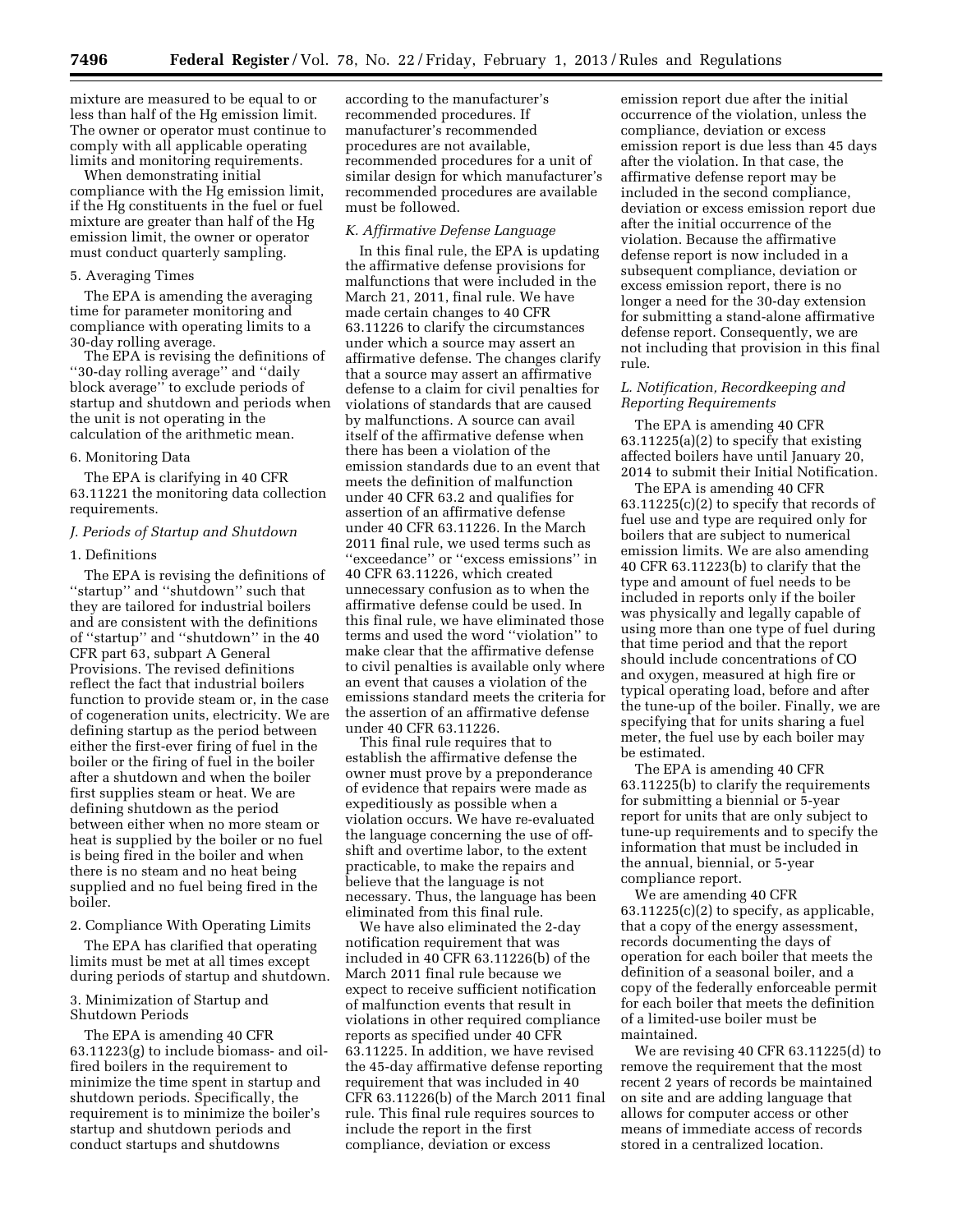We are adding a new paragraph 40 CFR 63.11225(g) to require that boilers that switch fuels, make a physical change, or take a permit limit that results in the applicability of a different subcategory within subpart JJJJJJ, a switch out of subpart JJJJJJ, or the applicability of subpart JJJJJJ must provide notification within 30 days of the fuel switch, physical change, or permit limit. 40 CFR 63.11225(g) also specifies what information the notification must include.

#### *M. Title V Permitting Requirements*

For the reasons stated in our March 21, 2011, final rule (76 FR 15554) as well as our reconsideration proposal (76 FR 80532, December 23, 2011), the EPA is not making any changes to the title V exemption for area sources. Thus, no area sources subject to subpart JJJJJJ are required to obtain a title V permit as a result of being subject to subpart JJJJJJ.

Facilities that are synthetic area sources for HAP under subpart JJJJJJ may already be covered by a title V permit or may be required to obtain a title V permit in the future for a reason other than subpart JJJJJJ. For example, area source boilers could be major sources of non-HAP pollutants or could be located at sources that are subject to title V. Thus, the title V exemption in subpart JJJJJJ does not affect whether or not these area sources under subpart JJJJJJ are otherwise required to obtain a permit under part 70 or part 71. See 40 CFR 70.3(a) and (b) or 71.3(a) and (b).

#### *N. Definition of Period of Gas Curtailment or Supply Interruption*

We are amending the definition of ''period of natural gas curtailment or supply interruption'' in 40 CFR 63.11237 to clarify that a curtailment does not include normal market fluctuations in the price of gas that are not associated with periods of supplier delivery restrictions. We are also amending the definition to indicate that periods of supply interruption that are beyond control of the facility can also include on-site natural gas system emergencies and equipment failures, and that legitimate periods of supply interruption are not limited to off-site circumstances. We are revising the term and the definition so that it includes the curtailment of any gaseous fuel, and is not limited to just natural gas. Finally, we are clarifying that the supply of gaseous fuel is to an ''affected boiler'' rather than ''affected facility'' and that the supply of gaseous fuel is ''restricted or halted'' for reasons beyond the control of the facility. The definition is amended to read as follows:

*Period of gas curtailment or supply interruption* means a period of time during which the supply of gaseous fuel to an affected boiler is restricted or halted for reasons beyond the control of the facility. The act of entering into a contractual agreement with a supplier of natural gas established for curtailment purposes does not constitute a reason that is under the control of a facility for the purposes of this definition. An increase in the cost or unit price of natural gas due to normal market fluctuations not during periods of supplier delivery restriction does not constitute a period of natural gas curtailment or supply interruption. On-site gaseous fuel system emergencies or equipment failures qualify as periods of supply interruption when the emergency or failure is beyond the control of the facility.

#### *O. Miscellaneous Technical Corrections*

In addition to the above summary of the EPA's final action regarding provisions identified for reconsideration and on other discrete matters identified in response to comments or data received during the comment period, other definitional and regulatory text revisions are being made. These clarifications will help affected sources determine their applicability and better understand the rule requirements. In some instances, definitions and regulatory text have been revised or added to correspond with other related rules, especially the emission standards for industrial, commercial, and institutional boilers at major sources of HAP (40 CFR part 63, subpart DDDDD). Section IV of this preamble includes additional details regarding these miscellaneous technical corrections.

#### *P. Other Issues*

40 CFR 63.11196(a)(1) of the March 21, 2011, final rule (76 FR 15554) requires that owners and operators of existing affected boilers subject to the tune-up requirement complete the initial boiler tune-up by March 21, 2012. In addition, 40 CFR 63.11225(a)(4) requires that owners and operators of existing affected boilers subject to the tune-up requirement submit their Notification of Compliance Status no later than 120 days after the applicable compliance date specified in 40 CFR 63.11196. That means that those owners and operators were required to submit their Notification of Compliance Status by July 19, 2012. The Notification must include, among other information, a certification that states ''This facility complies with the requirements in § 63.11214 to conduct an initial tune-up of the boiler.''

On March 13, 2012, the EPA issued a No Action Assurance (NAA) to all owners and/or operators of existing industrial boilers and commercial and

institutional boilers at area sources of HAP emissions stating that we would not enforce the requirement to conduct an initial tune-up by March 21, 2012. The NAA was primarily based upon the EPA's concern that sources were reporting a shortage of qualified individuals to prepare boilers for tuneups and then conduct those tune-ups by the regulatory deadline, as well as upon the uncertainty in the regulated community resulting from the pending reconsideration of the Area Source Boiler Rule. The March 13, 2012, NAA states that it remains in effect until either (1) 11:59 p.m. EDT, October 1, 2012, or (2) the effective date of a final rule addressing the proposed reconsideration of the Area Source Boiler Rule, whichever occurs earlier.

As the July 19, 2012, Notification of Compliance Status deadline approached, a final rule addressing the proposed reconsideration of the Area Source Boiler Rule had not been issued, and thus the NAA continued to remain in effect. Nothing that the EPA learned since the issuance of the original NAA letter led us to question our original concerns about the feasibility of all sources timely completing an initial tune-up. Further, sources that did not complete a tune-up could not certify that they conducted one. Thus, on July 18, 2012, the EPA extended the NAA for sources required to complete an initial tune-up by March 21, 2012, to also include the deadline for submitting the Notification of Compliance Status regarding the initial tune-up. In addition, given that no final rule addressing the proposed reconsideration of the Area Source Boiler Rule had been issued as of July 18, 2012, the pending reconsideration continued to create uncertainty in the regulated community. Thus, the NAA letter also amended the expiration date of the March 13, 2012, NAA, such that the NAA would remain in effect until either (1) 11:59 p.m. EST, December 31, 2012, or (2) the effective date of a final rule addressing the proposed reconsideration of the Area Source Boiler Rule, whichever occurs earlier.

This final rule revises the compliance date for existing affected boilers subject to a tune-up from March 21, 2012, to March 21, 2014. The July 19, 2012, deadline for submitting the Notification of Compliance Status regarding the initial tune-up is reset to July 19, 2014, as a result of revising the compliance date for existing affected boilers subject to a tune-up to March 21, 2014. Owners or operators that had not yet conducted their boiler tune-up, but submitted a Notification of Compliance Status by July 19, 2012, simply to notify the EPA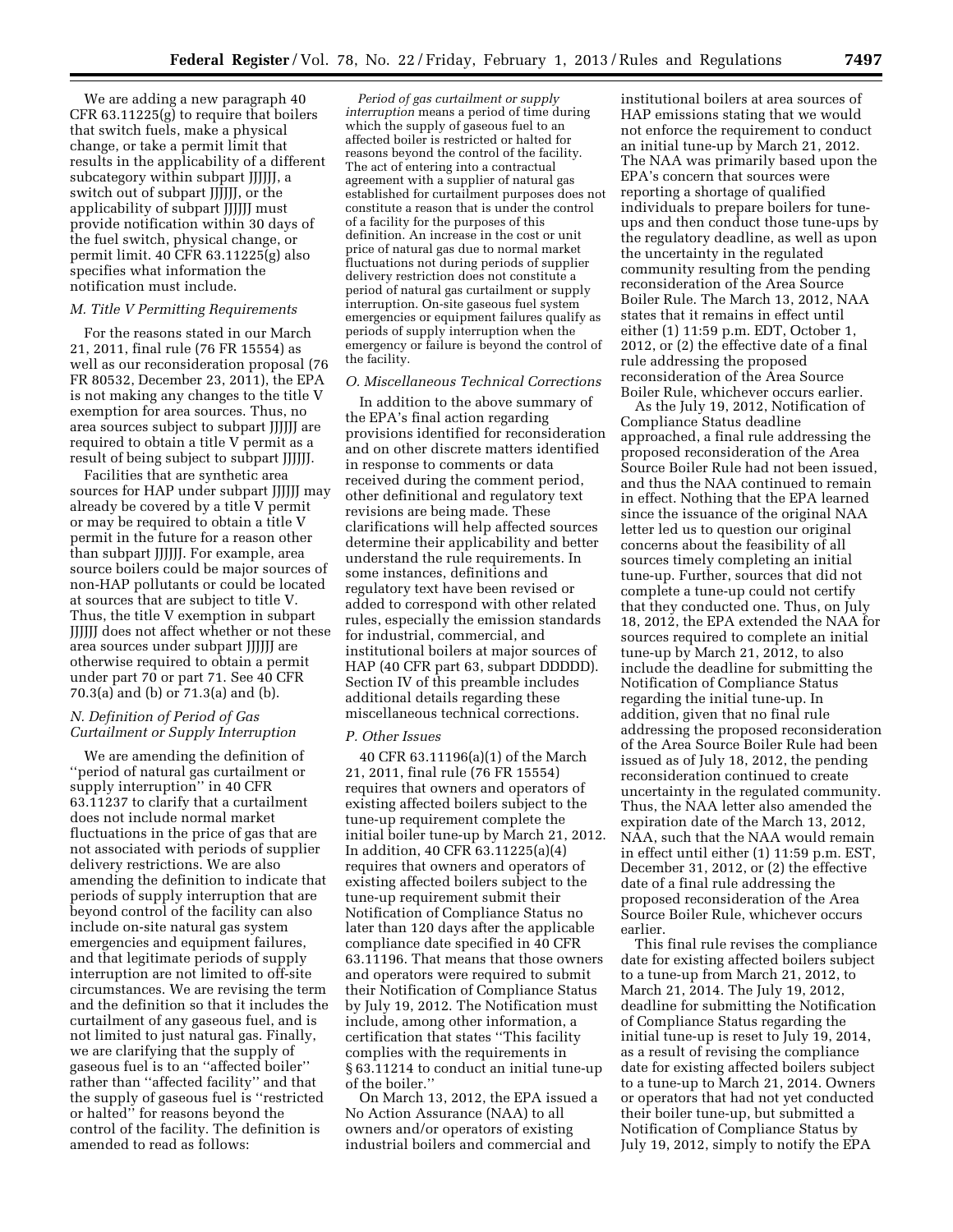that the tune-up had not been completed, will need to submit a revised Notification of Compliance Status after their boiler tune-up is conducted.

#### **IV. Summary of Significant Changes Since Proposed Action on Reconsideration**

Numerous changes are being made to the March 2011 final rule based on the public comments received. Most of the changes are editorial to clarify applicability and implementation issues raised by the commenters. The public comments received on the proposed changes and the responses to them can be viewed in the memorandum ''*Summary of Public Comments and Responses for: National Emission Standards for Hazardous Air Pollutants for Area Sources: Industrial, Commercial, and Institutional Boilers*'' located in the docket.

#### *A. Applicability*

Since proposal, changes to the applicability of this final rule have been made.

#### 1. Dual-Fuel Fired Boilers

The March 2011 final rule includes as a new affected source a boiler that commences fuel switching from natural gas to solid fossil fuel, biomass, or liquid fuel after June 4, 2010. For example, under the March 2011 final rule, if an unaffected gas-fired boiler currently burns oil as allowed under the definition of gas-fired boiler, but after June 4, 2010 burns oil for reasons not allowed under the definition of gasfired, these boilers would become new affected oil-fired units. The December 2011 reconsideration action did not propose any revisions to the provisions regarding boilers that fuel switch after June 4, 2010. However, the EPA has been made aware through public comments that many dual-fuel fired units presently burn primarily natural gas with limited or no amounts of oil, and that these units may want to burn oil in the future for reasons not allowed under subpart JJJJJJ's definition of gasfired (*e.g.* cost). Under the March 2011 final rule, such an existing dual-fuel gas-fired boiler that wanted to avoid being subject to the new source requirements would notify as an existing oil-fired unit and be subject to the requirements for existing oil-fired boilers.

We received public comments regarding rule applicability and compliance requirements for these existing dual-fuel fired boilers. One commenter asserted that regardless of the fuel capability identified in an

initial notification, the distinction between a new source and an existing source should only be made based upon a source's capability to burn a particular fuel as of the effective date of the rule. The commenter explained that many facilities have boilers that can burn either gas or liquid and, because the price of gas is currently lower than the price of most liquid fuels, they likely are currently firing gas during normal operation, with liquid being fired only during periods of curtailment. The commenter pointed out that, in the future, the price of liquid fuel may be lower than the price of gaseous fuel, and facilities may want to preferentially burn liquid fuel over gas fuel. The commenter asserted that a change in the fuel from the initial notification should not, in and of itself, reclassify a source as a new source for purposes of subpart JJJJJJ. Further, the commenter asserted that their interpretation is comparable to the fuel switching provisions in the EPA's NSPS and PSD regulations. The same commenter asserted that if a source already has oil or alternate fuel capability, then that source would not be commencing construction or making a change to the source. The commenter explained that many of these facilities with boilers capable of burning fuel oil as a back-up for natural gas may not have submitted an initial notification since gaseous fuel-fired boilers that only burn liquid during periods of curtailment are not covered by the Area Source Boiler Rule. The commenter maintained the EPA's guidance, that a dual-fuel fired boiler that fails to file an initial notification and then plans to burn oil in the future would be considered to be a new source, appears to be contrary to regulatory text stating that an affected source is a new source if construction or reconstruction of the affected source is commenced after June 4, 2010 and the applicability criteria are met at the time construction is commenced. The commenter suggested that the EPA clarify that to become a new source, the source must be altered to be capable of accommodating a new fuel, so that new sources are not created simply by failing to submit an initial notification or a notice of fuel switching for a unit that is already capable of accommodating that fuel. Another commenter explained that owners and operators of dual-fuel fired boilers anticipate firing natural gas for many years to come, or until gas supply is temporarily curtailed outside of their control or until such a time when fuel oil becomes more cost effective to burn than gas. The commenter asserted that, based on common sense and increased

flexibility, these dual-fuel fired boilers normally burning gas could not be considered subject to any oil-fired requirements as long as they continue to fire only gas, except under the regulation's stated exemptions for burning oil.

In addition to carefully considering the public comments received regarding dual-fuel fired boilers, the EPA reconsidered its overall intent with regard to existing dual-fuel fired boilers that fuel switch after June 4, 2010. Consequently, in this final rule, we are revising the provisions regarding existing boilers that fuel switch after June 4, 2010. This final rule amends 40 CFR 63.11194 to specify that an existing dual-fuel fired boiler (*i.e.,* commenced construction or reconstruction on or before June 4, 2010) meeting the definition of gas-fired boiler, as defined in 40 CFR 63.11237, that meets the applicability requirements of subpart JJJJJJ after June 4, 2010 due to a fuel switch from gaseous fuel to solid fossil fuel, biomass, or liquid fuel is considered to be an existing source under this subpart as long as the boiler was designed to accommodate the alternate fuel. A new or reconstructed dual-fuel fired boiler (*i.e.,* commenced construction or reconstruction after June 4, 2010) meeting the definition of gasfired boiler, as defined in 40 CFR 63.11237, that meets the applicability criteria of subpart JJJJJJ after June 4, 2010 due to a fuel switch from gaseous fuel to solid fossil fuel, biomass, or liquid fuel is considered to be a new source under this subpart. This revision maintains consistency with the rule's applicability criteria for determining new versus existing sources, eliminates the requirement that existing dual-fuel fired boilers notify as affected sources although, at the time, they are not subject to subpart JJJJJJ, and promotes flexibility in that these existing dualfuel fired sources that were designed to accommodate an alternate fuel may fire the alternate fuel and move into subpart JJJJJJ without being subject to the more stringent requirements for new boilers.

#### 2. Residential Boilers

One commenter suggested that the definition of ''residential boiler,'' as proposed, be revised to acknowledge the use of combined heat and power systems which function with heat and/ or hot water systems. The EPA agrees and is amending the proposed definition to clarify that a boiler that operates as part of a residential combined heat and power system (and that meets other definitional requirements) is a residential boiler. Another commenter explained that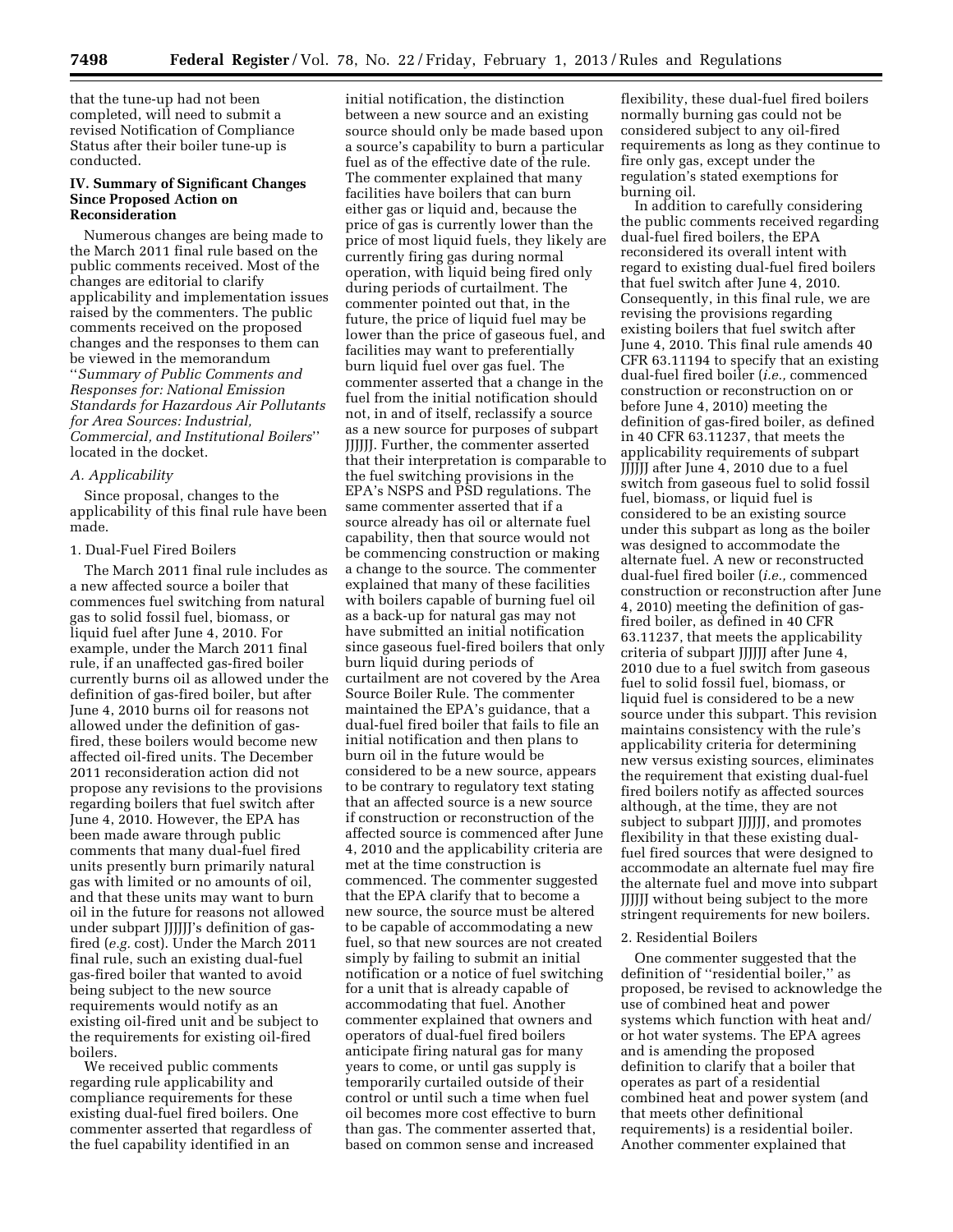historical buildings may be subdivided into more than four units but boilers serving those units should still be considered residential boilers. We agree and, in this final rule, are amending the proposed definition to clarify that a boiler serving a single unit residence dwelling that has since been converted or subdivided into condominiums or apartments may also be considered a residential boiler.

#### 3. Temporary Boilers

One commenter supported the EPA's 12-month threshold above which the boiler would no longer be considered temporary but pointed out that a boiler used on a temporary basis during construction of a commercial building may be needed for more than 12 months due to the length of the construction period. The commenter suggested that the definition of temporary boiler, as proposed, be revised to allow owners or operators to petition for an extension beyond 12 months. We agree with the commenter and, in this final rule, are amending the proposed definition to allow an owner or operator to submit to their regulatory agency a petition for an extension beyond 12 months. Another commenter suggested that the EPA expand on the intent of ''location'' in the definition of ''temporary boiler.'' We are amending the proposed definition to clarify that ''location'' means ''location within the facility.'' This clarification will allow a boiler to be moved from one location to another within a facility and be considered a different temporary boiler (*i.e.,* a new time period begins) as long as the boiler does not continue to perform the same or similar function and to serve the same electricity, steam, and/or hot water system. Another commenter pointed out that our definition, as proposed, does not specify a time period associated with the statement ''Any temporary boiler that replaces a temporary boiler at a location within the facility and performs the same or similar function will be included in calculating the consecutive time period.'' The commenter explained that it is not unusual for a temporary boiler to be used for short periods during turnarounds or other maintenance activities that recur several years apart. Under the proposal, these boilers would not be considered temporary because each boiler replaces the previous one and performs the same function, even though there is a multiyear gap between the occurrences. The commenter suggested that replacements that occur after a gap of at least one year should not be considered consecutive for the purposes of the definition. We agree with the commenter and are

amending numbered paragraph (2) in the proposed definition of ''temporary boiler'' such that it specifies that ''Any temporary boiler that replaces a temporary boiler at a location within the facility and performs the same or similar function will be included in calculating the consecutive time period *unless there is a gap in operation of 12 months or more.''.* 

#### 4. Seasonal Boilers

Several commenters explained that boilers subject to semi-annual testing requirements would not meet the proposed 7 consecutive month shutdown criteria, but otherwise would be considered seasonal boilers. Commenters suggested that seasonal boiler be defined to allow periodic testing during the 7-month shutdown period. We agree with the commenters and, in this final rule, are revising the proposed definition of seasonal boiler to allow for a combined total of 15 days of use during the shutdown period for periodic testing.

Another commenter pointed out that the EPA's seasonal boiler definition, as proposed, would potentially allow more regular use. The commenter specifically suggested that the proposed definition be revised to clarify that there must be a 7 consecutive month shutdown every 12 months. It was the EPA's intent that the shutdown period of at least 7 consecutive months be on a 12-month basis. In response to this comment, we are clarifying in the definition of seasonal boiler that the shutdown must be for a period of at least 7 consecutive months (or 210 consecutive days) each 12-month period.

#### 5. Limited-Use Boilers

Several commenters asserted that the EPA should also include a limited-use subcategory in the area source rule for the same reasons we determined a seasonal boiler subcategory was appropriate. Commenters suggested that we should apply the same 5-year tuneup cycle for limited-use units such as auxiliary boilers that we proposed for seasonally-operated units and small oilfired units. Commenters explained that in the electric utility industry, auxiliary boilers are typically used to generate the steam necessary to bring a main EGU on line during startup and, since auxiliary boilers are primarily operated during unit startup, operation for many of these boilers is typically very limited and sporadic. Commenters also pointed out that the Major Source Boiler Rule includes a limited-use subcategory.

The EPA has determined that a limited-use subcategory is appropriate and is including a limited-use

subcategory in this final Area Source Boiler Rule. Specifically, a limited-use boiler is defined in this final rule to mean any boiler that burns any amount of solid or liquid fuels and has a federally enforceable average annual capacity factor of no more than 10 percent. We are using a capacity-factor approach for the same reasons that the approach is being used in the Major Source Boiler Rule. A capacity-factor approach allows operational flexibility for units that operate on standby mode or low loads for periods longer than would be allowed under an approach that limited hours of operation (*e.g.,* the 876 hours per year included in the proposed limited-use definition for major source boilers). The operational flexibility associated with a capacityfactor approach can be achieved without increasing emissions or harm to human health and the environment. Units operating at 10 percent load for 8,760 hours per year would emit the same amount of emissions as units operating at full load for 876 hours per year. Further, it is technically infeasible to test these limited-use boilers since these units serve as back-up energy sources and their operating schedules can be intermittent and unpredictable.

This final rule specifies that limiteduse boilers are required to complete a tune-up every 5 years. Boilers that operate no more than 10 percent of the year (*i.e.,* a limited-use boiler) would operate for no more than 6 months in between tune-ups on a 5-year tune-up cycle. The brief period of operations is even less than the number of operating months that seasonal boilers and fulltime boilers will operate between tuneups. The irregular schedule of operations also makes it difficult to schedule more frequent tune-ups. We believe that establishing a limited-use subcategory is reasonable.

#### 6. Alternative PM Emission Control for Certain Oil-Fired Boilers

The EPA received a number of comments urging that we provide an exemption from the PM limit for units burning low-sulfur liquid fuel as is provided in subpart Dc of 40 CFR part 60 (standards of performance for new small industrial-commercialinstitutional steam generating units). Commenters asserted that such an exemption is justified since the low sulfur content indicates low PM emissions and that boilers firing lowsulfur liquid fuel should only be subject to a requirement to maintain records documenting the liquid fuel fired. We agree burning low-sulfur liquid fuel can be an alternative method of meeting GACT for PM. We are amending 40 CFR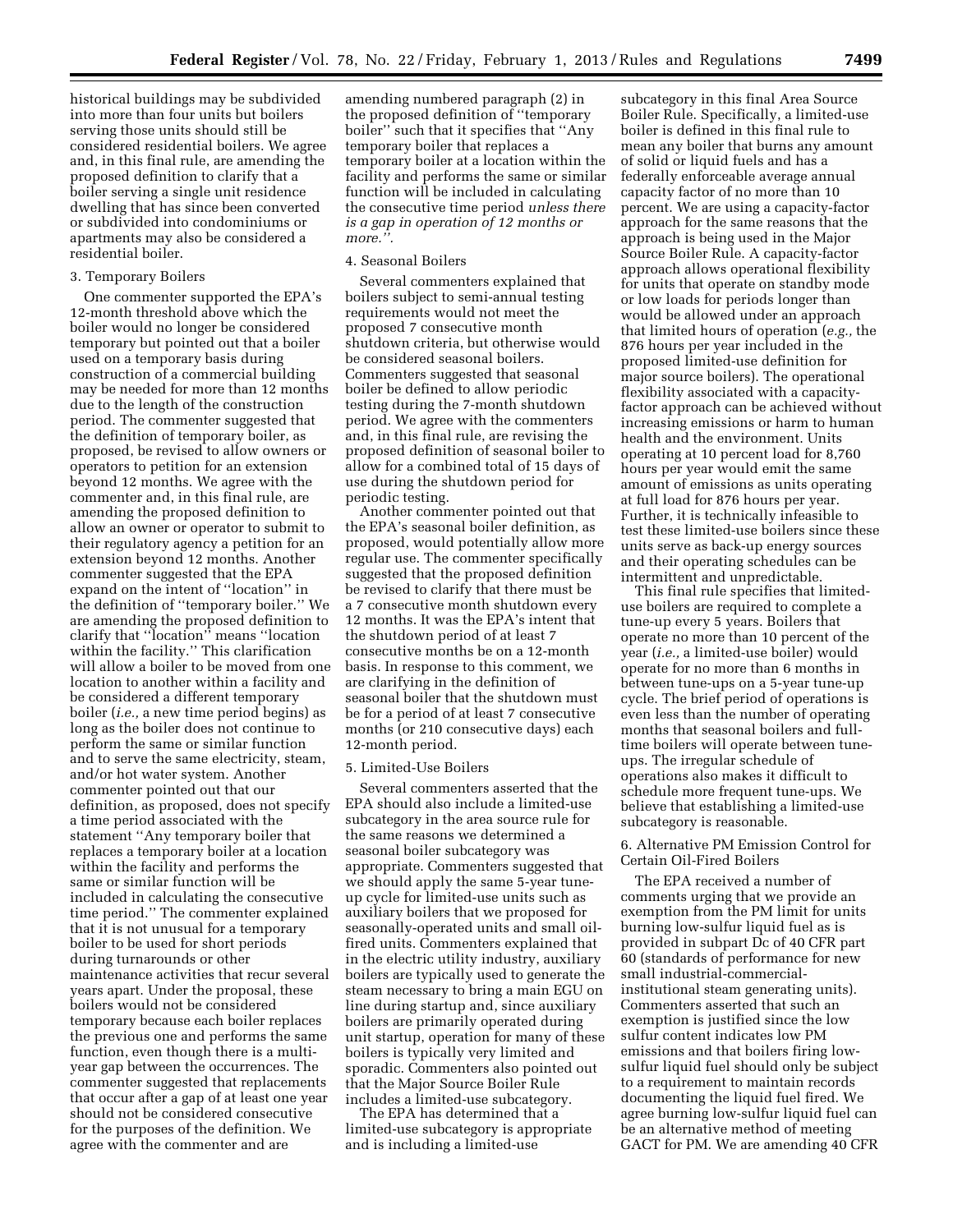63.11210 to specify that new or reconstructed oil-fired boilers that combust only oil that contains no more than 0.50 weight percent sulfur or a mixture of 0.50 weight percent sulfur oil with other fuels not subject to a PM emission limit under this subpart and that do not use a post-combustion technology (except a wet scrubber) to reduce PM or sulfur dioxide emissions meet GACT for PM providing the type of fuel combusted is monitored and recorded on a monthly basis. Further, we are specifying that if you intend to burn a new type of fuel or fuel mixture that does not meet the requirements of this paragraph, you must conduct a performance test within 60 days of burning the new fuel.

#### *B. Tune-Up Requirements*

1. Boilers With Oxygen Trim Systems

In this final rule, the EPA is adding to the types of boilers that must conduct a tune-up every 5 years boilers that have an oxygen trim system that maintain an optimum air-to-fuel ratio that would otherwise be subject to biennial tuneups. These units do not need to be tuned as frequently as other types of boilers because the trim system is designed to maintain an optimum air-tofuel ratio which is the purpose of a tune-up.

#### 2. Initial Compliance for Existing Boilers

The EPA is revising the initial compliance date for existing boilers subject to the work practice or management practice standard of a tuneup. Under the proposed rule, owners and operators of existing affected boilers would have had to comply with the final rule by March 21, 2013. We solicited comments on whether to extend the compliance date to March 21, 2014. We received no comments objecting to either of these dates. Support for an extension until 2014 came from a variety of stakeholders affected by the rule. Therefore, this final rule requires that if you own or operate an existing boiler subject to a work practice or management practice standard of a tune-up, you must comply with the final rule no later than March 21, 2014.

#### 3. Compliance Demonstration

We solicited comment on the requirements for demonstrating compliance with the work practice and management practice tune-up standards, with one focus on clarifying how to measure CO. Commenters requested that we clarify that CO measurements may be taken with a portable CO analyzer.

We agree that this clarification is appropriate and are including this clarification in this final rule.

#### *C. Energy Assessment*

The EPA received a number of comments regarding the energy assessment requirements and in this final rule is making a series of changes to the energy assessment provisions and related definitions that clarify terms used and better set the scope of the assessment.

In this final rule, we are revising the definition of energy assessment by providing a duration for performing the energy assessment for numbered paragraph (3) in the definition of ''energy assessment'' in 40 CFR 63.11237 for facilities with units with greater than 1 TBtu/yr heat input capacity to specify time duration/size ratio and are including a cap to the maximum number of on-site technical hours that should be used in the energy assessment. The energy assessment for facilities with affected boilers and process heaters with greater than 1.0 TBtu/yr heat input capacity will be up to 24 on-site technical labor hours in length for the first TBtu/yr plus 8 technical labor hours for every additional 1.0 TBtu/yr not to exceed 160 technical hours, but may be longer at the discretion of the owner or operator.

The revised definition of energy assessment also clarifies our intentions that the scope of assessment is based on energy use by discrete segments of a facility, which could vary significantly depending on the site and its complexity, and not by a total aggregation of all individual energy using elements of a facility. We are adding the following language, as paragraph (4), to the ''energy assessment'' definition to help resolve current problems and allow for more streamlined assessments:

''(4) The on-site energy use systems serving as the basis for the percent of affected boiler(s) energy output in paragraphs (1), (2), and (3) of this definition may be segmented by production area or energy use area as most logical and applicable to the specific facility being assessed (*e.g.,*  product X manufacturing area; product Y drying area; Building Z).''

In this final rule, we are revising 40 CFR 63.11201 and Table 2 to subpart JJJJJJ to allow a source that is operating under an energy management program established through energy management systems compatible with ISO 50001, that includes the affected boilers, by March 21, 2014, to satisfy the energy assessment requirement. In addition, we are clarifying that energy assessor

approval and qualification requirements are waived in instances where an energy assessment completed on or after January 1, 2008 meets or is amended to meet the energy assessment requirements in this final rule by March 21.

The definition of ''boiler system'' is being revised in this final rule to clarify that it means the boiler and associated components directly connected to and serving the energy use systems.

The definition of ''energy use system'' is also being revised in this final rule to clarify that energy use systems are only those on-site systems using energy clearly produced by affected boilers.

#### *D. Clarification of Oxygen Concentration Operating Limits*

We are clarifying in this final rule that operating limits for oxygen concentration must be at or above the minimum established during a performance stack test. We are also clarifying that these limits are applicable when the unit is firing the fuel or fuel mixture utilized during the CO performance test.

#### *E. Definitions Regarding Averaging Times*

The EPA received comments requesting that we clarify that periods of startup and shutdown are excluded from calculation of the arithmetic mean in the definitions of ''30-day rolling average'' and ''daily block average.'' We agree with the commenters and, in this final rule, are revising the definitions accordingly.

#### *F. Fuel Sampling Frequency*

The EPA is amending the fuel sampling requirements in 40 CFR 63.11220(c) because we realized that when performance stack testing requirements were revised in the March 2011 final rule we neglected to revise the fuel analysis requirements. In this final rule, we are specifying that the owner or operator does not need to conduct further fuel analysis sampling if, when demonstrating initial compliance with the Hg emission limit, the Hg constituents in the fuel or fuel mixture are measured to be equal to or less than half of the Hg emission limit. If, when demonstrating initial compliance, the Hg constituents in the fuel or fuel mixture are greater than half of the Hg emission limit, the owner or operator must conduct quarterly sampling.

#### *G. Performance Testing Frequency*

The EPA is amending the PM performance testing requirements in 40 CFR 63.11220(b) to specify that the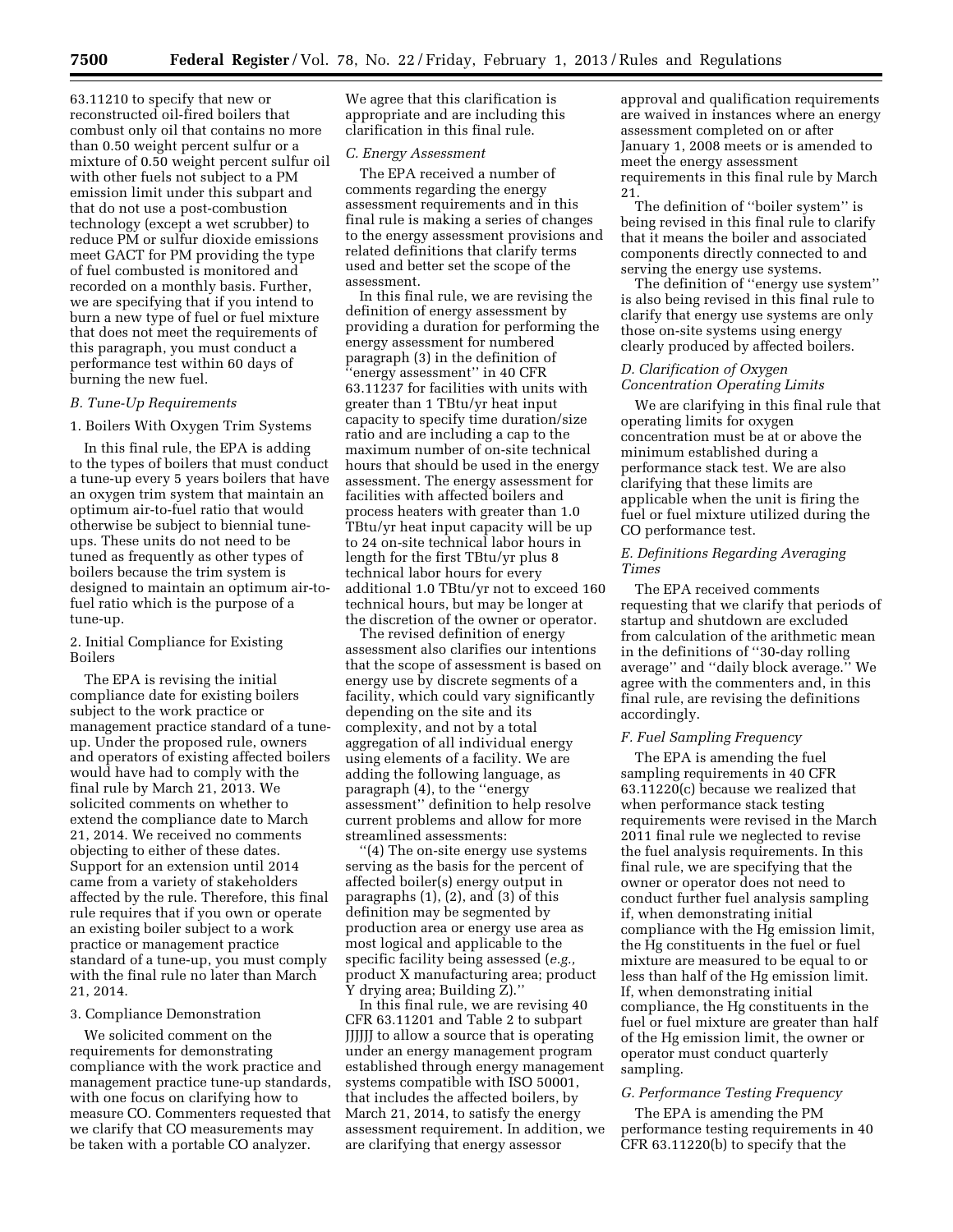owner or operator of an affected boiler does not need to conduct further PM emission testing if, when demonstrating initial compliance with the PM emission limit, the performance test results show that the PM emissions are equal to or less than half of the PM emission limit. The owner or operator must continue to comply with all applicable operating limits and monitoring requirements. If the initial performance test results show that the PM emissions are greater than half of the PM emission limit, the owner or operator must conduct subsequent performance tests as specified in 40 CFR 63.11220(a).

With respect to the reconsideration issue regarding the GACT-based PM standards for new oil-fired boilers, we received comments asserting that the most effective control strategy for small oil-fired boilers is the tune-up required by the standards and that establishing a PM limit for those boilers between 10 MMBtu/hr and 30 MMBtu/hr just ensures that those boilers will do stack testing demonstrating that the boilers are in compliance without the need for controls; a fact already known. Commenters also asserted that establishing a PM limit imposes a stack test obligation on small facilities with the least resources to deal with the testing.

We have reviewed the comments and are not eliminating or revising the PM limit for new oil-fired boilers with heat input capacity between 10 MMBtu/hr and 30 MMBtu/hr. We do however, believe that adjustments to the PM performance test frequency as described above are appropriate for boilers that demonstrate during their initial performance test that their PM emissions are equal to or less than half of the PM limit. We believe that the performance test adjustment should not be potentially applicable to only new oil-fired boilers with heat input capacity between 10 MMBtu/hr and 30 MMBtu/ hr, but to all new boilers. Owners or operators of boilers whose initial performance test results show that their PM emissions are equal to or less than half of the PM emission limit and, thus, do not need to conduct further PM emissions testing, must continue to comply with all applicable operating limits and monitoring requirements to ensure that there are no changes in operation of the boiler or air pollution control equipment that could increase emissions. This adjustment in PM performance test frequency will potentially reduce the burden on small entities operating boilers that meet the adjustment criteria.

#### *H. Startup and Shutdown Definitions*

A number of commenters indicated that the proposed load specifications (*i.e.,* 25 percent load) within the definitions of ''startup'' and ''shutdown'' were inconsistent with either safe or normal (proper) operation of the various types of boilers encountered within the source category. As the basis for defining periods of startup and shutdown, a number of commenters suggested alternative load specifications based on the specific considerations of their boilers; other commenters suggested the achievement of various steady-state conditions.

We have reviewed these comments and believe adjustments are appropriate in the definitions of ''startup'' and ''shutdown.'' These adjustments are tailored for industrial boilers and are consistent with the definitions of ''startup'' and ''shutdown'' contained in the 40 CFR part 63, subpart A General Provisions. We believe these revised definitions address the comments and are rational based on the fact that industrial boilers function to provide steam or, in the case of cogeneration units, electricity. Therefore, industrial boilers should be considered subject to applicable standards at all times steam of the proper pressure, temperature and flow rate is being provided to a common header system or energy user(s) for use as either process steam or for the cogeneration of electricity. The definitions of ''startup'' and ''shutdown'' have been revised in this final rule as follows:

*Startup* means either the first-ever firing of fuel in a boiler for the purpose of supplying steam or heat for heating and/or producing electricity, or for any other purpose, or the firing of fuel in a boiler after a shutdown event for any purpose. Startup ends when any of the steam or heat from the boiler is supplied for heating and/or producing electricity, or for any other purpose.

*Shutdown* means the cessation of operation of a boiler for any purpose. Shutdown begins either when none of the steam or heat from the boiler is supplied for heating and/or producing electricity, or for any other purpose, or at the point of no fuel being fired in the boiler, whichever is earlier. Shutdown ends when there is no steam and no heat being supplied and no fuel being fired in the boiler.

#### *I. Notifications*

#### 1. Initial Notification

The EPA has been made aware that there are many affected boilers at area sources that are just becoming aware, or are not yet aware, that they are subject to emission standards. Thus, we are amending 40 CFR 63.11225(a)(2) to allow these sources until January 20, 2014 to submit their Initial Notification.

2. Notification of Fuel Change, Physical Change, or Permit Limit

The notification requirement in 40 CFR 63.11225(g) of the final rule for instances when a change in fuel or a physical change to a boiler results in the applicability of a different subcategory or a change out of subpart JJJJJJ is being revised. Under the proposed reconsideration action, a facility would have been required to provide 30 days prior notice of the date upon which the change was scheduled to occur. Commenters explained that an advanced notification requirement would delay such a change if the owner or operator decided to immediately make a change (*e.g.,* switch to 100 percent natural gas) and could potentially restrict flexibility in manufacturing operations, and suggested that the owner or operator be allowed to make notification within 30 days after the change has occurred. We agree that notification within 30 days after a change that results in applicability of a different subcategory or a change out of subpart JJJJJJ will provide the EPA or state/local agency with the required information within a reasonable timeframe. Thus, in this final rule, we are requiring facilities making these types of changes to provide notification within 30 days following the change. The notification requirement in 40 CFR 63.11225(g) is also being amended to clarify that it includes affected boilers that switch fuels or make a physical change to the boiler and the fuel switch or change results in the applicability of a different subcategory within subpart JJJJJJ, in the boiler becoming subject to subpart JJJJJJ, or in the boiler switching out of subpart JJJJJJ due to a change to 100 percent natural gas, as well as affected boilers that take a permit limit that results in the applicability of subpart JJJJJJ. Commenters requested that we make this clarification and we agree that it is appropriate.

#### *J. Miscellaneous Definitions*

In this final rule, we are revising some definitions and adding others to help affected sources determine their applicability. Specifically, definitions have been added for the terms ''10-day rolling average,'' ''30-day rolling average,'' ''Annual heat input,'' ''Biodiesel,'' ''Calendar year,'' ''Common stack,'' ''Daily block average,'' ''Distillate oil,'' ''Electric boiler,'' ''Electric utility steam generating unit (EGU),'' ''Energy management program,'' ''Fluidized bed boiler,'' ''Fluidized bed combustion,'' ''Hourly average,'' ''Limited-use boiler,'' ''Load fraction,''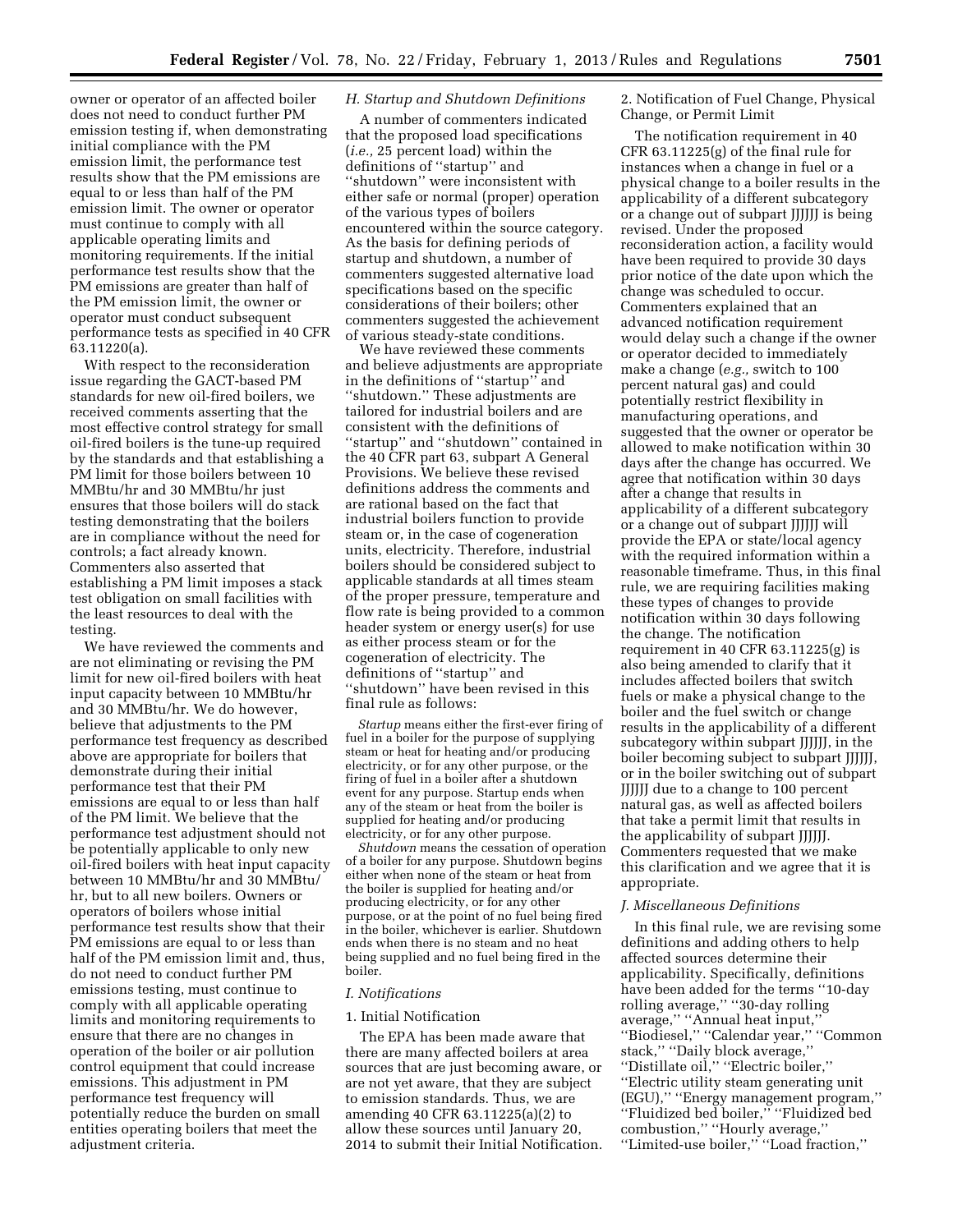''Minimum scrubber pressure drop,'' ''Minimum sorbent injection rate,'' ''Minimum total secondary electric power,'' ''Operating day,'' ''Oxygen analyzer system,'' ''Oxygen trim system,'' ''Process heater,'' ''Regulated gas stream,'' ''Residential boiler,'' ''Residual oil,'' ''Seasonal boiler,'' ''Shutdown,'' ''Solid fuel,'' ''Startup,'' ''Temporary boiler,'' ''Tune-up,'' ''Vegetable oil,'' ''Voluntary Consensus Standards (VCS),'' and ''Wet scrubber.''

Definitions revised to clarify the term include ''Bag leak detection system,'' ''Biomass subcategory,'' ''Boiler,'' ''Boiler system,'' ''Deviation,'' ''Dry scrubber,'' ''Electrostatic precipitator (ESP),'' ''Energy assessment,'' ''Energy use system," "Federally enforceable, ''Gas-fired boiler,'' ''Heat input,'' ''Hot water heater,'' ''Institutional boiler,'' ''Liquid fuel,'' ''Minimum activated carbon injection rate,'' ''Minimum oxygen level,'' ''Minimum scrubber liquid flow rate,'' ''Natural gas,'' ''Oil subcategory,'' ''Particulate matter,'' ''Period of gas curtailment or supply interruption,'' ''Qualified Energy Assessor,'' and ''Waste heat boiler.''

#### **V. Other Actions the EPA Is Taking**

Section 307(d)(7)(B) of the CAA states that ''[o]nly an objection to a rule or procedure which was raised with reasonable specificity during the period for public comment (including any public hearing) may be raised during judicial review. If the person raising an objection can demonstrate to the Administrator that it was impracticable to raise such objection within such time or if the grounds for such objection arose after the period for public comment (but within the time specified for judicial review) and if such objection is of central relevance to the outcome of the rule, the Administrator shall convene a proceeding for reconsideration of the rule and provide the same procedural rights as would have been afforded had the information been available at the time the rule was proposed. If the Administrator refuses to convene such a proceeding, such person may seek review of such refusal in the United States court of appeals for the appropriate circuit (as provided in subsection (b)).''

As to the first procedural criterion for reconsideration, a petitioner must show why the issue could not have been presented during the comment period, either because it was impracticable to raise the issue during that time or because the grounds for the issue arose after the period for public comment (but within 60 days of publication of the final action). The EPA is denying the petitions for reconsideration of five

issues because this criterion has not been met. In many cases, the petitions reiterate comments made on the proposed June 2010 rule during the public comment period for that rule. On those issues, the EPA responded to those comments in the March 2011 final rule, and made appropriate revisions to the proposed rule after consideration of public comments received. It is well established that an agency may refine its proposed approach without providing an additional opportunity for public comment. See *Community Nutrition Institute* v. *Block,* 749 F.2d 50, 58 (DC Cir. 1984) and *International Fabricare Institute* v. *EPA,* 972 F.2d 384, 399 (DC Cir. 1992) (notice and comment is not intended to result in ''interminable back-and-forth[,]'' nor is agency required to provide additional opportunity to comment on its response to comments) and *Small Refiner Lead Phase-Down Task Force* v. *EPA,* 705 F.2d 506, 547 (DC Cir. 1983) (''notice requirement should not force an agency endlessly to repropose a rule because of minor changes'')

In the EPA's view, an objection is of central relevance to the outcome of the rule only if it provides substantial support for the argument that the promulgated regulation should be revised. See *Union Oil* v. *EPA,* 821 F.2d 768, 683 (DC Cir. 1987) (court declined to remand rule because petitioners failed to show substantial likelihood that final rule would have been changed based on information in petition). See also the EPA's *Denial of the Petitions to Reconsider the Endangerment and Cause or Contribute Findings for Greenhouse Gases under Section 202 of the Clean Air Act,* 75 FR at 49556, 49561 (August 13, 2010). See also, 75 FR at 49556, 49560–49563 (August 13, 2010) and 76 FR at 4780, 4786—4788 (January 26, 2011) for additional discussion of the standard for reconsideration under CAA section  $307(d)(7)(B)$ .

We are denying reconsideration on the following five issues contained in the petitions for reconsideration because they failed to meet the standard described above for reconsideration under CAA section  $307(d)(7)(B)$ . Specifically, on these issues, the petitioner has failed to show the following: That it was impracticable to raise their objections during the comment period or that the grounds for their objections arose after the close of the comment period; and/or that their concern is of central relevance to the outcome of the rule. Therefore, the EPA is denying the petitions for reconsideration on the issues for the reasons described below.

#### *Issue: Use of RDL Is Unlawful*

The petitioner (Sierra Club) objected to the EPA establishing a MACT floor emission limit at a level equal to three times the RDL as being unlawful and arbitrary. This issue is not of central relevance to the outcome of this final rule. The final emission limits in this rule are based on the UPL at a confidence interval of 99 percent. The RDL analysis was not used in this final rule.

#### *Issue: MACT Floor for Existing Sources Must Reflect Average Performance of the Top 12 Percent of Units*

The petitioner (Sierra Club) stated that the MACT floor for existing sources must reflect the average performance of the top 12 percent of units. The petitioner has not demonstrated that it lacked the opportunity to comment on the EPA's MACT floor analysis. The methods used to compute the MACT floors were subject to notice and comment. Rationale and responses to comments on the MACT floor methodology were provided at 75 FR 31904, June 4, 2010; 76 FR 15571, March 21, 2011. Therefore, the EPA is denying the request for reconsideration.

#### *Issue: Consider a De Minimis Size Threshold*

The petitioners (American Petroleum Institute, National Petrochemical and Refiners Association, Alaska Oil and Gas Association) requested that the EPA consider a de minimis size threshold using guidelines from insignificance thresholds authorized under CAA part 71. The EPA is denying the request for reconsideration on this issue. In the June 2010 proposed rule, it was readily apparent that we were not establishing de minimis size thresholds in the area source rulemaking. We received multiple comments on this issue and responded to them in the response to comments document for the March 2011 final rule. The issue on which petitioners seek reconsideration was one that could have been raised during the comment period and thus does not meet the requirements for reconsideration. Therefore, the EPA is denying this request for reconsideration.

#### *Issue: MACT Standards Must Be Set for All HAP*

The petitioner (Sierra Club) asserted that MACT standards must be set for all HAP including HAP not listed in CAA section 112(c)(6). The EPA is denying the request for reconsideration on this issue. We disagree with the petitioner that the EPA must issue emission standards for all HAP. MACT standards have been set for Hg and CO, as a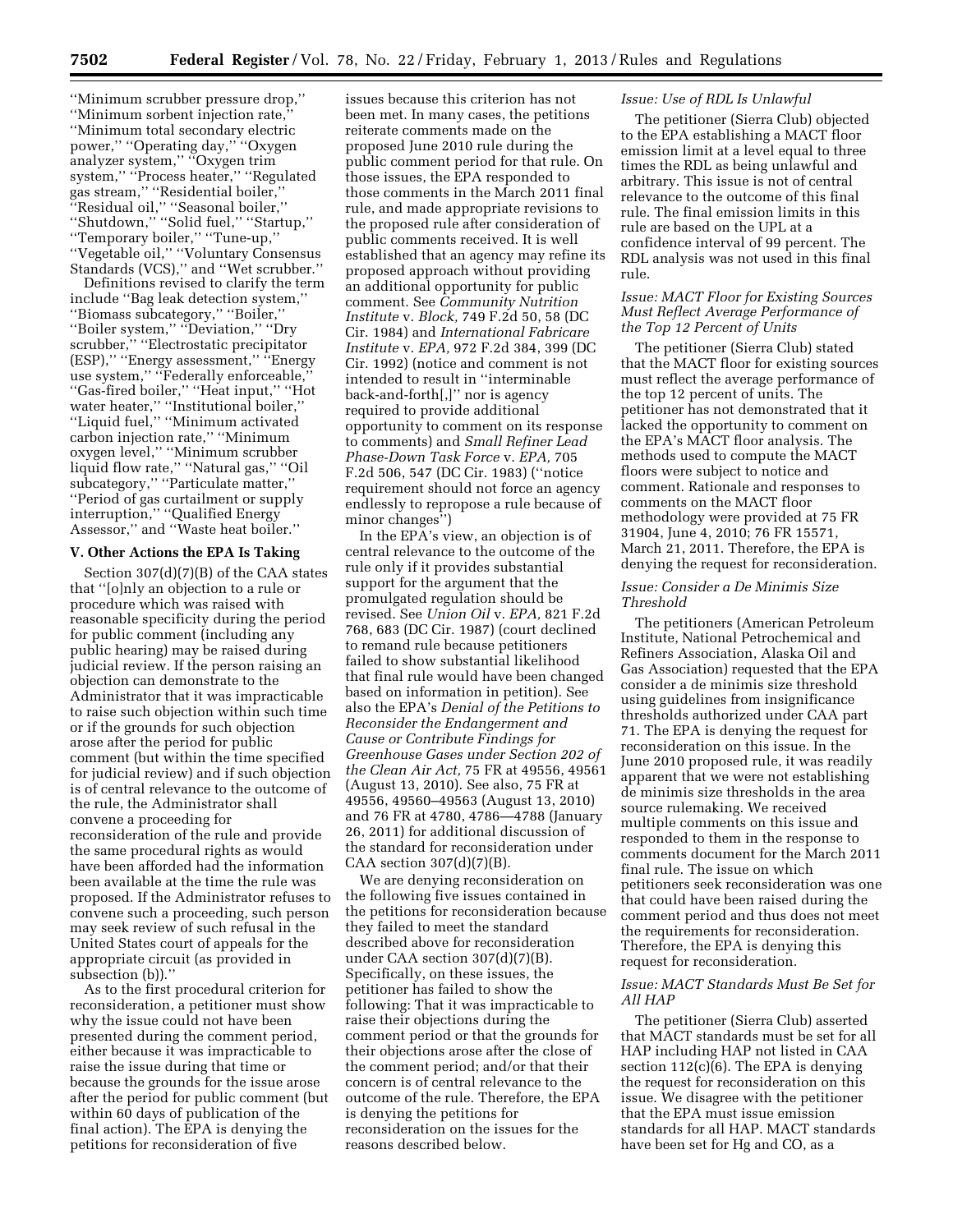surrogate for POM emissions, but the EPA does not interpret CAA section 112(c)(6) to compel regulation of all HAP emitted by area sources. The EPA's position on this issue was clear in the proposed rule (75 FR 31900, 31904, 31918). This commenter raised this issue in its comments (76 FR 15567, March 21, 2011). Not only did the petitioner have an opportunity to present its theory in its comments, but also it did so.

#### *Issue: CO Is Not a Valid Surrogate for POM*

The petitioner (Sierra Club) requested that the EPA remove the CO standard as a surrogate for POM and instead adopt a numeric limit for POM because CO is not an appropriate surrogate. The EPA is denying the request for reconsideration on this issue. While the EPA disagrees with the petitioner's argument regarding the suitability of CO as a surrogate for POM, the petitioner has not demonstrated that it lacked the opportunity to comment on this issue. The EPA revised the final CO emission limit to ensure a more accurate correlation between POM and CO levels. The EPA made its position on this issue clear and explained the agency's basis for concluding that CO was an appropriate surrogate in the proposed rule (75 FR 31900, 31904, June 4, 2010). The petitioner raised this issue in its comments (Document ID: EPA–HQ– OAR–2006–0790–1982, Comments of Earthjustice, Sierra Club, Clean Air Task Force, and Natural Resources Defense Council, p. 4). Therefore, the EPA is denying the request for reconsideration.

#### **VI. Impacts Associated With This Final Rule**

The amendments contained in this final action are corrections that are intended to clarify, but not change, the coverage of the final rule. The clarifications and corrections should make it easier for owners and operators and for local and state authorities to understand and implement the requirements. The final amendments will not affect the estimated emission reductions, control costs or the benefits of the rule in substance. The amendments do not impose any additional regulatory requirements beyond those imposed by the previously promulgated boiler area source rule and, in fact, will result in a decrease in the burden on small facilities as a result of the reduction in the frequency of conducting tune-ups for seasonal boilers, limited-use boilers, small (equal to or less than 5 MMBtu/hr) oil-fired boilers and boilers using an oxygen trim system that maintain an optimum air-to-

fuel ratio. Additionally, the burden will be reduced on facilities with existing large boilers that currently operate under an energy management program established through energy management systems compatible with ISO 50001, that includes the affected boilers, because a one-time energy assessment will not be required. Burden will also be reduced on facilities with affected boilers that burn low-sulfur oil because, in lieu of needing to meet an emission limit, we consider low-sulfur oil combustion to be GACT for PM for those boilers. This change should allow sources currently complying with 40 CFR 60 subpart Dc to use the same compliance approach rather than needing to monitor limits. Further reduction in burden will occur in instances where initial compliance demonstrations with the Hg emission limit via fuel sampling or with the PM emission limit via performance stack testing show that the emissions are equal to or less than half the respective emission limit because no further sampling or testing of those boilers will be required.

As discussed in section III, the Hg emission limits for new and existing large (10 MMBtu/hr or greater) coalfired area source boilers were revised because of an error discovered in the analysis conducted for the final rule. This technical correction resulted in an increase in the emission limit for Hg. As explained in the December 2011 proposal, we also revised our impacts analysis to be consistent with emission factor changes made to the Major Source Boiler Rule. The baseline emissions for area sources are calculated using the emission factors developed for the Major Source Boiler Rule because of insufficient data for area sources. Emission factor changes resulted in a higher baseline emission for Hg from coal-fired area source boilers. Consequently, the result of the increase in both baseline Hg emissions and Hg emission limits is that the overall reduction in Hg emissions does not change significantly from the estimated reduction for the promulgated rule.

In summary, as compared to the control costs estimated for the March 2011 final rule, this final rule will not result in any meaningful change in the capital and annual cost due to the increase in emission limits and the decrease in burden on small facilities.

#### **VII. Statutory and Executive Order Reviews**

#### *A. Executive Order 12866: Regulatory Planning and Review and Executive Order 13563: Improving Regulation and Regulatory Review*

Under section 3(f)(1) of Executive Order 12866 (58 FR 51735, October 4, 1993), this action is a ''significant regulatory action'' because it is likely to raise novel legal or policy issues. Accordingly, the EPA submitted this action to the OMB for review under Executive Order 12866 and Executive Order 13563 (76 FR 3821, January 21, 2011), and any changes made in response to OMB recommendations have been documented in the docket for this action.

#### *B. Paperwork Reduction Act*

This action does not impose an information collection burden. This action results in no significant changes to the information collection requirements of the promulgated rule and will have no increased impact on the information collection estimate of projected cost and hour burden made and approved by OMB. In fact, the reduction in tune-up frequency for some boilers will result in less information collection burden. Therefore, the information collection request has not been revised. However, the OMB has previously approved the information collection requirements contained in the existing regulation (40 CFR part 63, subpart JJJJJJ) under the provisions of the *Paperwork Reduction Act,* 44 U.S.C. 3501, *et seq.* and has assigned OMB control number 2060–0668. The OMB control numbers for the EPA's regulations in 40 CFR are listed in 40 CFR part 9.

#### *C. Regulatory Flexibility Act*

The RFA generally requires an agency to prepare a regulatory flexibility analysis of any rule subject to notice and comment rulemaking requirements under the Administrative Procedure Act or any other statute unless the agency certifies that the rule will not have a significant economic impact on a substantial number of small entities.<sup>2</sup>

<sup>2</sup>Small entities include small businesses, small organizations, and small governmental jurisdictions. For purposes of assessing the impacts of this final rule on small entities, small entity is defined as: (1) A small business as defined by the Small Business Administration size standards for small businesses at 13 CFR 121.201 (less than 500, 750, or 1,000 employees, depending on the specific NAICS Code under subcategory 325); (2) a small governmental jurisdiction that is a government of a city, county, town, school district or special district with a population of less than 50,000; and (3) a Continued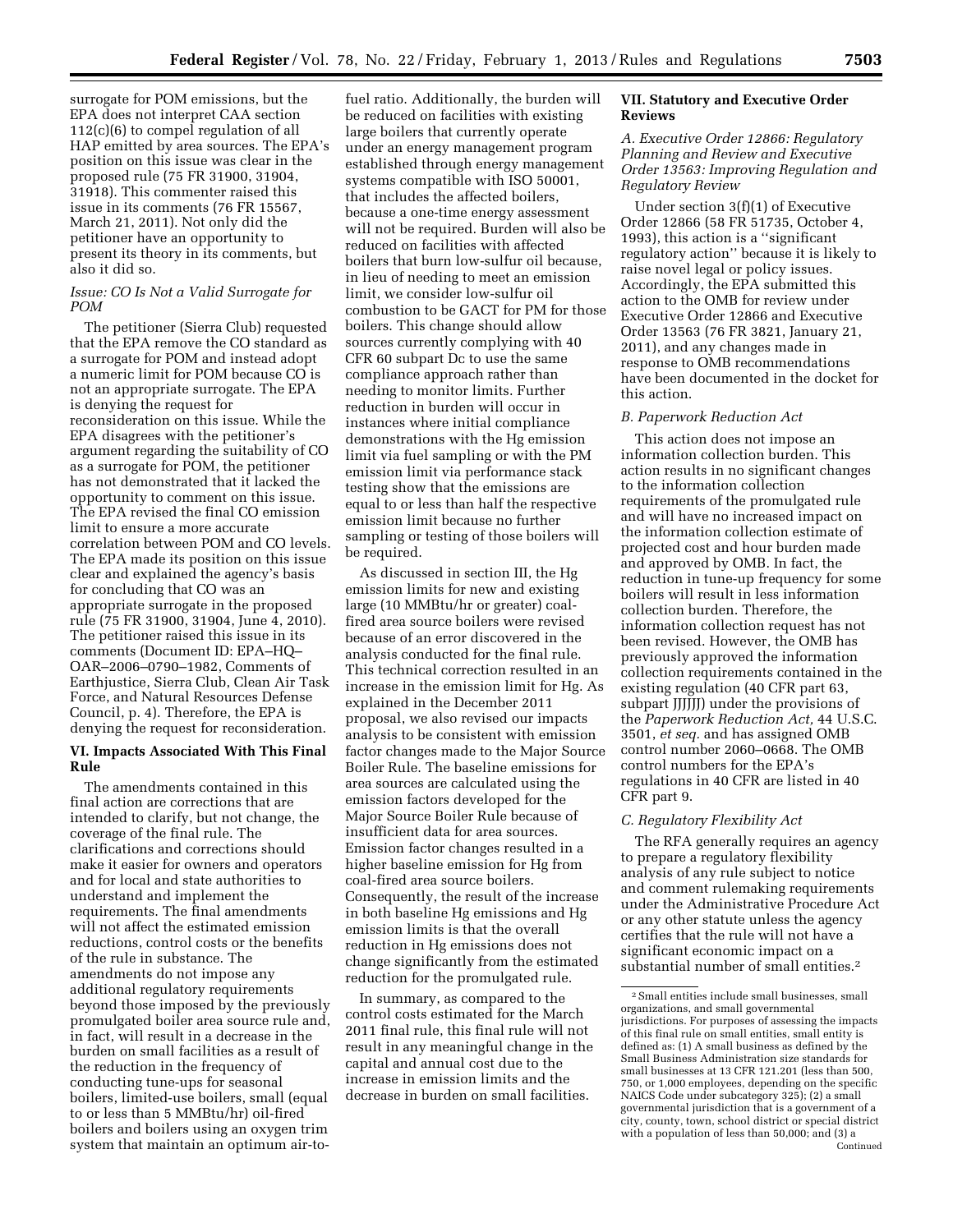The RFA also allows an agency to ''consider a series of closely related rules as one rule for the purposes of sections'' 603 (initial regulatory flexibility analysis) and 604 (final regulatory flexibility analysis) in order to avoid ''duplicative action.'' 5 U.S.C. section 605(c). These amendments and notice of final action on reconsideration are closely related to the final Area Source Boiler Rule, which the EPA signed on February 21, 2011, and that took effect on May 20, 2011. The EPA prepared a final regulatory flexibility analysis in connection with the final Area Source Boiler Rule. Therefore, pursuant to section 605(c), the EPA is not required to complete a final regulatory flexibility analysis for this rule (*i.e.,* the amendments and final action).

The EPA has been concerned with potential small entity impacts since it began developing the Area Source Boiler Rule. The EPA conducted outreach to small entities and, pursuant to section 609 of RFA, convened a Small Business Advocacy Review Panel (the Panel) on January 22, 2009, to obtain advice and recommendations from small entity representatives. Pursuant to the RFA, the EPA used the Panel's report and prepared both an initial regulatory flexibility analysis and a final regulatory flexibility analysis in connection with the closely related final Area Source Boiler Rule. Convening an additional Panel and preparing an additional final regulatory flexibility analysis would be procedurally duplicative and is unnecessary given that the issues here are within the scope of those considered by the Panel. Finally, we note that this action, which amends the Area Source Boiler Rule, will not impose any additional regulatory requirements beyond those imposed by the previously promulgated Area Source Boiler Rule and, in fact, the amendments will afford relief to some boilers.

#### *D. Unfunded Mandates Reform Act*

This action contains no new federal mandates under the provisions of Title II of the UMRA of 1995, 2 U.S.C. 1531– 1538 for state, local, or tribal governments or the private sector. This action imposes no new enforceable duty on any state, local, or tribal governments or the private sector. Therefore, this action is not subject to the requirements of sections 202 and 205 of the UMRA.

This action is also not subject to the requirements of section 203 of UMRA

because it contains no regulatory requirements that might significantly or uniquely affect small governments. This rule finalizes amendments to aid with compliance.

#### *E. Executive Order 13132: Federalism*

This action does not have federalism implications. It will not have substantial direct effects on the states, on the relationship between the national government and the states, or on the distribution of power and responsibilities among the various levels of government, as specified in Executive Order 13132. This final rule will not impose new direct compliance costs on state or local governments, and will not preempt state law. Thus, Executive Order 13132 does not apply to this action.

#### *F. Executive Order 13175: Consultation and Coordination With Indian Tribal Governments*

This action does not have tribal implications, as specified in Executive Order 13175 (65 FR 67249, November 9, 2000). It will not have substantial new direct effects on tribal governments, on the relationship between the federal government and Indian tribes, or on the distribution of power and responsibilities between the federal government and Indian tribes, as specified in Executive Order 13175. Thus, Executive Order 13175 does not apply to this action.

#### *G. Executive Order 13045: Protection of Children From Environmental Health Risks and Safety Risks*

The EPA interprets Executive Order 13045 (62 FR 19885, April 23, 1997) as applying to those regulatory actions that concern health or safety risks, such that the analysis required under section 5– 501 of the Order has the potential to influence the regulation. This action is not subject to Executive Order 13045 because it is based solely on technology performance.

#### *H. Executive Order 13211: Actions Concerning Regulations That Significantly Affect Energy Supply, Distribution, or Use*

This action is not a ''significant energy action'' as defined in Executive Order 13211 (66 FR 28355, May 22, 2001), because it is not likely to have a significant adverse effect on the supply, distribution, or use of energy. We estimate no significant changes for the energy sector for price, production, or imports.

#### *I. National Technology Transfer and Advancement Act*

Section 12(d) of the NTTAA of 1995, Public Law No. 104–113, 12(d) (15 U.S.C. 272 note) directs the EPA to use VCS in its regulatory activities, unless to do so would be inconsistent with applicable law or otherwise impractical. VCS are technical standards (*e.g.,*  materials specifications, test methods, sampling procedures, and business practices) that are developed or adopted by VCS bodies. NTTAA directs the EPA to provide Congress, through OMB, explanations when the agency decides not use available and applicable VCS.

This action does not involve any new technical standards. Therefore, the EPA did not consider the use of any VCS.

#### *J. Executive Order 12898: Federal Actions To Address Environmental Justice in Minority Populations and Low-Income Populations*

Executive Order 12898 (59 FR 7629, February 16, 1994) establishes federal executive policy on environmental justice. Its main provision directs federal agencies, to the greatest extent practicable and permitted by law, to make environmental justice part of their mission by identifying and addressing, as appropriate, disproportionately high and adverse human health or environmental effects of their programs, policies, and activities on minority populations and low-income populations in the United States.

The EPA has determined that this final rule will not have disproportionately high and adverse human health or environmental effects on minority or low-income populations because the level of protection provided to human health or the environment through the rule's requirements does not vary. Therefore, it does not have any disproportionately high or adverse human health or environmental effects on any population, including any minority or low-income population.

#### *K. Congressional Review Act*

The Congressional Review Act, 5 U.S.C. 801 *et seq.,* as added by the Small Business Regulatory Enforcement Fairness Act of 1996, generally provides that before a rule may take effect, the agency promulgating the rule must submit a rule report, which includes a copy of the rule, to each House of the Congress and to the Comptroller General of the United States. The EPA will submit a report containing this rule and other required information to the U.S. Senate, the U.S. House of Representatives, and the Comptroller General of the United States prior to

small organization that is any not-for-profit enterprise that is independently owned and operated and is not dominant in its field.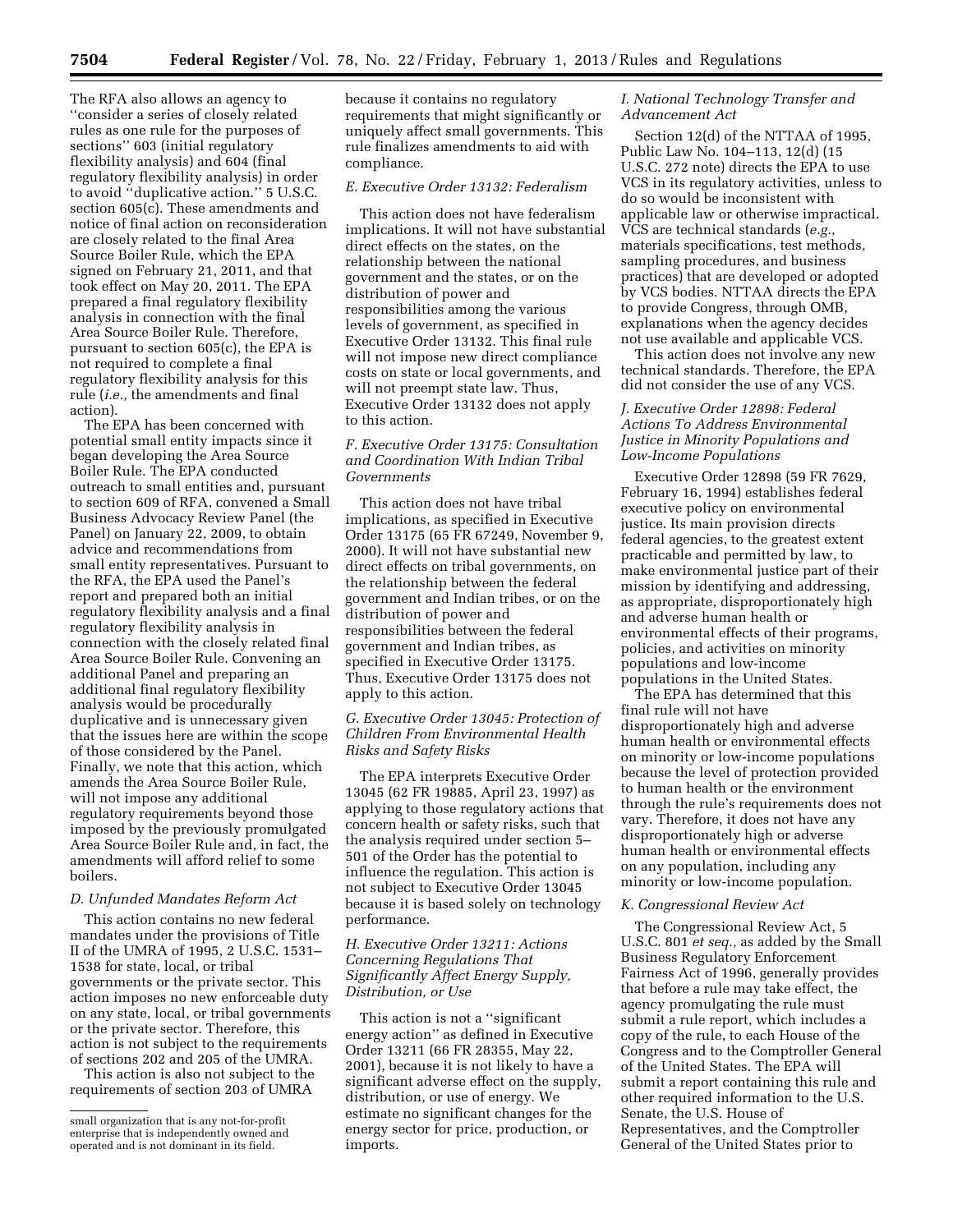publication of the rule in the **Federal Register**. A Major rule cannot take effect until 60 days after it is published in the **Federal Register**. This action is a reconsideration of a previous action that was a major rule under the CRA. However, today's action makes only certain limited revisions to the March 2011 rule and those revisions do not qualify as a major rule under the CRA. Therefore, this action is not a ''major rule'' as defined by 5 U.S.C. 804(2). This rule will be effective February 1, 2013.

#### **List of Subjects in 40 CFR Part 63**

Environmental protection, Administrative practice and procedure, Air pollution control, Hazardous substances, Incorporation by reference.

Dated: December 20, 2012.

#### **Lisa P. Jackson,**

#### *Administrator.*

For the reasons stated in the preamble, title 40, chapter I, part 63 of the Code of Federal Regulations is amended as follows:

#### **PART 63—[AMENDED]**

■ 1. The authority citation for part 63 continues to read as follows:

**Authority:** 42 U.S.C. 7401 et seq.

#### **Subpart A—[Amended]**

■ 2. Section 63.14 is amended by:

■ a. Revising paragraphs (b)(19), (b)(23),

(b)(35), (b)(40), (b)(69), and (b)(70).

■ b. Removing and reserving paragraph (b)(53).

 $\blacksquare$  c. Adding paragraphs (b)(46), (b)(55), and (b)(76) through (83).

■ d. Adding paragraphs (p)(12) through (20).

■ e. Adding paragraph (r).

The revisions and additions read as follows:

#### **§ 63.14 Incorporations by reference.**

- \* \* \* \* \*
	- (b) \* \* \*

(19) ASTM D95–05 (Reapproved 2010), Standard Test Method for Water in Petroleum Products and Bituminous Materials by Distillation, approved May 1, 2010, IBR approved for § 63.10005(i) and table 6 to subpart DDDDD.

\* \* \* \* \*

(23) ASTM D4006–11, Standard Test Method for Water in Crude Oil by Distillation, including Annex A1 and Appendix X1, approved June 1, 2011, IBR approved for § 63.10005(i) and table 6 to subpart DDDDD.

\* \* \* \* \*

(35) ASTM D6784–02 (Reapproved 2008) Standard Test Method for Elemental, Oxidized, Particle-Bound

and Total Mercury in Flue Gas Generated from Coal-Fired Stationary Sources (Ontario Hydro Method), approved April 1, 2008, IBR approved for table 1 to subpart DDDDD of this part, table 2 to subpart DDDDD of this part, table 5 to subpart DDDDD, table 11 to subpart DDDDD of this part, table 12 to subpart DDDDD of this part, table 13 to subpart DDDDD of this part, and table 4 to subpart JJJJJJ of this part.

(40) ASTM D396–10 Standard Specification for Fuel Oils, approved October 1, 2010, IBR approved for § 63.7575 and § 6311237.

\* \* \* \* \*

\* \* \* \* \* (46) ASTM D4606–03(2007), Standard Test Method for Determination of Arsenic and Selenium in Coal by the Hydride Generation/Atomic Absorption Method, approved October 1, 2007, IBR approved for table 6 to subpart DDDDD. \* \* \* \* \*

(55) ASTM D6357–11, Test Methods for Determination of Trace Elements in Coal, Coke, and Combustion Residues from Coal Utilization Processes by Inductively Coupled Plasma Atomic Emission Spectrometry, approved April 1, 2011, IBR approved for table 6 to subpart DDDDD.

\* \* \* \* \* (69) ASTM D4057–06 (Reapproved 2011), Standard Practice for Manual Sampling of Petroleum and Petroleum Products, including Annex A1, approved June 1, 2011, IBR approved for § 63.10005(i) and table 6 to subpart DDDDD.

(70) ASTM D4177–95 (Reapproved 2010), Standard Practice for Automatic Sampling of Petroleum and Petroleum Products, including Annexes A1 through A6 and Appendices X1 and X2, approved May 1, 2010, IBR approved for § 63.10005(i) and table 6 to subpart DDDDD.

\* \* \* \* \*

(76) ASTM D6751–11b, Standard Specification for Biodiesel Fuel Blend Stock (B100) for Middle Distillate Fuels, approved July 15, 2011, IBR approved for § 63.7575 and § 63.11237.

(77) ASTM D975–11b, Standard Specification for Diesel Fuel Oils, approved December 1, 2011, IBR approved for § 63.7575.

(78) ASTM D5864–11 Standard Test Method for Determining Aerobic Aquatic Biodegradation of Lubricants or Their Components, approved March 1, 2011, IBR approved for table 6 to subpart DDDDD.

(79) ASTM D240–09 Standard Test Method for Heat of Combustion of Liquid Hydrocarbon Fuels by Bomb

Calorimeter, approved July 1, 2009, IBR approved for table 6 to subpart DDDDD.

(80) ASTM D4208–02(2007) Standard Test Method for Total Chlorine in Coal by the Oxygen Bomb Combustion/Ion Selective Electrode Method, approved May 1, 2007, IBR approved for table 6 to subpart DDDDD.

(81) ASTM D5192–09 Standard Practice for Collection of Coal Samples from Core, approved June 1, 2009, IBR approved for table 6 to subpart DDDDD.

(82) ASTM D7430–11ae1, Standard Practice for Mechanical Sampling of Coal, approved October 1, 2011, IBR approved for table 6 to subpart DDDDD.

(83) ASTM D6883–04, Standard Practice for Manual Sampling of Stationary Coal from Railroad Cars, Barges, Trucks, or Stockpiles, approved June 1, 2004, IBR approved for table 6 to subpart DDDDD.

\* \* \* \* \* (p) \* \* \*

(12) Method 5050 (SW–846–5050), Bomb Preparation Method for Solid Waste, Revision 0, September 1994, in EPA Publication No. SW–846, Test Methods for Evaluating Solid Waste, Physical/Chemical Methods, Third Edition IBR approved for table 6 to subpart DDDDD.

(13) Method 9056 (SW–846–9056), Determination of Inorganic Anions by Ion Chromatography, Revision 1, February 2007, in EPA Publication No. SW–846, Test Methods for Evaluating Solid Waste, Physical/Chemical Methods, Third Edition, IBR approved for table 6 to subpart DDDDD.

(14) Method 9076 (SW–846–9076), Test Method for Total Chlorine in New and Used Petroleum Products by Oxidative Combustion and Microcoulometry, Revision 0, September 1994, in EPA Publication No. SW–846, Test Methods for Evaluating Solid Waste, Physical/Chemical Methods, Third Edition, IBR approved for table 6 to subpart DDDDD.

(15) Method 1631 Revision E, Mercury in Water by Oxidation, Purge and Trap, and Cold Vapor Atomic Absorption Fluorescence Spectrometry, Revision E, EPA–821–R–02–019, August 2002, IBR approved for table 6 to subpart DDDDD.

(16) Method 200.8, Determination of Trace Elements in Waters and Wastes by Inductively Coupled Plasma—Mass Spectrometry, Revision 5.4, 1994, IBR approved for table 6 to subpart DDDDD.

(17) Method 6020A (SW–846–6020A), Inductively Coupled Plasma-Mass Spectrometry, Revision 1, February 2007, in EPA Publication No. SW–846, Test Methods for Evaluating Solid Waste, Physical/Chemical Methods,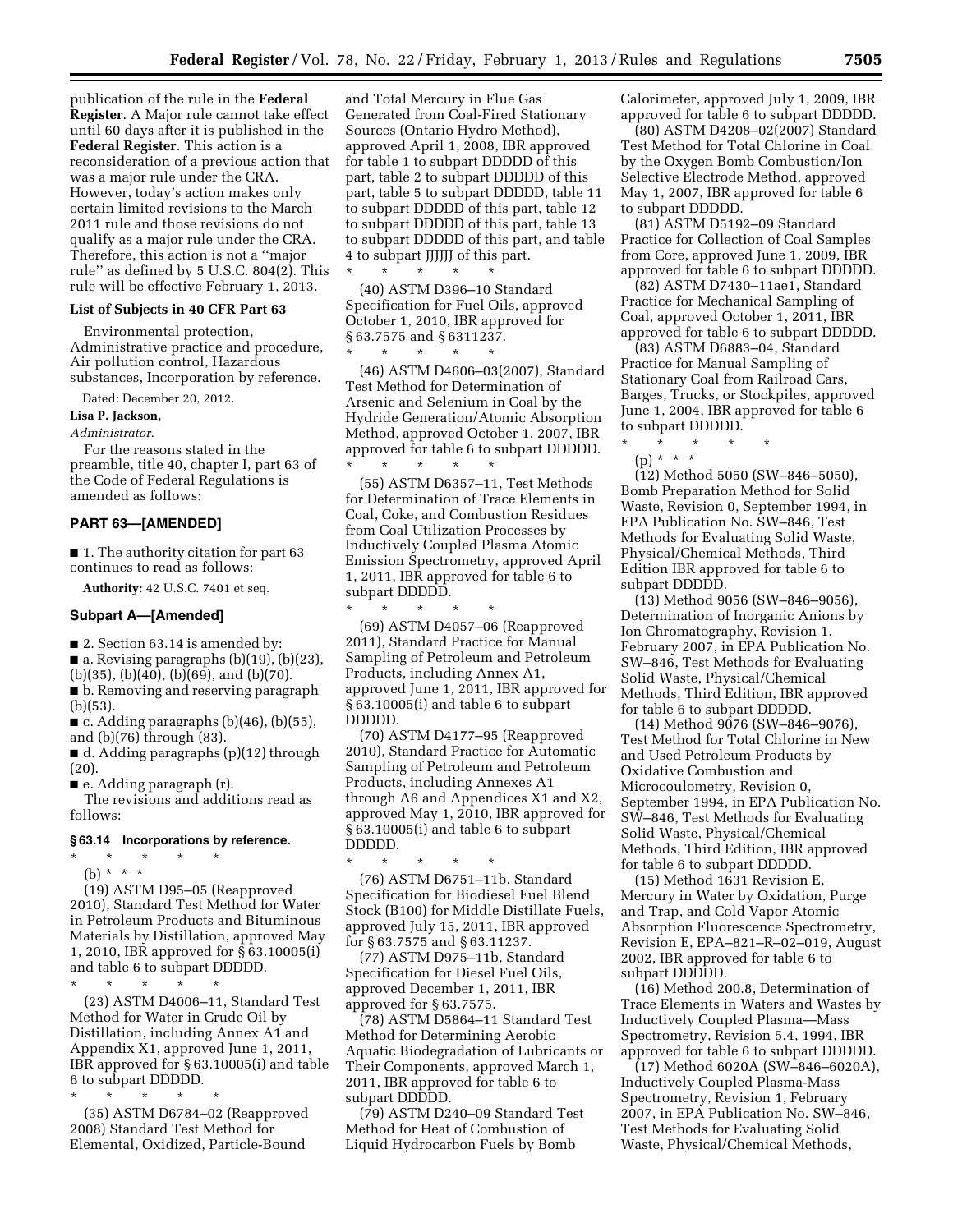Third Edition, IBR approved for table 6 to subpart DDDDD.

(18) Method 6010C (SW–846–6010C), Inductively Coupled Plasma-Atomic Emission Spectrometry, Revision 3, February 2007, in EPA Publication No. SW–846, Test Methods for Evaluating Solid Waste, Physical/Chemical Methods, Third Edition, IBR approved for table 6 to subpart DDDDD.

(19) Method 7060A (SW–846–7060A), Arsenic (Atomic Absorption, Furnace Technique), Revision 1, September 1994, in EPA Publication No. SW–846, Test Methods for Evaluating Solid Waste, Physical/Chemical Methods, Third Edition, IBR approved for table 6 to subpart DDDDD.

(20) Method 7740 (SW–846–7740), Selenium (Atomic Absorption, Furnace Technique), Revision 0, September 1986, in EPA Publication No. SW–846, Test Methods for Evaluating Solid Waste, Physical/Chemical Methods, Third Edition, IBR approved for table 6 to subpart DDDDD.

\* \* \* \* \* (r) The following material is available for purchase from the Technical Association of the Pulp and Paper Industry (TAPPI), 15 Technology Parkway South, Norcross, GA 30092, (800) 332–8686, *<http://www.tappi.org>*.

(1) TAPPI T 266, Determination of Sodium, Calcium, Copper, Iron, and Manganese in Pulp and Paper by Atomic Absorption Spectroscopy (Reaffirmation of T 266 om-02), Draft No. 2, July 2006, IBR approved for table 6 to subpart DDDDD.

(2) [Reserved]

#### **Subpart JJJJJJ—[AMENDED]**

■ 3. Section 63.11194 is amended by revising paragraphs (a)(1), (c) and (d), by redesignating paragraph (e) as paragraph (f) and by adding new paragraph (e) to read as follows:

#### **§ 63.11194 What is the affected source of this subpart?**

 $(a) * * * *$ 

(1) The affected source of this subpart is the collection of all existing industrial, commercial, and institutional boilers within a subcategory, as listed in § 63.11200 and defined in § 63.11237, located at an area source.

\* \* \* \* \* (c) An affected source is a new source if you commenced construction of the affected source after June 4, 2010, and the boiler meets the applicability criteria at the time you commence construction.

(d) An affected source is a reconstructed source if the boiler meets the reconstruction criteria as defined in § 63.2, you commenced reconstruction after June 4, 2010, and the boiler meets the applicability criteria at the time you commence reconstruction.

(e) An existing dual-fuel fired boiler meeting the definition of gas-fired boiler, as defined in § 63.11237, that meets the applicability requirements of this subpart after June 4, 2010 due to a fuel switch from gaseous fuel to solid fossil fuel, biomass, or liquid fuel is considered to be an existing source under this subpart as long as the boiler was designed to accommodate the alternate fuel.

\* \* \* \* \*

■ 4. Section 63.11195 is amended by revising the introductory text and paragraphs (c) and (g) and by adding paragraphs (h) through (k) to read as follows:

#### **§ 63.11195 Are any boilers not subject to this subpart?**

The types of boilers listed in paragraphs (a) through (k) of this section are not subject to this subpart and to any requirements in this subpart.

\* \* \* \* \* (c) A boiler required to have a permit under section 3005 of the Solid Waste Disposal Act or covered by subpart EEE of this part (e.g., hazardous waste boilers), unless such units do not combust hazardous waste and combust comparable fuels.

\* \* \* \* \* (g) Any boiler that is used as a control device to comply with another subpart of this part, or part 60, part 61, or part 65 of this chapter provided that at least 50 percent of the average annual heat input during any 3 consecutive calendar years to the boiler is provided by regulated gas streams that are subject to another standard.

(h) Temporary boilers as defined in this subpart.

(i) Residential boilers as defined in this subpart.

(j) Electric boilers as defined in this subpart.

(k) An electric utility steam generating unit (EGU) covered by subpart UUUUU of this part.

■ 5. Section 63.11196 is amended by revising paragraphs (a)(1) and (d) to read as follows:

#### **§ 63.11196 What are my compliance dates?**

(a) \* \* \*

(1) If the existing affected boiler is subject to a work practice or management practice standard of a tuneup, you must achieve compliance with the work practice or management

practice standard no later than March 21, 2014.

\* \* \* \* \* (d) If you own or operate an industrial, commercial, or institutional boiler and would be subject to this subpart except for the exemption in § 63.11195(b) for commercial and industrial solid waste incineration units covered by 40 CFR part 60, subpart CCCC or subpart DDDD, and you cease combusting solid waste, you must be in compliance with this subpart on the effective date of the waste to fuel switch as specified in § 60.2145(a)(2) and (3) of subpart CCCC or § 60.2710(a)(2) and (3)

■ 6. Section 63.11200 is revised to read as follows:

#### **§ 63.11200 What are the subcategories of boilers?**

The subcategories of boilers, as defined in § 63.11237 are:

(a) Coal.

of subpart DDDD.

(b) Biomass.

(c) Oil.

(d) Seasonal boilers.

(e) Oil-fired boilers with heat input capacity of equal to or less than 5 million British thermal units (Btu) per hour.

(f) Boilers with an oxygen trim system that maintains an optimum air-to-fuel ratio that would otherwise be subject to a biennial tune-up.

(g) Limited-use boilers.

■ 7. Section 63.11201 is amended by revising paragraphs (b) and (d) to read as follows:

### **§ 63.11201 What standards must I meet?**

\* \* \* \* \* (b) You must comply with each work practice standard, emission reduction measure, and management practice specified in Table 2 to this subpart that applies to your boiler. An energy assessment completed on or after January 1, 2008 that meets or is amended to meet the energy assessment requirements in Table 2 to this subpart satisfies the energy assessment requirement. A facility that operates under an energy management program established through energy management systems compatible with ISO 50001, that includes the affected units, also satisfies the energy assessment requirement.

\* \* \* \* \*

(d) These standards apply at all times the affected boiler is operating, except during periods of startup and shutdown as defined in § 63.11237, during which time you must comply only with Table 2 to this subpart.

■ 8. Section 63.11205 is amended by revising paragraphs (b), (c) introductory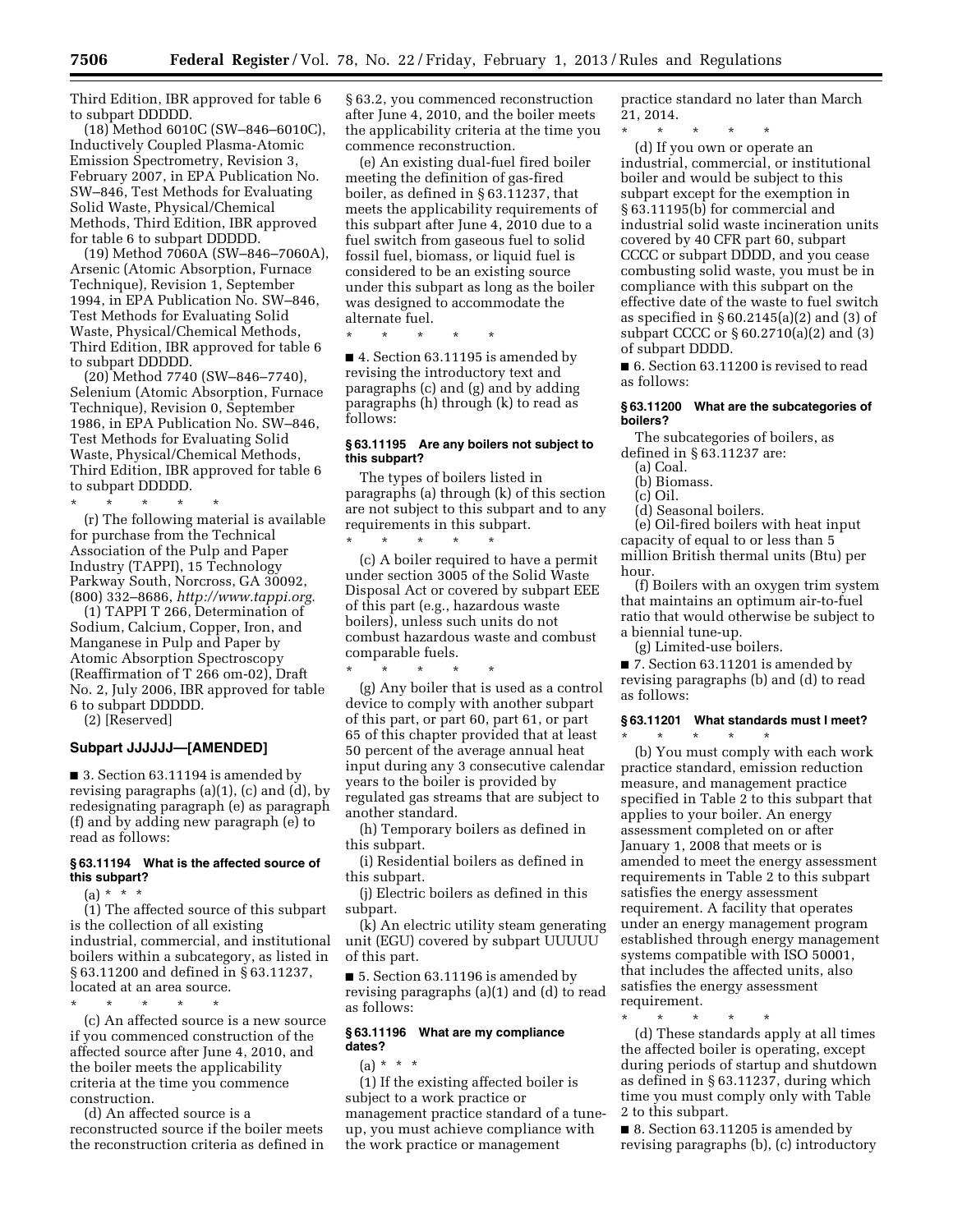text, (c)(1) introductory text, and (c)(1)(i) to read as follows:

#### **§ 63.11205 What are my general requirements for complying with this subpart?**

\* \* \* \* \* (b) You must demonstrate compliance with all applicable emission limits using performance stack testing, fuel analysis, or a continuous monitoring system (CMS), including a continuous emission monitoring system (CEMS), a continuous opacity monitoring system (COMS), or a continuous parameter monitoring system (CPMS), where applicable. You may demonstrate compliance with the applicable mercury emission limit using fuel analysis if the emission rate calculated according to § 63.11211(c) is less than the applicable emission limit. Otherwise, you must demonstrate compliance using stack testing.

(c) If you demonstrate compliance with any applicable emission limit through performance stack testing and subsequent compliance with operating limits (including the use of CPMS), with a CEMS, or with a COMS, you must develop a site-specific monitoring plan according to the requirements in paragraphs (c)(1) through (3) of this section for the use of any CEMS, COMS, or CPMS. This requirement also applies to you if you petition the EPA Administrator for alternative monitoring parameters under § 63.8(f).

(1) For each CMS required in this section (including CEMS, COMS, or CPMS), you must develop, and submit to the Administrator for approval upon request, a site-specific monitoring plan that addresses paragraphs (c)(1)(i) through (vi) of this section. You must submit this site-specific monitoring plan, if requested, at least 60 days before your initial performance evaluation of your CMS. This requirement to develop and submit a site-specific monitoring plan does not apply to affected sources with existing CEMS or COMS operated according to the performance specifications under appendix B to part 60 of this chapter and that meet the requirements of § 63.11224.

(i) Installation of the CMS sampling probe or other interface at a measurement location relative to each affected process unit such that the measurement is representative of control of the exhaust emissions (e.g., on or downstream of the last control device);

\* \* \* \* \*

■ 9. Section 63.11210 is amended by revising paragraphs (b) through (e) and adding paragraphs (f) through (j) to read as follows:

#### **§ 63.11210 What are my initial compliance requirements and by what date must I conduct them?**

\* \* \* \* \* (b) For existing affected boilers that have applicable emission limits, you must demonstrate initial compliance with the applicable emission limits no later than 180 days after the compliance date that is specified in § 63.11196 and according to the applicable provisions in § 63.7(a)(2), except as provided in paragraph (j) of this section.

(c) For existing affected boilers that have applicable work practice standards, management practices, or emission reduction measures, you must demonstrate initial compliance no later than the compliance date that is specified in § 63.11196 and according to the applicable provisions in § 63.7(a)(2), except as provided in paragraph (j) of this section.

(d) For new or reconstructed affected boilers that have applicable emission limits, you must demonstrate initial compliance with the applicable emission limits no later than 180 days after March 21, 2011 or within 180 days after startup of the source, whichever is later, according to  $\S 63.7(a)(2)(ix)$ .

(e) For new or reconstructed oil-fired boilers that combust only oil that contains no more than 0.50 weight percent sulfur or a mixture of 0.50 weight percent sulfur oil with other fuels not subject to a PM emission limit under this subpart and that do not use a post-combustion technology (except a wet scrubber) to reduce particulate matter (PM) or sulfur dioxide emissions, you are not subject to the PM emission limit in Table 1 of this subpart providing you monitor and record on a monthly basis the type of fuel combusted. If you intend to burn a new type of fuel or fuel mixture that does not meet the requirements of this paragraph, you must conduct a performance test within 60 days of burning the new fuel.

(f) For new or reconstructed affected boilers that have applicable work practice standards or management practices, you are not required to complete an initial performance tuneup, but you are required to complete the applicable biennial or 5-year tune-up as specified in § 63.11223 no later than 25 months or 61 months, respectively, after the initial startup of the new or reconstructed affected source.

(g) For affected boilers that ceased burning solid waste consistent with § 63.11196(d) and for which your initial compliance date has passed, you must demonstrate compliance within 60 days of the effective date of the waste-to-fuel switch as specified in § 60.2145(a)(2) and (3) of subpart CCCC or

§ 60.2710(a)(2) and (3) of subpart DDDD. If you have not conducted your compliance demonstration for this subpart within the previous 12 months, you must complete all compliance demonstrations for this subpart before you commence or recommence combustion of solid waste.

(h) For affected boilers that switch fuels or make a physical change to the boiler that results in the applicability of a different subcategory within subpart JJJJJJ or the boiler becoming subject to subpart JJJJJJ, you must demonstrate compliance within 180 days of the effective date of the fuel switch or the physical change. Notification of such changes must be submitted according to § 63.11225(g).

(i) For boilers located at existing major sources of HAP that limit their potential to emit (e.g., make a physical change or take a permit limit) such that the existing major source becomes an area source, you must comply with the applicable provisions as specified in paragraphs (i)(1) through (3) of this section.

(1) Any such existing boiler at the existing source must demonstrate compliance with subpart JJJJJJ within 180 days of the later of March 21, 2014 or upon the existing major source commencing operation as an area source.

(2) Any new or reconstructed boiler at the existing source must demonstrate compliance with subpart JJJJJJ within 180 days of the later of March 21, 2011 or startup.

(3) Notification of such changes must be submitted according to § 63.11225(g).

(j) For existing affected boilers that have not operated between the effective date of the rule and the compliance date that is specified for your source in § 63.11196, you must comply with the applicable provisions as specified in paragraphs (j)(1) through (3) of this section.

(1) You must complete the initial compliance demonstration, if subject to the emission limits in Table 1 to this subpart, as specified in paragraphs (a) and (b) of this section, no later than 180 days after the re-start of the affected boiler and according to the applicable provisions in § 63.7(a)(2).

(2) You must complete the initial performance tune-up, if subject to the tune-up requirements in § 63.11223, by following the procedures described in § 63.11223(b) no later than 30 days after the re-start of the affected boiler.

(3) You must complete the one-time energy assessment, if subject to the energy assessment requirements specified in Table 2 to this subpart, no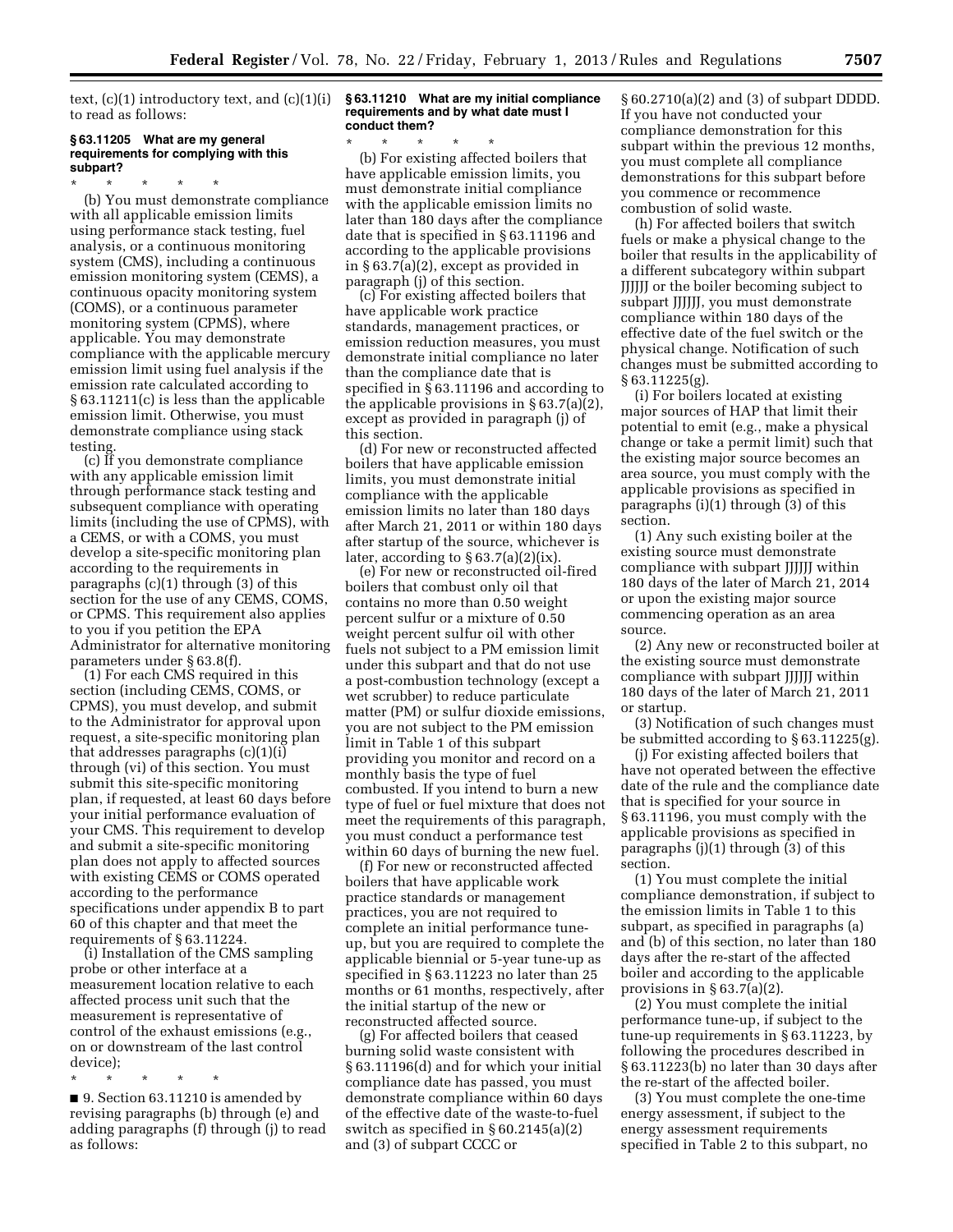later than the compliance date specified in § 63.11196.

■ 10. Section 63.11211 is amended by revising paragraphs  $(a)$ ,  $(b)(1)$ , and  $(b)(2)$ to read as follows:

#### **§ 63.11211 How do I demonstrate initial compliance with the emission limits?**

(a) For affected boilers that demonstrate compliance with any of the emission limits of this subpart through performance (stack) testing, your initial compliance requirements include conducting performance tests according to § 63.11212 and Table 4 to this subpart, conducting a fuel analysis for each type of fuel burned in your boiler according to § 63.11213 and Table 5 to this subpart, establishing operating limits according to § 63.11222, Table 6 to this subpart and paragraph (b) of this section, as applicable, and conducting CMS performance evaluations according to § 63.11224. For affected boilers that burn a single type of fuel, you are exempted from the compliance requirements of conducting a fuel analysis for each type of fuel burned in your boiler. For purposes of this subpart, boilers that use a supplemental fuel only for startup, unit shutdown, and transient flame stability purposes still qualify as affected boilers that burn a single type of fuel, and the supplemental fuel is not subject to the fuel analysis requirements under § 63.11213 and Table 5 to this subpart.

(b) \* \* \*

(1) For a wet scrubber, you must establish the minimum scrubber liquid flow rate and minimum scrubber pressure drop as defined in § 63.11237, as your operating limits during the three-run performance stack test. If you use a wet scrubber and you conduct separate performance stack tests for PM and mercury emissions, you must establish one set of minimum scrubber liquid flow rate and pressure drop operating limits. If you conduct multiple performance stack tests, you must set the minimum scrubber liquid flow rate and pressure drop operating limits at the highest minimum values established during the performance stack tests.

(2) For an electrostatic precipitator operated with a wet scrubber, you must establish the minimum total secondary electric power (secondary voltage and secondary current), as defined in § 63.11237, as your operating limits during the three-run performance stack test.

\* \* \* \* \*

■ 11. Section 63.11212 is amended by revising paragraphs (b) and (e) to read as follows:

#### **§ 63.11212 What stack tests and procedures must I use for the performance tests?**

\* \* \* \* \* (b) You must conduct each stack test according to the requirements in Table 4 to this subpart. Boilers that use a CEMS for carbon monoxide (CO) are exempt from the initial CO performance testing in Table 4 to this subpart and the oxygen concentration operating limit requirement specified in Table 3 to this subpart.

\* \* \* \* \*

(e) To determine compliance with the emission limits, you must use the F-Factor methodology and equations in sections 12.2 and 12.3 of EPA Method 19 of appendix A–7 to part 60 of this chapter to convert the measured PM concentrations and the measured mercury concentrations that result from the performance test to pounds per million Btu heat input emission rates.

■ 12. Section 63.11214 is amended by revising paragraph (c) to read as follows:

#### **§ 63.11214 How do I demonstrate initial compliance with the work practice standard, emission reduction measures, and management practice?**

\* \* \* \* \* (c) If you own or operate an existing affected boiler with a heat input capacity of 10 million Btu per hour or greater, you must submit a signed certification in the Notification of Compliance Status report that an energy assessment of the boiler and its energy use systems was completed according to Table 2 to this subpart and is an accurate depiction of your facility. \* \* \* \* \*

■ 13. Section 63.11220 is revised to read as follows:

#### **§ 63.11220 When must I conduct subsequent performance tests or fuel analyses?**

(a) If your boiler has a heat input capacity of 10 million British thermal units per hour or greater, you must conduct all applicable performance (stack) tests according to § 63.11212 on a triennial basis, except as specified in paragraphs (b) through (d) of this section. Triennial performance tests must be completed no more than 37 months after the previous performance test.

(b) When demonstrating initial compliance with the PM emission limit, if your boiler's performance test results show that your PM emissions are equal to or less than half of the PM emission limit, you do not need to conduct further performance tests for PM but must continue to comply with all applicable operating limits and

monitoring requirements. If your initial performance test results show that your PM emissions are greater than half of the PM emission limit, you must conduct subsequent performance tests as specified in paragraph (a) of this section.

(c) If you demonstrate compliance with the mercury emission limit based on fuel analysis, you must conduct a fuel analysis according to § 63.11213 for each type of fuel burned as specified in paragraphs (c)(1) and (2) of this section. If you plan to burn a new type of fuel or fuel mixture, you must conduct a fuel analysis before burning the new type of fuel or mixture in your boiler. You must recalculate the mercury emission rate using Equation 1 of § 63.11211. The recalculated mercury emission rate must be less than the applicable emission limit.

(1) When demonstrating initial compliance with the mercury emission limit, if the mercury constituents in the fuel or fuel mixture are measured to be equal to or less than half of the mercury emission limit, you do not need to conduct further fuel analysis sampling but must continue to comply with all applicable operating limits and monitoring requirements.

(2) When demonstrating initial compliance with the mercury emission limit, if the mercury constituents in the fuel or fuel mixture are greater than half of the mercury emission limit, you must conduct quarterly sampling.

(d) For existing affected boilers that have not operated since the previous compliance demonstration and more than 3 years have passed since the previous compliance demonstration, you must complete your subsequent compliance demonstration no later than 180 days after the re-start of the affected boiler.

■ 14. Section 63.11221 is revised to read as follows:

#### **§ 63.11221 Is there a minimum amount of monitoring data I must obtain?**

(a) You must monitor and collect data according to this section and the sitespecific monitoring plan required by § 63.11205(c).

(b) You must operate the monitoring system and collect data at all required intervals at all times the affected source is operating and compliance is required, except for periods of monitoring system malfunctions or out-of-control periods (see  $\S 63.8(c)(7)$  of this part), repairs associated with monitoring system malfunctions or out-of-control periods, and required monitoring system quality assurance or quality control activities including, as applicable, calibration checks, required zero and span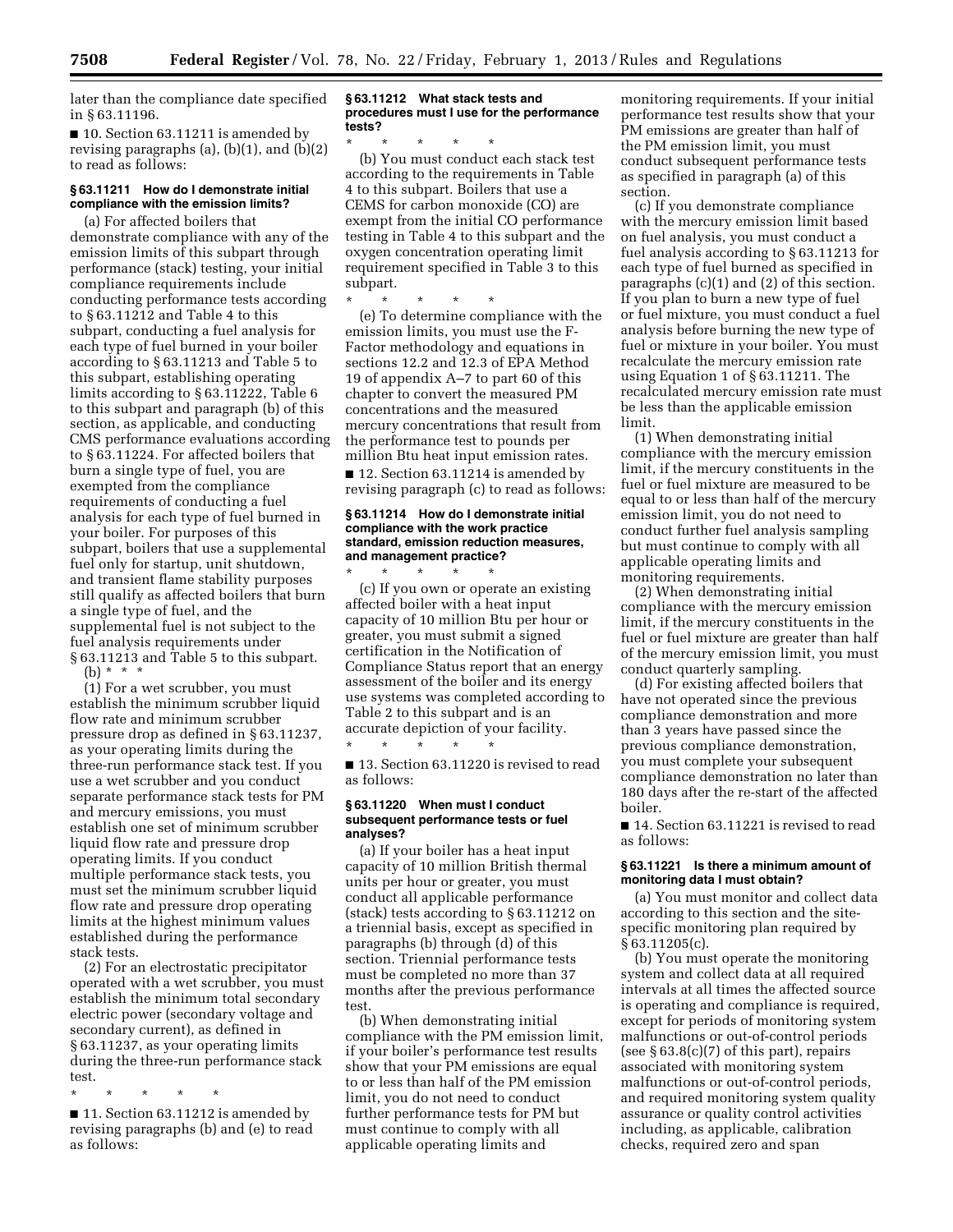adjustments, and scheduled CMS maintenance as defined in your sitespecific monitoring plan. A monitoring system malfunction is any sudden, infrequent, not reasonably preventable failure of the monitoring system to provide valid data. Monitoring system failures that are caused in part by poor maintenance or careless operation are not malfunctions. You are required to complete monitoring system repairs in response to monitoring system malfunctions or out-of-control periods and to return the monitoring system to operation as expeditiously as practicable.

(c) You may not use data collected during monitoring system malfunctions or out-of-control periods, repairs associated with monitoring system malfunctions or out-of-control periods, or required monitoring system quality assurance or quality control activities in calculations used to report emissions or operating levels. Any such periods must be reported according to the requirements in § 63.11225. You must use all the data collected during all other periods in assessing the operation of the control device and associated control system.

(d) Except for periods of monitoring system malfunctions or monitoring system out-of-control periods, repairs associated with monitoring system malfunctions or monitoring system outof-control periods, and required monitoring system quality assurance or quality control activities (including, as applicable, calibration checks, required zero and span adjustments, and scheduled CMS maintenance as defined in your site-specific monitoring plan), failure to collect required data is a deviation of the monitoring requirements.

■ 15. Section 63.11223 is amended by revising paragraphs (a), (b) introductory text, (b)(1), (b)(3) through (5), (b)(6) introductory text, (b)(6)(i), (b)(6)(iii), (b)(7), and (c), and adding paragraphs (d) through (g) to read as follows:

#### **§ 63.11223 How do I demonstrate continuous compliance with the work practice and management practice standards?**

(a) For affected sources subject to the work practice standard or the management practices of a tune-up, you must conduct a performance tune-up according to paragraph (b) of this section and keep records as required in § 63.11225(c) to demonstrate continuous compliance. You must conduct the tune-up while burning the type of fuel (or fuels in the case of boilers that routinely burn two types of fuels at the same time) that provided the majority of

the heat input to the boiler over the 12 months prior to the tune-up.

(b) Except as specified in paragraphs (c) through (f) of this section, you must conduct a tune-up of the boiler biennially to demonstrate continuous compliance as specified in paragraphs (b)(1) through (7) of this section. Each biennial tune-up must be conducted no more than 25 months after the previous tune-up. For a new or reconstructed boiler, the first biennial tune-up must be no later than 25 months after the initial startup of the new or reconstructed boiler.

(1) As applicable, inspect the burner, and clean or replace any components of the burner as necessary (you may delay the burner inspection until the next scheduled unit shutdown, not to exceed 36 months from the previous inspection). Units that produce electricity for sale may delay the burner inspection until the first outage, not to exceed 36 months from the previous inspection.

\* \* \* \* \*

(3) Inspect the system controlling the air-to-fuel ratio, as applicable, and ensure that it is correctly calibrated and functioning properly (you may delay the inspection until the next scheduled unit shutdown, not to exceed 36 months from the previous inspection). Units that produce electricity for sale may delay the inspection until the first outage, not to exceed 36 months from the previous inspection.

(4) Optimize total emissions of CO. This optimization should be consistent with the manufacturer's specifications, if available, and with any nitrogen oxide requirement to which the unit is subject.

(5) Measure the concentrations in the effluent stream of CO in parts per million, by volume, and oxygen in volume percent, before and after the adjustments are made (measurements may be either on a dry or wet basis, as long as it is the same basis before and after the adjustments are made). Measurements may be taken using a portable CO analyzer.

(6) Maintain on-site and submit, if requested by the Administrator, a report containing the information in paragraphs (b)(6)(i) through (iii) of this section.

(i) The concentrations of CO in the effluent stream in parts per million, by volume, and oxygen in volume percent, measured at high fire or typical operating load, before and after the tune-up of the boiler.

\* \* \* \* \* (iii) The type and amount of fuel used over the 12 months prior to the tune-up of the boiler, but only if the unit was

physically and legally capable of using more than one type of fuel during that period. Units sharing a fuel meter may estimate the fuel use by each unit.

(7) If the unit is not operating on the required date for a tune-up, the tune-up must be conducted within 30 days of startup.

(c) Boilers with an oxygen trim system that maintains an optimum air-to-fuel ratio that would otherwise be subject to a biennial tune-up must conduct a tuneup of the boiler every 5 years as specified in paragraphs (b)(1) through (7) of this section. Each 5-year tune-up must be conducted no more than 61 months after the previous tune-up. For a new or reconstructed boiler with an oxygen trim system, the first 5-year tune-up must be no later than 61 months after the initial startup. You may delay the burner inspection specified in paragraph (b)(1) of this section and inspection of the system controlling the air-to-fuel ratio specified in paragraph (b)(3) of this section until the next scheduled unit shutdown, but you must inspect each burner and system controlling the air-to-fuel ratio at least once every 72 months.

(d) Seasonal boilers must conduct a tune-up every 5 years as specified in paragraphs (b)(1) through (7) of this section. Each 5-year tune-up must be conducted no more than 61 months after the previous tune-up. For a new or reconstructed seasonal boiler, the first 5 year tune-up must be no later than 61 months after the initial startup. You may delay the burner inspection specified in paragraph (b)(1) of this section and inspection of the system controlling the air-to-fuel ratio specified in paragraph (b)(3) of this section until the next scheduled unit shutdown, but you must inspect each burner and system controlling the air-to-fuel ratio at least once every 72 months. Seasonal boilers are not subject to the emission limits in Table 1 to this subpart or the operating limits in Table 3 to this subpart.

(e) Oil-fired boilers with a heat input capacity of equal to or less than 5 million Btu per hour must conduct a tune-up every 5 years as specified in paragraphs (b)(1) through (7) of this section. Each 5-year tune-up must be conducted no more than 61 months after the previous tune-up. For a new or reconstructed oil-fired boiler with a heat input capacity of equal to or less than 5 million Btu per hour, the first 5-year tune-up must be no later than 61 months after the initial startup. You may delay the burner inspection specified in paragraph (b)(1) of this section and inspection of the system controlling the air-to-fuel ratio specified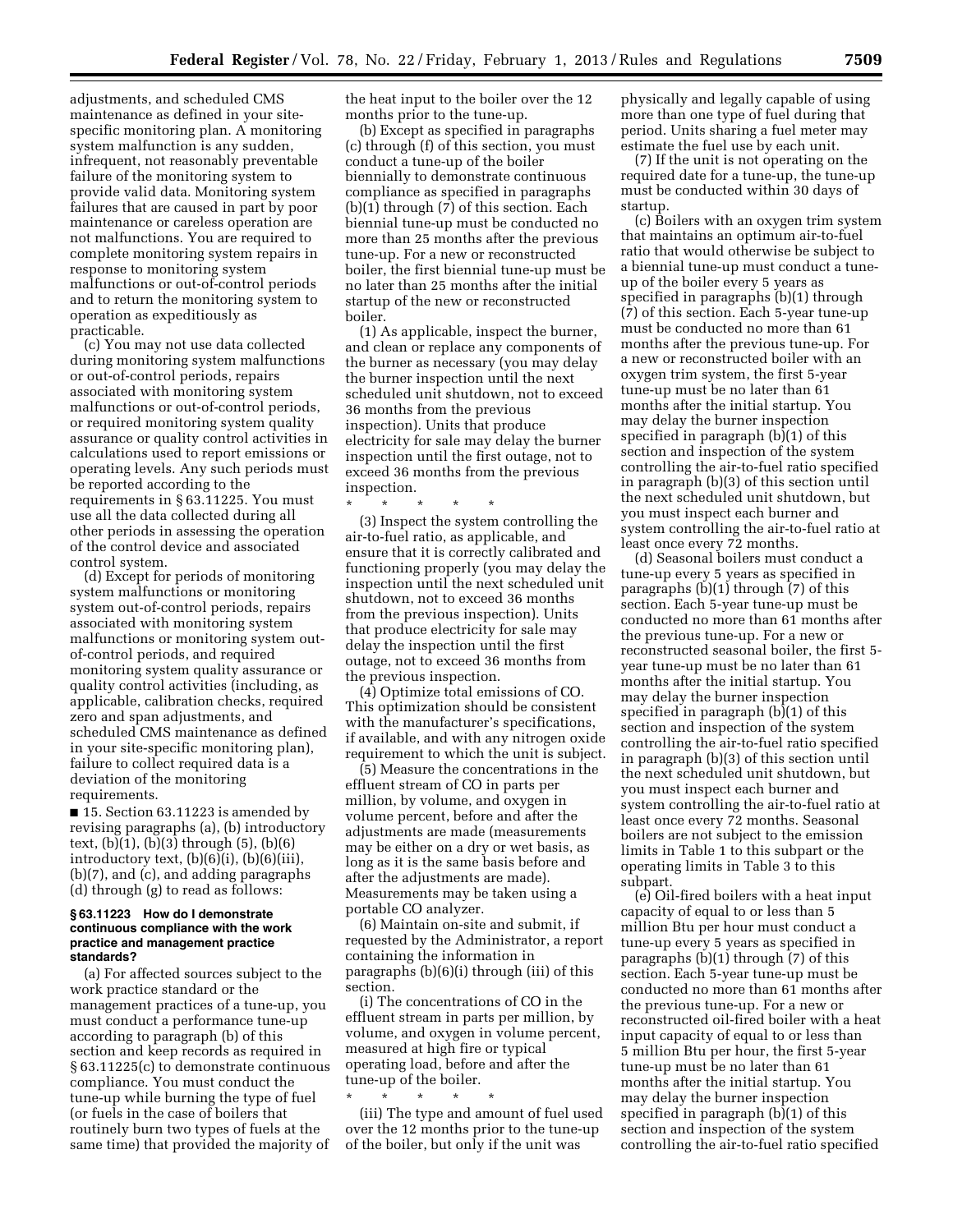in paragraph (b)(3) of this section until the next scheduled unit shutdown, but you must inspect each burner and system controlling the air-to-fuel ratio at least once every 72 months.

(f) Limited-use boilers must conduct a tune-up every 5 years as specified in paragraphs (b)(1) through (7) of this section. Each 5-year tune-up must be conducted no more than 61 months after the previous tune-up. For a new or reconstructed limited-use boiler, the first 5-year tune-up must be no later than 61 months after the initial startup. You may delay the burner inspection specified in paragraph (b)(1) of this section and inspection of the system controlling the air-to-fuel ratio specified in paragraph (b)(3) of this section until the next scheduled unit shutdown, but you must inspect each burner and system controlling the air-to-fuel ratio at least once every 72 months. Limited-use boilers are not subject to the emission limits in Table 1 to this subpart, the energy assessment requirements in Table 2 to this subpart, or the operating limits in Table 3 to this subpart.

(g) If you own or operate a boiler subject to emission limits in Table 1 of this subpart, you must minimize the boiler's startup and shutdown periods following the manufacturer's recommended procedures, if available. If manufacturer's recommended procedures are not available, you must follow recommended procedures for a unit of similar design for which manufacturer's recommended procedures are available. You must submit a signed statement in the Notification of Compliance Status report that indicates that you conducted startups and shutdowns according to the manufacturer's recommended procedures or procedures specified for a boiler of similar design if

manufacturer's recommended procedures are not available.

■ 16. Section 63.11224 is amended by:

■ a. Revising paragraphs (a) introductory text, (a)(1) through (3),  $(a)(5)$ ,  $(a)(6)$ ,

■ b. Adding paragraph (a)(7).

 $\blacksquare$  c. Revising paragraphs (c)(1) introductory text, (c)(2) introductory text, and (d).

■ d. Revising paragraphs (e) introductory text, (e)(6), and (e)(7).

■ e. Adding paragraph (e)(8).

■ f. Revising paragraph (f)(7).

The revisions and additions read as follows:

#### **§ 63.11224 What are my monitoring, installation, operation, and maintenance requirements?**

(a) If your boiler is subject to a CO emission limit in Table 1 to this subpart, you must either install, operate, and maintain a CEMS for CO and oxygen according to the procedures in paragraphs (a)(1) through (6) of this section, or install, calibrate, operate, and maintain an oxygen analyzer system, as defined in § 63.11237, according to the manufacturer's recommendations and paragraphs (a)(7) and (d) of this section, as applicable, by the compliance date specified in § 63.11196. Where a certified CO CEMS is used, the CO level shall be monitored at the outlet of the boiler, after any add-on controls or flue gas recirculation system and before release to the atmosphere. Boilers that use a CO CEMS are exempt from the initial CO performance testing and oxygen concentration operating limit requirements specified in § 63.11211(a) of this subpart. Oxygen monitors and oxygen trim systems must be installed to monitor oxygen in the boiler flue gas, boiler firebox, or other appropriate intermediate location.

$$
0\text{-day average} = \frac{\Sigma_{i=1}^n Hpvi}{n}
$$

 $(Eq. 2)$ 

#### Where:

Hpvi = the hourly parameter value for hour i

1

n = the number of valid hourly parameter values collected over 10 boiler operating days

(6) For purposes of collecting CO data, you must operate the CO CEMS as specified in § 63.11221(b). For purposes of calculating data averages, you must use all the data collected during all periods in assessing compliance, except that you must exclude certain data as specified in § 63.11221(c). Periods when CO data are unavailable may constitute

monitoring deviations as specified in § 63.11221(d).

(7) You must operate the oxygen analyzer system at or above the minimum oxygen level that is established as the operating limit according to Table 6 to this subpart when firing the fuel or fuel mixture utilized during the most recent CO performance stack test. Operation of oxygen trim systems to meet these requirements shall not be done in a manner which compromises furnace safety.

\* \* \* \* \*

(1) Each CO CEMS must be installed, operated, and maintained according to the applicable procedures under Performance Specification 4, 4A, or 4B at 40 CFR part 60, appendix B, and each oxygen CEMS must be installed, operated, and maintained according to Performance Specification 3 at 40 CFR part 60, appendix B. Both the CO and oxygen CEMS must also be installed, operated, and maintained according to the site-specific monitoring plan developed according to paragraph (c) of this section.

(2) You must conduct a performance evaluation of each CEMS according to the requirements in § 63.8(e) and according to Performance Specifications 3 and 4, 4A, or 4B at 40 CFR part 60, appendix B.

(3) Each CEMS must complete a minimum of one cycle of operation (sampling, analyzing, and data recording) every 15 minutes. You must have CEMS data values from a minimum of four successive cycles of operation representing each of the four 15-minute periods in an hour, or at least two 15-minute data values during an hour when CEMS calibration, quality assurance, or maintenance activities are being performed, to have a valid hour of data.

\* \* \* \* \*

(5) You must calculate hourly averages, corrected to 3 percent oxygen, from each hour of CO CEMS data in parts per million CO concentrations and determine the 10-day rolling average of all recorded readings, except as provided in § 63.11221(c). Calculate a 10-day rolling average from all of the hourly averages collected for the 10-day operating period using Equation 2 of this section.

 $(c) * * * *$ 

(1) For each CMS required in this section, you must develop, and submit to the EPA Administrator for approval upon request, a site-specific monitoring plan that addresses paragraphs (c)(1)(i) through (iii) of this section. You must submit this site-specific monitoring plan (if requested) at least 60 days before your initial performance evaluation of your CMS.

\* \* \* \* \*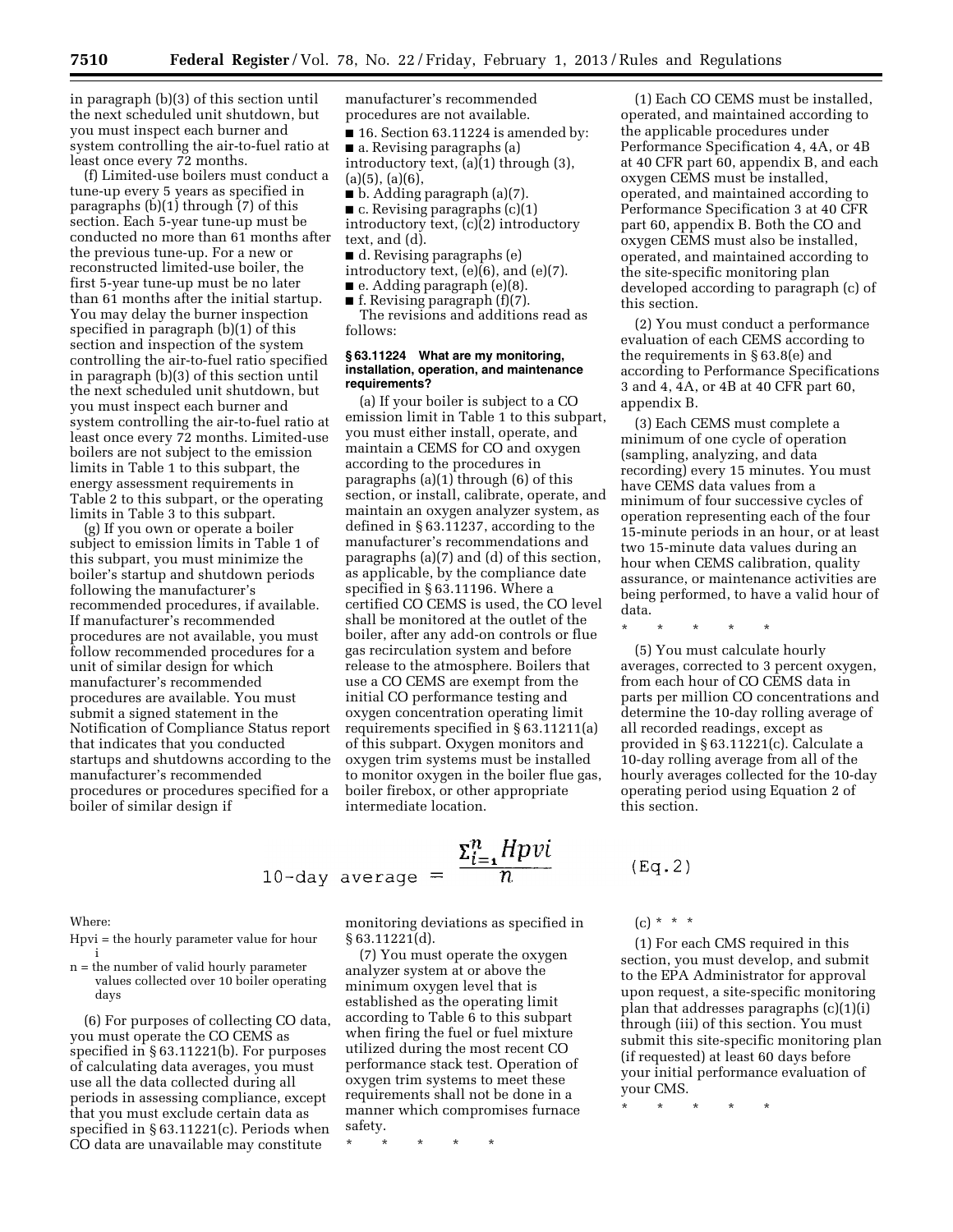(2) In your site-specific monitoring plan, you must also address paragraphs (c)(2)(i) through (iii) of this section.

\* \* \* \* \*

(d) If you have an operating limit that requires the use of a CMS, you must install, operate, and maintain each CPMS according to the procedures in paragraphs (d)(1) through (4) of this section.

(1) The CPMS must complete a minimum of one cycle of operation every 15 minutes. You must have data values from a minimum of four successive cycles of operation representing each of the four 15-minute periods in an hour, or at least two 15 minute data values during an hour when CMS calibration, quality assurance, or maintenance activities are being performed, to have a valid hour of data.

$$
30-\text{day average} = \frac{\Sigma_{i=1}^{n} Hpvi}{n} \qquad (\text{Eq. 3})
$$

Where:

Hpvi = the hourly parameter value for hour i

n = the number of valid hourly parameter values collected over 30 boiler operating days

(3) For purposes of collecting data, you must operate the CPMS as specified in § 63.11221(b). For purposes of calculating data averages, you must use all the data collected during all periods in assessing compliance, except that you must exclude certain data as specified in § 63.11221(c). Periods when CPMS data are unavailable may constitute monitoring deviations as specified in § 63.11221(d).

(4) Record the results of each inspection, calibration, and validation check.

(e) If you have an applicable opacity operating limit under this rule, you must install, operate, certify and maintain each COMS according to the procedures in paragraphs (e)(1) through (8) of this section by the compliance date specified in § 63.11196.

\* \* \* \* \*

(6) You must operate and maintain each COMS according to the requirements in the monitoring plan and the requirements of § 63.8(e). You must identify periods the COMS is out of control including any periods that the COMS fails to pass a daily calibration drift assessment, a quarterly performance audit, or an annual zero alignment audit.

(7) You must calculate and record 6 minute averages from the opacity monitoring data and determine and record the daily block average of recorded readings, except as provided in § 63.11221(c).

(8) For purposes of collecting opacity data, you must operate the COMS as specified in § 63.11221(b). For purposes of calculating data averages, you must use all the data collected during all periods in assessing compliance, except

that you must exclude certain data as specified in § 63.11221(c). Periods when COMS data are unavailable may constitute monitoring deviations as specified in § 63.11221(d). (f) \* \* \*

(7) For positive pressure fabric filter systems that do not duct all compartments or cells to a common stack, a bag leak detection system must be installed in each baghouse compartment or cell.

\* \* \* \* \*

 $\blacksquare$  17. Section 63.11225 is amended by: ■ a. Revising paragraphs (a) introductory text,  $(a)(1)$ ,  $(a)(2)$ ,  $(a)(4)$ ,  $(a)(5)$ ,  $(b)$  introductory text,  $(b)(2)$ ,  $(c)$ introductory text, (c)(2) introductory text, and  $(c)(2)(ii)$ .

■ b. Adding paragraphs (c)(2)(iii) through (vi).

■ c. Revising paragraphs (d), (e), and (g). The revisions and additions read as follows:

#### **§ 63.11225 What are my notification, reporting, and recordkeeping, requirements?**

(a) You must submit the notifications specified in paragraphs (a)(1) through (5) of this section to the administrator.

(1) You must submit all of the notifications in §§ 63.7(b); 63.8(e) and (f); and 63.9(b) through (e), (g), and (h) that apply to you by the dates specified in those sections except as specified in paragraphs (a)(2) and (4) of this section.

(2) An Initial Notification must be submitted no later than January 20, 2014 or within 120 days after the source becomes subject to the standard.

\* \* \* \* \* (4) You must submit the Notification of Compliance Status no later than 120 days after the applicable compliance date specified in § 63.11196 unless you must conduct a performance stack test. If you must conduct a performance stack test, you must submit the Notification of Compliance Status within 60 days of

(2) You must calculate hourly arithmetic averages from each hour of CPMS data in units of the operating limit and determine the 30-day rolling average of all recorded readings, except as provided in § 63.11221(c). Calculate a 30-day rolling average from all of the hourly averages collected for the 30-day operating period using Equation 3 of this section.

completing the performance stack test. You must submit the Notification of Compliance Status in accordance with paragraphs (a)(4)(i) and (vi) of this section. The Notification of Compliance Status must include the information and certification(s) of compliance in paragraphs (a)(4)(i) through (v) of this section, as applicable, and signed by a responsible official.

(i) You must submit the information required in § 63.9(h)(2), except the information listed in § 63.9(h)(2)(i)(B), (D), (E), and (F). If you conduct any performance tests or CMS performance evaluations, you must submit that data as specified in paragraph (e) of this section. If you conduct any opacity or visible emission observations, or other monitoring procedures or methods, you must submit that data to the Administrator at the appropriate address listed in § 63.13.

(ii) ''This facility complies with the requirements in § 63.11214 to conduct an initial tune-up of the boiler.''

(iii) ''This facility has had an energy assessment performed according to § 63.11214(c).''

(iv) For units that install bag leak detection systems: ''This facility complies with the requirements in § 63.11224(f).''

(v) For units that do not qualify for a statutory exemption as provided in section 129(g)(1) of the Clean Air Act: ''No secondary materials that are solid waste were combusted in any affected unit.''

(vi) The notification must be submitted electronically using the Compliance and Emissions Data Reporting Interface (CEDRI) that is accessed through EPA's Central Data Exchange (CDX) (*[www.epa.gov/cdx](http://www.epa.gov/cdx)*). However, if the reporting form specific to this subpart is not available in CEDRI at the time that the report is due, the written Notification of Compliance Status must be submitted to the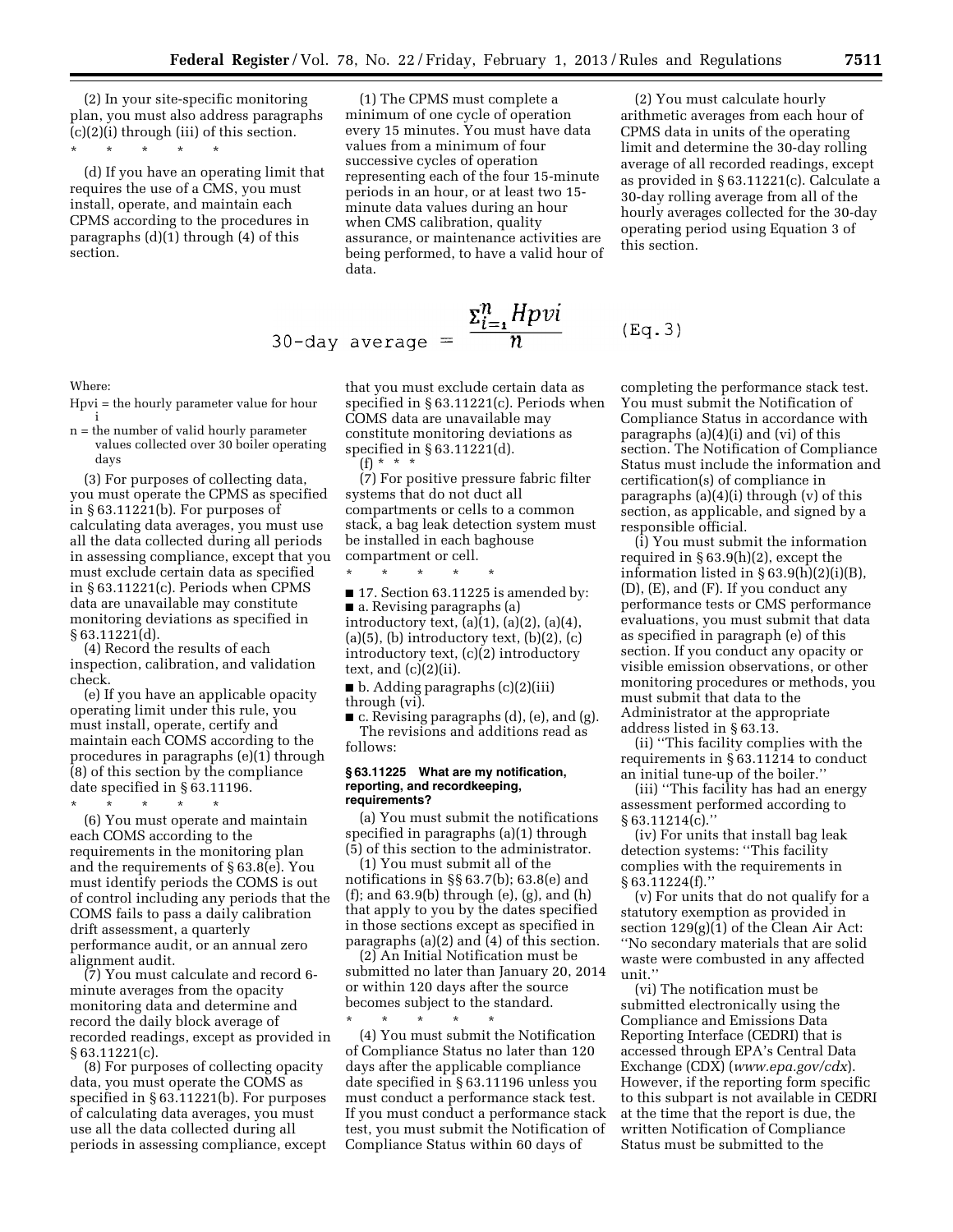Administrator at the appropriate address listed in § 63.13.

(5) If you are using data from a previously conducted emission test to serve as documentation of conformance with the emission standards and operating limits of this subpart, you must include in the Notification of Compliance Status the date of the test and a summary of the results, not a complete test report, relative to this subpart.

(b) You must prepare, by March 1 of each year, and submit to the delegated authority upon request, an annual compliance certification report for the previous calendar year containing the information specified in paragraphs (b)(1) through (4) of this section. You must submit the report by March 15 if you had any instance described by paragraph (b)(3) of this section. For boilers that are subject only to a requirement to conduct a biennial or 5 year tune-up according to § 63.11223(a) and not subject to emission limits or operating limits, you may prepare only a biennial or 5-year compliance report as specified in paragraphs (b)(1) and (2) of this section.

\* \* \* \* \* (2) Statement by a responsible official, with the official's name, title, phone number, email address, and signature, certifying the truth, accuracy and completeness of the notification and a statement of whether the source has complied with all the relevant standards and other requirements of this subpart. Your notification must include the following certification(s) of compliance,

responsible official: (i) ''This facility complies with the requirements in § 63.11223 to conduct a biennial or 5-year tune-up, as applicable, of each boiler.''

as applicable, and signed by a

(ii) For units that do not qualify for a statutory exemption as provided in section 129(g)(1) of the Clean Air Act: ''No secondary materials that are solid waste were combusted in any affected unit.''

(iii) ''This facility complies with the requirement in §§ 63.11214(d) and 63.11223(g) to minimize the boiler's time spent during startup and shutdown and to conduct startups and shutdowns according to the manufacturer's recommended procedures or procedures specified for a boiler of similar design if manufacturer's recommended procedures are not available.''

\* \* \* \* \* (c) You must maintain the records specified in paragraphs (c)(1) through (7) of this section.

\* \* \* \* \*

(2) You must keep records to document conformance with the work practices, emission reduction measures, and management practices required by § 63.11214 and § 63.11223 as specified in paragraphs (c)(2)(i) through (vi) of this section.

\* \* \* \* \* (ii) For operating units that combust non-hazardous secondary materials that have been determined not to be solid waste pursuant to § 241.3(b)(1) of this chapter, you must keep a record which documents how the secondary material meets each of the legitimacy criteria under § 241.3(d)(1). If you combust a fuel that has been processed from a discarded non-hazardous secondary material pursuant to § 241.3(b)(4) of this chapter, you must keep records as to how the operations that produced the fuel satisfies the definition of processing in § 241.2 and each of the legitimacy criteria in  $\S 241.3(d)(1)$  of this chapter. If the fuel received a non-waste determination pursuant to the petition process submitted under § 241.3(c) of this chapter, you must keep a record that documents how the fuel satisfies the requirements of the petition process. For operating units that combust nonhazardous secondary materials as fuel per § 241.4, you must keep records documenting that the material is a listed non-waste under § 241.4(a).

(iii) For each boiler required to conduct an energy assessment, you must keep a copy of the energy assessment report.

(iv) For each boiler subject to an emission limit in Table 1 to this subpart, you must also keep records of monthly fuel use by each boiler, including the type(s) of fuel and amount(s) used.

(v) For each boiler that meets the definition of seasonal boiler, you must keep records of days of operation per year.

(vi) For each boiler that meets the definition of limited-use boiler, you must keep a copy of the federally enforceable permit that limits the annual capacity factor to less than or equal to 10 percent and records of fuel use for the days the boiler is operating.

\* \* \* \* \* (d) Your records must be in a form suitable and readily available for expeditious review. You must keep each record for 5 years following the date of each recorded action. You must keep each record on-site or be accessible from a central location by computer or other means that instantly provide access at the site for at least 2 years after the date of each recorded action. You may keep the records off site for the remaining 3 years.

(e)(1) Within 60 days after the date of completing each performance test (defined in § 63.2) as required by this subpart you must submit the results of the performance tests, including any associated fuel analyses, required by this subpart to EPA's WebFIRE database by using CEDRI that is accessed through EPA's CDX [\(www.epa.gov/cdx\).](http://www.epa.gov/cdx)  Performance test data must be submitted in the file format generated through use of EPA's Electronic Reporting Tool (ERT) (see *[http://www.epa.gov/ttn/chief/](http://www.epa.gov/ttn/chief/ert/index.html)  [ert/index.html](http://www.epa.gov/ttn/chief/ert/index.html)*). Only data collected using test methods on the ERT Web site are subject to this requirement for submitting reports electronically to WebFIRE. Owners or operators who claim that some of the information being submitted for performance tests is confidential business information (CBI) must submit a complete ERT file including information claimed to be CBI on a compact disk or other commonly used electronic storage media (including, but not limited to, flash drives) to EPA. The electronic media must be clearly marked as CBI and mailed to U.S. EPA/OAPQS/CORE CBI Office, Attention: WebFIRE Administrator, MD C404–02, 4930 Old Page Rd., Durham, NC 27703. The same ERT file with the CBI omitted must be submitted to EPA via CDX as described earlier in this paragraph. At the discretion of the delegated authority, you must also submit these reports, including CBI, to the delegated authority in the format specified by the delegated authority. For any performance test conducted using test methods that are not listed on the ERT Web site, the owner or operator shall submit the results of the performance test in paper submissions to the Administrator at the appropriate address listed in § 63.13.

(2) Within 60 days after the date of completing each CEMS performance evaluation test as defined in § 63.2, you must submit relative accuracy test audit (RATA) data to EPA's CDX by using CEDRI in accordance with paragraph (e)(1) of this section. Only RATA pollutants that can be documented with the ERT (as listed on the ERT Web site) are subject to this requirement. For any performance evaluations with no corresponding RATA pollutants listed on the ERT Web site, the owner or operator shall submit the results of the performance evaluation in paper submissions to the Administrator at the appropriate address listed in § 63.13.

\* \* \* \* \* (g) If you have switched fuels or made a physical change to the boiler and the fuel switch or change resulted in the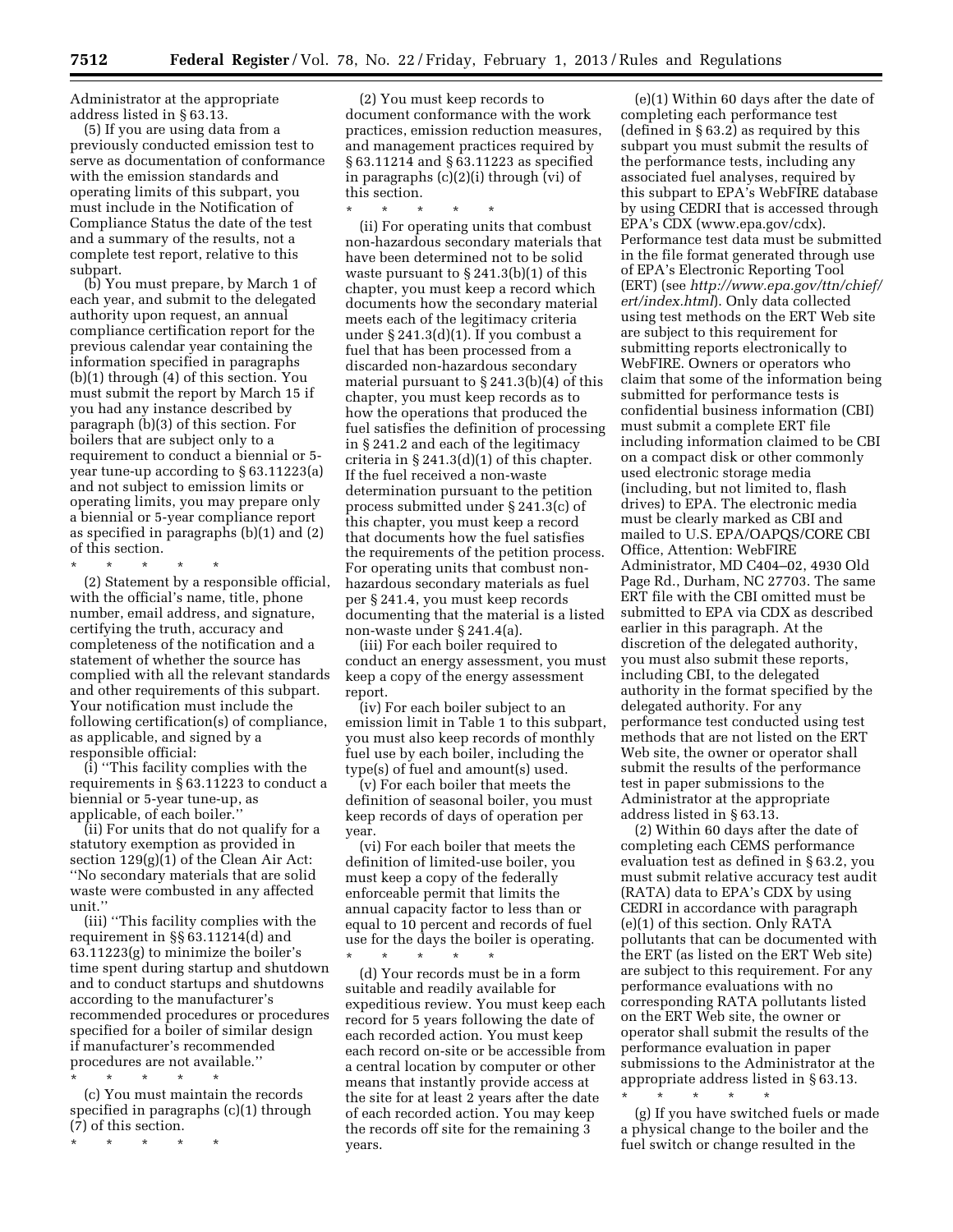applicability of a different subcategory within subpart JJJJJJ, in the boiler becoming subject to subpart JJJJJJ, or in the boiler switching out of subpart JJJJJJ due to a change to 100 percent natural gas, or you have taken a permit limit that resulted in you being subject to subpart JJJJJJ, you must provide notice of the date upon which you switched fuels, made the physical change, or took a permit limit within 30 days of the change. The notification must identify:

(1) The name of the owner or operator of the affected source, the location of the source, the boiler(s) that have switched fuels, were physically changed, or took a permit limit, and the date of the notice.

(2) The date upon which the fuel switch, physical change, or permit limit occurred.

18. Section 63.11226 is revised to read as follows:

#### **§ 63.11226 Affirmative defense for violation of emission standards during malfunction.**

In response to an action to enforce the standards set forth in § 63.11201 you may assert an affirmative defense to a claim for civil penalties for violations of such standards that are caused by malfunction, as defined at 40 CFR 63.2. Appropriate penalties may be assessed if you fail to meet your burden of proving all of the requirements in the affirmative defense. The affirmative defense shall not be available for claims for injunctive relief.

(a) *Assertion of affirmative defense.*  To establish the affirmative defense in any action to enforce such a standard, you must timely meet the reporting requirements in paragraph (b) of this section, and must prove by a preponderance of evidence that:

 $(i)$  The violation:

(i) Was caused by a sudden, infrequent, and unavoidable failure of air pollution control equipment, process equipment, or a process to operate in a normal or usual manner; and

(ii) Could not have been prevented through careful planning, proper design or better operation and maintenance practices; and

(iii) Did not stem from any activity or event that could have been foreseen and avoided, or planned for; and

(iv) Was not part of a recurring pattern indicative of inadequate design, operation, or maintenance; and

(2) Repairs were made as expeditiously as possible when a violation occurred; and

(3) The frequency, amount, and duration of the violation (including any bypass) were minimized to the maximum extent practicable; and

(4) If the violation resulted from a bypass of control equipment or a process, then the bypass was unavoidable to prevent loss of life, personal injury, or severe property damage; and

(5) All possible steps were taken to minimize the impact of the violation on ambient air quality, the environment, and human health; and

(6) All emissions monitoring and control systems were kept in operation if at all possible, consistent with safety and good air pollution control practices; and

(7) All of the actions in response to the violation were documented by properly signed, contemporaneous operating logs; and

(8) At all times, the affected source was operated in a manner consistent with good practices for minimizing emissions; and

(9) A written root cause analysis has been prepared, the purpose of which is to determine, correct, and eliminate the primary causes of the malfunction and the violation resulting from the malfunction event at issue. The analysis shall also specify, using best monitoring methods and engineering judgment, the amount of any emissions that were the result of the malfunction.

(b) *Report.* The owner or operator seeking to assert an affirmative defense shall submit a written report to the Administrator with all necessary supporting documentation, that it has met the requirements set forth in paragraph (a) of this section. This affirmative defense report shall be included in the first periodic compliance, deviation report or excess emission report otherwise required after the initial occurrence of the violation of the relevant standard (which may be the end of any applicable averaging period). If such compliance, deviation report or excess emission report is due less than 45 days after the initial occurrence of the violation, the affirmative defense report may be included in the second compliance, deviation report or excess emission report due after the initial occurrence of the violation of the relevant standard.

■ 19. Section 63.11236 is amended by revising paragraph (a) to read as follows:

#### **§ 63.11236 Who implements and enforces this subpart?**

(a) This subpart can be implemented and enforced by EPA or an administrator such as your state, local, or tribal agency. If the EPA Administrator has delegated authority to your state, local, or tribal agency, then that agency has the authority to implement and enforce this subpart.

You should contact your EPA Regional Office to find out if implementation and enforcement of this subpart is delegated to your state, local, or tribal agency.

■ 20. Section 63.11237 is amended as follows:

\* \* \* \* \*

■ a. By adding definitions in alphabetical order for ''10-day rolling average,'' ''30-day rolling average,'' ''Annual heat input,'' ''Biodiesel,'' ''Calendar year,'' ''Common stack,'' ''Daily block average,'' ''Distillate oil,'' ''Electric boiler,'' ''Electric utility steam generating unit (EGU),'' ''Energy management program," "Fluidized bed boiler,'' ''Fluidized bed combustion,'' ''Hourly average,'' ''Limited-use boiler,'' ''Load fraction,'' ''Minimum scrubber pressure drop,'' ''Minimum sorbent injection rate,'' ''Minimum total secondary electric power,'' ''Operating day,'' ''Oxygen analyzer system,'' ''Oxygen trim system,'' ''Process heater," "Regulated gas stream," ''Residential boiler,'' ''Residual oil,'' ''Seasonal boiler,'' ''Shutdown,'' ''Solid fuel," "Startup," "Temporary boiler," ''Tune-up,'' ''Vegetable oil,'' ''Voluntary Consensus Standards (VCS),'' and ''Wet scrubber.''

■ b. By revising the definitions for "Bag leak detection system,'' ''Biomass subcategory,'' ''Boiler,'' ''Boiler system,'' ''Deviation,'' ''Dry scrubber,'' ''Electrostatic precipitator (ESP),'' ''Energy assessment,'' ''Energy use system," "Federally enforceable," "Gasfired boiler,'' ''Heat input,'' ''Hot water heater,'' ''Institutional boiler,'' ''Liquid fuel,'' ''Minimum activated carbon injection rate,'' ''Minimum oxygen level,'' ''Minimum scrubber liquid flow rate,'' ''Natural gas,'' ''Oil subcategory,'' ''Particulate matter,'' ''Period of gas curtailment or supply interruption,'' ''Qualified Energy Assessor,'' ''Solid fossil fuel,'' and ''Waste heat boiler.'' ■ c. By removing the definitions for ''Annual heat input basis,'' ''Minimum PM scrubber pressure drop,'' ''Minimum sorbent flow rate,'' and ''Minimum voltage or amperage''.

#### **§ 63.11237 What definitions apply to this subpart?**

*10-day rolling average* means the arithmetic mean of all valid hours of data from 10 successive operating days, except for periods of startup and shutdown and periods when the unit is not operating.

*30-day rolling average* means the arithmetic mean of all valid hours of data from 30 successive operating days, except for periods of startup and shutdown and periods when the unit is not operating.

\* \* \* \* \*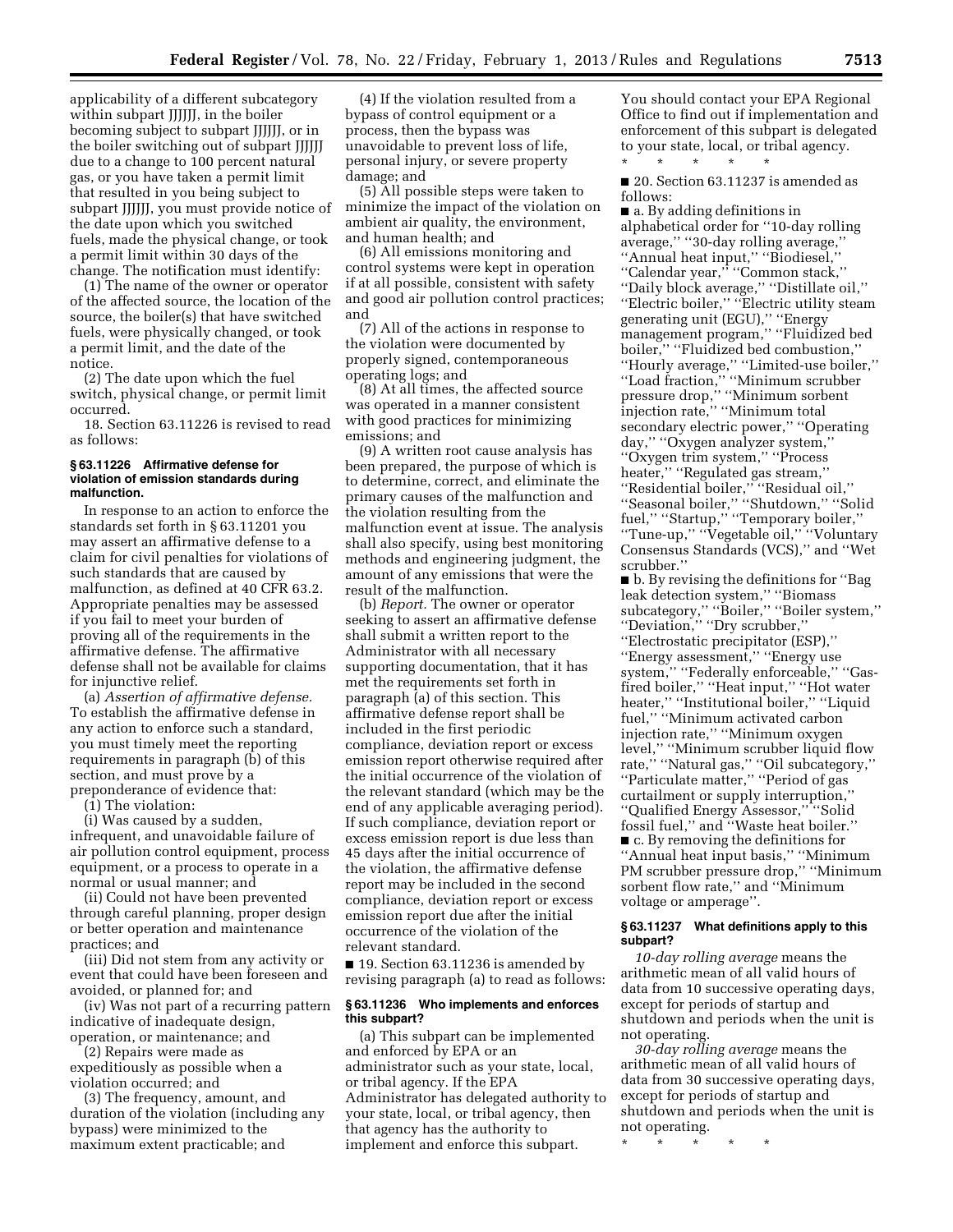*Annual heat input* means the heat input for the 12 months preceding the compliance demonstration.

*Bag leak detection system* means a group of instruments that are capable of monitoring particulate matter loadings in the exhaust of a fabric filter (*i.e.,*  baghouse) in order to detect bag failures. A bag leak detection system includes, but is not limited to, an instrument that operates on electrodynamic, triboelectric, light scattering, light transmittance, or other principle to monitor relative particulate matter loadings.

*Biodiesel* means a mono-alkyl ester derived from biomass and conforming to ASTM D6751–11b, Standard Specification for Biodiesel Fuel Blend Stock (B100) for Middle Distillate Fuels (incorporated by reference, see § 63.14). \* \* \* \* \*

*Biomass subcategory* includes any boiler that burns any biomass and is not in the coal subcategory.

*Boiler* means an enclosed device using controlled flame combustion in which water is heated to recover thermal energy in the form of steam and/or hot water. Controlled flame combustion refers to a steady-state, or near steady-state, process wherein fuel and/or oxidizer feed rates are controlled. A device combusting solid waste, as defined in § 241.3 of this chapter, is not a boiler unless the device is exempt from the definition of a solid waste incineration unit as provided in section 129(g)(1) of the Clean Air Act. Waste heat boilers, process heaters, and autoclaves are excluded from the definition of *Boiler*.

*Boiler system* means the boiler and associated components, such as, feedwater systems, combustion air systems, fuel systems (including burners), blowdown systems, combustion control systems, steam systems, and condensate return systems, directly connected to and serving the energy use systems.

*Calendar year* means the period between January 1 and December 31, inclusive, for a given year.

\* \* \* \* \*

*Common stack* means the exhaust of emissions from two or more affected units through a single flue. Affected units with a common stack may each have separate air pollution control systems located before the common stack, or may have a single air pollution control system located after the exhausts come together in a single flue.

*Daily block average* means the arithmetic mean of all valid emission concentrations or parameter levels recorded when a unit is operating

measured over the 24-hour period from 12 a.m. (midnight) to 12 a.m. (midnight), except for periods of startup and shutdown and periods when the unit is not operating.

*Deviation* (1) Means any instance in which an affected source subject to this subpart, or an owner or operator of such a source:

(i) Fails to meet any applicable requirement or obligation established by this subpart including, but not limited to, any emission limit, operating limit, or work practice standard; or

(ii) Fails to meet any term or condition that is adopted to implement an applicable requirement in this subpart and that is included in the operating permit for any affected source required to obtain such a permit.

(2) A deviation is not always a violation.

*Distillate oil* means fuel oils that contain 0.05 weight percent nitrogen or less and comply with the specifications for fuel oil numbers 1 and 2, as defined by the American Society of Testing and Materials in ASTM D396 (incorporated by reference, see § 63.14) or diesel fuel oil numbers 1 and 2, as defined by the American Society for Testing and Materials in ASTM D975 (incorporated by reference, see § 63.14), kerosene, and biodiesel as defined by the American Society of Testing and Materials in ASTM D6751–11b (incorporated by reference, see § 63.14).

*Dry scrubber* means an add-on air pollution control system that injects dry alkaline sorbent (dry injection) or sprays an alkaline sorbent (spray dryer) to react with and neutralize acid gas in the exhaust stream forming a dry powder material. Sorbent injection systems used as control devices in fluidized bed boilers and process heaters are included in this definition. A dry scrubber is a dry control system.

*Electric boiler* means a boiler in which electric heating serves as the source of heat. Electric boilers that burn gaseous or liquid fuel during periods of electrical power curtailment or failure are included in this definition.

*Electric utility steam generating unit (EGU)* means a fossil fuel-fired combustion unit of more than 25 megawatts that serves a generator that produces electricity for sale. A fossil fuel-fired unit that cogenerates steam and electricity and supplies more than one-third of its potential electric output capacity and more than 25 megawatts electrical output to any utility power distribution system for sale is considered an electric utility steam generating unit. To be ''capable of combusting'' fossil fuels, an EGU would need to have these fuels allowed in their operating permits and have the appropriate fuel handling facilities onsite or otherwise available (*e.g.,* coal handling equipment, including coal storage area, belts and conveyers, pulverizers, etc.; oil storage facilities). In addition, fossil fuel-fired EGU means any EGU that fired fossil fuel for more than 10.0 percent of the average annual heat input in any 3 consecutive calendar years or for more than 15.0 percent of the annual heat input during any one calendar year after April 16, 2015.

*Electrostatic precipitator (ESP)* means an add-on air pollution control device used to capture particulate matter by charging the particles using an electrostatic field, collecting the particles using a grounded collecting surface, and transporting the particles into a hopper. An electrostatic precipitator is usually a dry control system.

*Energy assessment* means the following for the emission units covered by this subpart:

(1) The energy assessment for facilities with affected boilers with less than 0.3 trillion Btu per year (TBtu/year) heat input capacity will be 8 on-site technical labor hours in length maximum, but may be longer at the discretion of the owner or operator of the affected source. The boiler system(s) and any on-site energy use system(s) accounting for at least 50 percent of the affected boiler(s) energy (*e.g.,* steam, hot water, or electricity) production, as applicable, will be evaluated to identify energy savings opportunities, within the limit of performing an 8-hour energy assessment.

(2) The energy assessment for facilities with affected boilers with 0.3 to 1.0 TBtu/year heat input capacity will be 24 on-site technical labor hours in length maximum, but may be longer at the discretion of the owner or operator of the affected source. The boiler system(s) and any on-site energy use system(s) accounting for at least 33 percent of the affected boiler(s) energy (*e.g.,* steam, hot water, or electricity) production, as applicable, will be evaluated to identify energy savings opportunities, within the limit of performing a 24-hour energy assessment.

(3) The energy assessment for facilities with affected boilers with greater than 1.0 TBtu/year heat input capacity will be up to 24 on-site technical labor hours in length for the first TBtu/year plus 8 on-site technical labor hours for every additional 1.0 TBtu/year not to exceed 160 on-site technical hours, but may be longer at the discretion of the owner or operator of the affected source. The boiler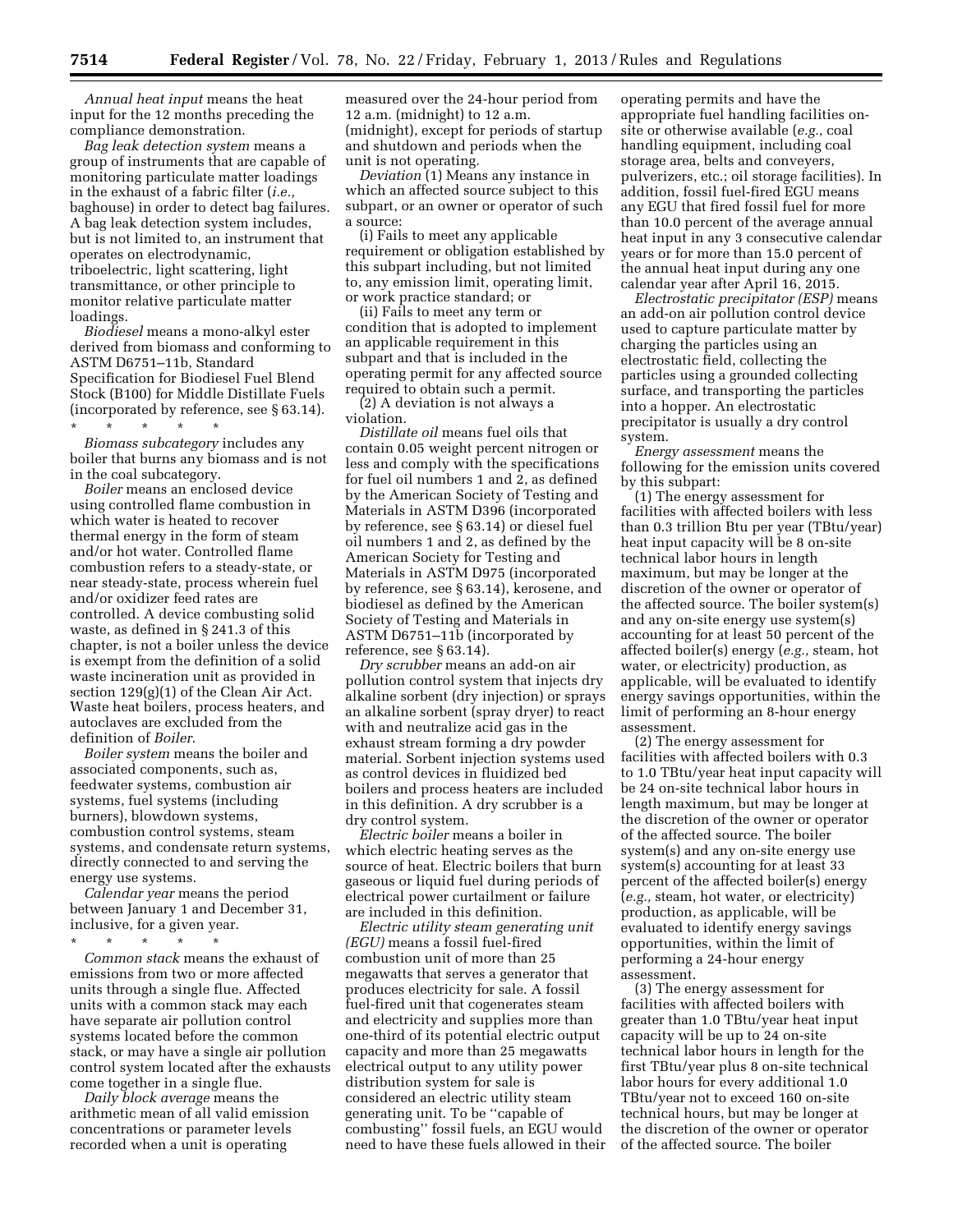system(s) and any on-site energy use system(s) accounting for at least 20 percent of the affected boiler(s) energy (*e.g.,* steam, hot water, or electricity) production, as applicable, will be evaluated to identify energy savings opportunities.

(4) The on-site energy use system(s) serving as the basis for the percent of affected boiler(s) energy production, as applicable, in paragraphs (1), (2), and (3) of this definition may be segmented by production area or energy use area as most logical and applicable to the specific facility being assessed (*e.g.,*  product X manufacturing area; product Y drying area; Building Z).

*Energy management program* means a program that includes a set of practices and procedures designed to manage energy use that are demonstrated by the facility's energy policies, a facility energy manager and other staffing responsibilities, energy performance measurement and tracking methods, an energy saving goal, action plans, operating procedures, internal reporting requirements, and periodic review intervals used at the facility. Facilities may establish their program through energy management systems compatible with ISO 50001.

*Energy use system* (1) Includes the following systems located on the site of the affected boiler that use energy provided by the boiler:

(i) Process heating; compressed air systems; machine drive (motors, pumps, fans); process cooling; facility heating, ventilation, and air conditioning systems; hot water systems; building envelop; and lighting; or

(ii) Other systems that use steam, hot water, process heat, or electricity, provided by the affected boiler.

(2) Energy use systems are only those systems using energy clearly produced by affected boilers.

\* \* \* \* \*

*Federally enforceable* means all limitations and conditions that are enforceable by the EPA Administrator, including, but not limited to, the requirements of 40 CFR parts 60, 61, 63, and 65, requirements within any applicable state implementation plan, and any permit requirements established under 40 CFR 52.21 or under 40 CFR 51.18 and 40 CFR 51.24.

*Fluidized bed boiler* means a boiler utilizing a fluidized bed combustion process that is not a pulverized coal boiler.

*Fluidized bed combustion* means a process where a fuel is burned in a bed of granulated particles, which are maintained in a mobile suspension by

the forward flow of air and combustion products.

\* \* \* \* \* *Gas-fired boiler* includes any boiler that burns gaseous fuels not combined with any solid fuels and burns liquid fuel only during periods of gas curtailment, gas supply interruption, startups, or periodic testing on liquid fuel. Periodic testing of liquid fuel shall not exceed a combined total of 48 hours during any calendar year.

*Heat input* means heat derived from combustion of fuel in a boiler and does not include the heat input from preheated combustion air, recirculated flue gases, returned condensate, or exhaust gases from other sources such as gas turbines, internal combustion engines, kilns.

*Hot water heater* means a closed vessel with a capacity of no more than 120 U.S. gallons in which water is heated by combustion of gaseous, liquid, or biomass fuel and hot water is withdrawn for use external to the vessel. Hot water boilers (*i.e.,* not generating steam) combusting gaseous, liquid, or biomass fuel with a heat input capacity of less than 1.6 million Btu per hour are included in this definition. The 120 U.S. gallon capacity threshold to be considered a hot water heater is independent of the 1.6 million Btu per hour heat input capacity threshold for hot water boilers. Hot water heater also means a tankless unit that provides ondemand hot water.

*Hourly average* means the arithmetic average of at least four CMS data values representing the four 15-minute periods in an hour, or at least two 15-minute data values during an hour when CMS calibration, quality assurance, or maintenance activities are being performed.

\* \* \* \* \*

*Institutional boiler* means a boiler used in institutional establishments such as, but not limited to, medical centers, nursing homes, research centers, institutions of higher education, elementary and secondary schools, libraries, religious establishments, and governmental buildings to provide electricity, steam, and/or hot water.

*Limited-use boiler* means any boiler that burns any amount of solid or liquid fuels and has a federally enforceable average annual capacity factor of no more than 10 percent.

*Liquid fuel* includes, but is not limited to, distillate oil, residual oil, any form of liquid fuel derived from petroleum, used oil meeting the specification in 40 CFR 279.11, liquid biofuels, biodiesel, and vegetable oil,

and comparable fuels as defined under 40 CFR 261.38.

*Load fraction* means the actual heat input of a boiler divided by heat input during the performance test that established the minimum sorbent injection rate or minimum activated carbon injection rate, expressed as a fraction (*e.g.,* for 50 percent load the load fraction is 0.5).

*Minimum activated carbon injection rate* means load fraction multiplied by the lowest hourly average activated carbon injection rate measured according to Table 6 to this subpart during the most recent performance stack test demonstrating compliance with the applicable emission limit.

*Minimum oxygen level* means the lowest hourly average oxygen level measured according to Table 6 to this subpart during the most recent performance stack test demonstrating compliance with the applicable carbon monoxide emission limit.

*Minimum scrubber liquid flow rate*  means the lowest hourly average scrubber liquid flow rate (*e.g.,* to the particulate matter scrubber) measured according to Table 6 to this subpart during the most recent performance stack test demonstrating compliance with the applicable emission limit.

*Minimum scrubber pressure drop*  means the lowest hourly average scrubber pressure drop measured according to Table 6 to this subpart during the most recent performance stack test demonstrating compliance with the applicable emission limit.

*Minimum sorbent injection rate*  means:

(1) The load fraction multiplied by the lowest hourly average sorbent injection rate for each sorbent measured according to Table 6 to this subpart during the most recent performance stack test demonstrating compliance with the applicable emission limits; or

(2) For fluidized bed combustion, the lowest average ratio of sorbent to sulfur measured during the most recent performance test.

*Minimum total secondary electric power* means the lowest hourly average total secondary electric power determined from the values of secondary voltage and secondary current to the electrostatic precipitator measured according to Table 6 to this subpart during the most recent performance stack test demonstrating compliance with the applicable emission limits.

*Natural gas* means:

(1) A naturally occurring mixture of hydrocarbon and nonhydrocarbon gases found in geologic formations beneath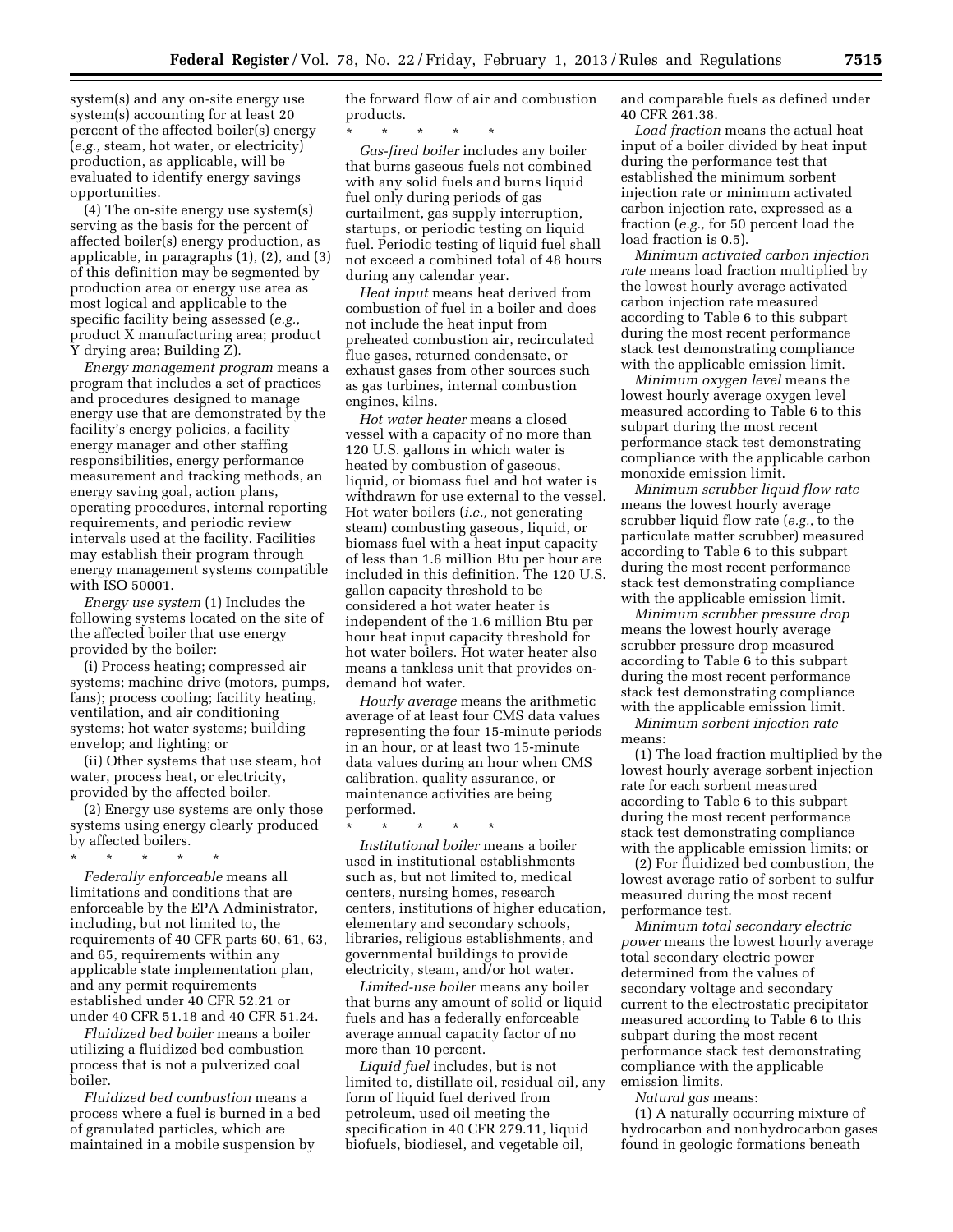the earth's surface, of which the principal constituent is methane; or

(2) Liquefied petroleum gas, as defined by the American Society for Testing and Materials in ASTM D1835 (incorporated by reference, see § 63.14); or

(3) A mixture of hydrocarbons that maintains a gaseous state at ISO conditions (*i.e.,* a temperature of 288 Kelvin, a relative humidity of 60 percent, and a pressure of 101.3 kilopascals). Additionally, natural gas must either be composed of at least 70 percent methane by volume or have a gross calorific value between 35 and 41 megajoules (MJ) per dry standard cubic meter (950 and 1,100 Btu per dry standard cubic foot); or

(4) Propane or propane-derived synthetic natural gas. Propane means a colorless gas derived from petroleum and natural gas, with the molecular structure  $C_3H_8$ .

*Oil subcategory* includes any boiler that burns any liquid fuel and is not in either the biomass or coal subcategories. Gas-fired boilers that burn liquid fuel only during periods of gas curtailment, gas supply interruptions, startups, or for periodic testing are not included in this definition. Periodic testing on liquid fuel shall not exceed a combined total of 48 hours during any calendar year.

\* \* \* \* \*

*Operating day* means a 24-hour period between 12 midnight and the following midnight during which any fuel is combusted at any time in the boiler unit. It is not necessary for fuel to be combusted for the entire 24-hour period.

*Oxygen analyzer system* means all equipment required to determine the oxygen content of a gas stream and used to monitor oxygen in the boiler flue gas, boiler firebox, or other appropriate intermediate location. This definition includes oxygen trim systems.

*Oxygen trim system* means a system of monitors that is used to maintain excess air at the desired level in a combustion device. A typical system consists of a flue gas oxygen and/or carbon monoxide monitor that automatically provides a feedback signal to the combustion air controller.

*Particulate matter (PM)* means any finely divided solid or liquid material, other than uncombined water, as measured by the test methods specified under this subpart, or an approved alternative method.

\* \* \* \* \* *Period of gas curtailment or supply interruption* means a period of time during which the supply of gaseous fuel to an affected boiler is restricted or

halted for reasons beyond the control of the facility. The act of entering into a contractual agreement with a supplier of natural gas established for curtailment purposes does not constitute a reason that is under the control of a facility for the purposes of this definition. An increase in the cost or unit price of natural gas due to normal market fluctuations not during periods of supplier delivery restriction does not constitute a period of natural gas curtailment or supply interruption. Onsite gaseous fuel system emergencies or equipment failures qualify as periods of supply interruption when the emergency or failure is beyond the control of the facility.

*Process heater* means an enclosed device using controlled flame, and the unit's primary purpose is to transfer heat indirectly to a process material (liquid, gas, or solid) or to a heat transfer material (e.g., glycol or a mixture of glycol and water) for use in a process unit, instead of generating steam. Process heaters are devices in which the combustion gases do not come into direct contact with process materials. Process heaters include units that heat water/water mixtures for pool heating, sidewalk heating, cooling tower water heating, power washing, or oil heating.

*Qualified energy assessor* means: (1) Someone who has demonstrated capabilities to evaluate energy savings opportunities for steam generation and major energy using systems, including, but not limited to:

(i) Boiler combustion management. (ii) Boiler thermal energy recovery, including

(A) Conventional feed water economizer,

(B) Conventional combustion air preheater, and

(C) Condensing economizer.

(iii) Boiler blowdown thermal energy recovery.

(iv) Primary energy resource selection, including

(A) Fuel (primary energy source) switching, and

(B) Applied steam energy versus direct-fired energy versus electricity.

(v) Insulation issues.

(vi) Steam trap and steam leak management.

(vii) Condensate recovery.

(viii) Steam end-use management.

(2) Capabilities and knowledge

includes, but is not limited to:

(i) Background, experience, and recognized abilities to perform the assessment activities, data analysis, and report preparation.

(ii) Familiarity with operating and maintenance practices for steam or process heating systems.

(iii) Additional potential steam system improvement opportunities including improving steam turbine operations and reducing steam demand.

(iv) Additional process heating system opportunities including effective utilization of waste heat and use of proper process heating methods.

(v) Boiler-steam turbine cogeneration systems.

(vi) Industry specific steam end-use systems.

*Regulated gas stream* means an offgas stream that is routed to a boiler for the purpose of achieving compliance with a standard under another subpart of this part or part 60, part 61, or part 65 of this chapter.

*Residential boiler* means a boiler used to provide heat and/or hot water and/or as part of a residential combined heat and power system. This definition includes boilers located at an institutional facility (*e.g.,* university campus, military base, church grounds) or commercial/industrial facility (*e.g.,*  farm) used primarily to provide heat and/or hot water for:

(1) A dwelling containing four or fewer families, or

(2) A single unit residence dwelling that has since been converted or subdivided into condominiums or apartments.

*Residual oil* means crude oil, fuel oil that does not comply with the specifications under the definition of distillate oil, and all fuel oil numbers 4, 5, and 6, as defined by the American Society of Testing and Materials in ASTM D396–10 (incorporated by reference, see § 63.14(b)).

\* \* \* \* \*

*Seasonal boiler* means a boiler that undergoes a shutdown for a period of at least 7 consecutive months (or 210 consecutive days) each 12-month period due to seasonal conditions, except for periodic testing. Periodic testing shall not exceed a combined total of 15 days during the 7-month shutdown. This definition only applies to boilers that would otherwise be included in the biomass subcategory or the oil subcategory.

*Shutdown* means the cessation of operation of a boiler for any purpose. Shutdown begins either when none of the steam or heat from the boiler is supplied for heating and/or producing electricity, or for any other purpose, or at the point of no fuel being fired in the boiler, whichever is earlier. Shutdown ends when there is no steam and no heat being supplied and no fuel being fired in the boiler.

*Solid fossil fuel* includes, but is not limited to, coal, coke, petroleum coke, and tire-derived fuel.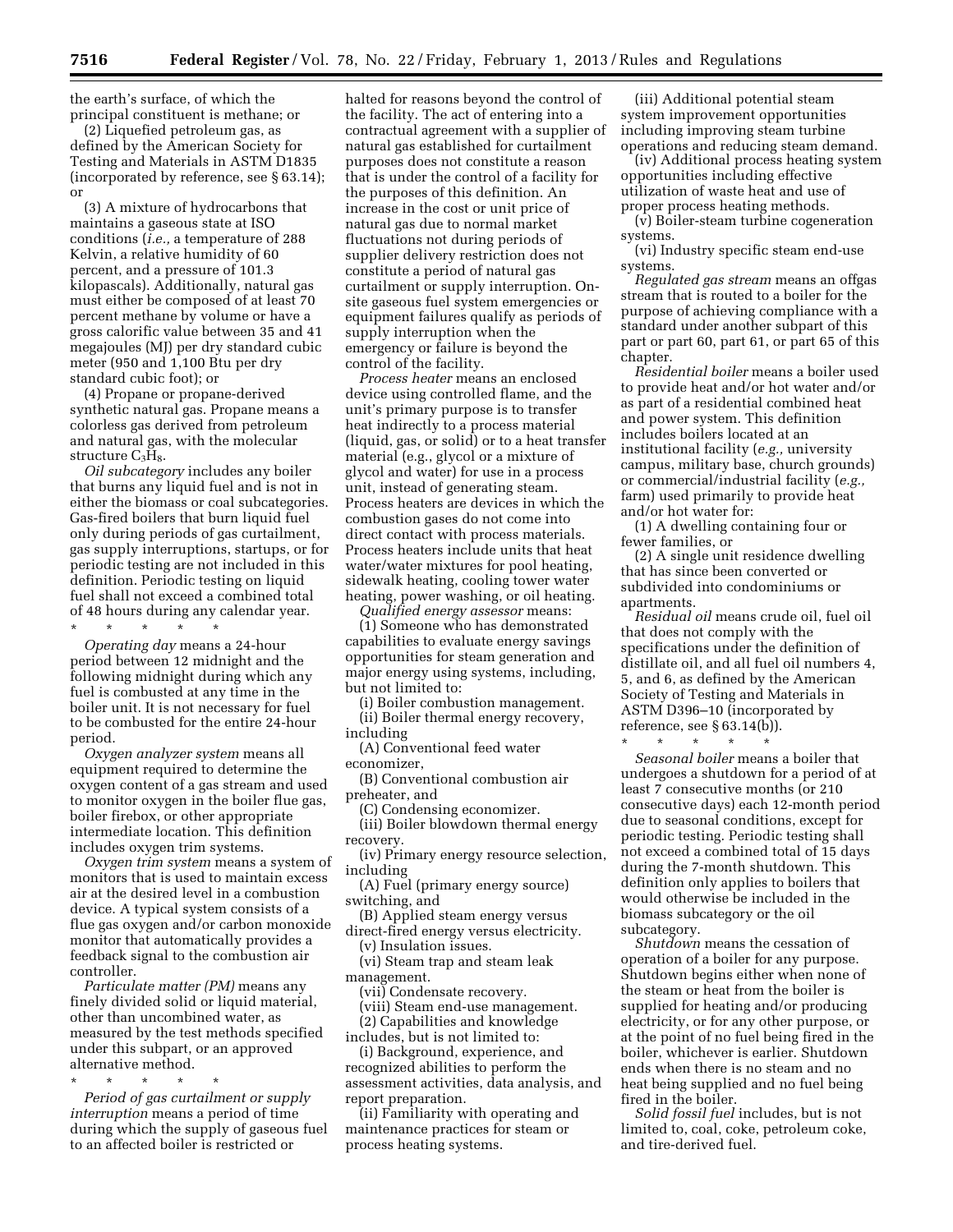*Solid fuel* means any solid fossil fuel or biomass or bio-based solid fuel.

*Startup* means either the first-ever firing of fuel in a boiler for the purpose of supplying steam or heat for heating and/or producing electricity, or for any other purpose, or the firing of fuel in a boiler after a shutdown event for any purpose. Startup ends when any of the steam or heat from the boiler is supplied for heating and/or producing electricity, or for any other purpose.

*Temporary boiler* means any gaseous or liquid fuel boiler that is designed to, and is capable of, being carried or moved from one location to another by means of, for example, wheels, skids, carrying handles, dollies, trailers, or platforms. A boiler is not a temporary boiler if any one of the following conditions exists:

(1) The equipment is attached to a foundation.

(2) The boiler or a replacement remains at a location within the facility and performs the same or similar function for more than 12 consecutive months, unless the regulatory agency approves an extension. An extension may be granted by the regulating agency upon petition by the owner or operator of a unit specifying the basis for such a request. Any temporary boiler that replaces a temporary boiler at a location within the facility and performs the same or similar function will be included in calculating the consecutive time period unless there is a gap in operation of 12 months or more.

(3) The equipment is located at a seasonal facility and operates during the full annual operating period of the seasonal facility, remains at the facility for at least 2 years, and operates at that facility for at least 3 months each year.

(4) The equipment is moved from one location to another within the facility but continues to perform the same or similar function and serve the same electricity, steam, and/or hot water

system in an attempt to circumvent the residence time requirements of this definition.

*Tune-up* means adjustments made to a boiler in accordance with the procedures outlined in § 63.11223(b).

*Vegetable oil* means oils extracted from vegetation.

*Voluntary Consensus Standards (VCS)* mean technical standards (*e.g.,*  materials specifications, test methods, sampling procedures, business practices) developed or adopted by one or more voluntary consensus bodies. EPA/Office of Air Quality Planning and Standards, by precedent, has only used VCS that are written in English. Examples of VCS bodies are: American Society of Testing and Materials (ASTM 100 Barr Harbor Drive, P.O. Box CB700, West Conshohocken, Pennsylvania 19428–B2959, (800) 262–1373, *[http://](http://www.astm.org)  [www.astm.org](http://www.astm.org)*), American Society of Mechanical Engineers (ASME ASME, Three Park Avenue, New York, NY 10016–5990, (800) 843–2763, *[http://](http://www.asme.org)  [www.asme.org](http://www.asme.org)*), International Standards Organization (ISO 1, ch. de la Voie-Creuse, Case postale 56, CH–1211 Geneva 20, Switzerland, +41 22 749 01 11, *<http://www.iso.org/iso/home.htm>*), Standards Australia (AS Level 10, The Exchange Centre, 20 Bridge Street, Sydney, GPO Box 476, Sydney NSW 2001, + 61 2 9237 6171 *[http://](http://www.stadards.org.au) [www.stadards.org.au](http://www.stadards.org.au)*), British Standards Institution (BSI, 389 Chiswick High Road, London, W4 4AL, United Kingdom, +44 (0)20 8996 9001, *[http://](http://www.bsigroup.com) [www.bsigroup.com](http://www.bsigroup.com)*), Canadian Standards Association (CSA 5060 Spectrum Way, Suite 100, Mississauga, Ontario L4W 5N6, Canada, 800–463– 6727, *<http://www.csa.ca>*), European Committee for Standardization (CEN CENELEC Management Centre Avenue Marnix 17 B–1000 Brussels, Belgium +32 2 550 08 11, *[http://www.cen.eu/](http://www.cen.eu/cen) [cen](http://www.cen.eu/cen)*), and German Engineering Standards (VDI VDI Guidelines

Department, P.O. Box 10 11 39 40002, Duesseldorf, Germany, +49 211 6214– 230, *<http://www.vdi.eu>*). The types of standards that are not considered VCS are standards developed by: the United States, *e.g.,* California (CARB) and Texas (TCEQ); industry groups, such as American Petroleum Institute (API), Gas Processors Association (GPA), and Gas Research Institute (GRI); and other branches of the U.S. government, *e.g.,*  Department of Defense (DOD) and Department of Transportation (DOT). This does not preclude EPA from using standards developed by groups that are not VCS bodies within their rule. When this occurs, EPA has done searches and reviews for VCS equivalent to these non-EPA methods.

*Waste heat boiler* means a device that recovers normally unused energy (*i.e.,*  hot exhaust gas) and converts it to usable heat. Waste heat boilers are also referred to as heat recovery steam generators. Waste heat boilers are heat exchangers generating steam from incoming hot exhaust gas from an industrial (*e.g.,* thermal oxidizer, kiln, furnace) or power (*e.g.,* combustion turbine, engine) equipment. Duct burners are sometimes used to increase the temperature of the incoming hot exhaust gas.

*Wet scrubber* means any add-on air pollution control device that mixes an aqueous stream or slurry with the exhaust gases from a boiler to control emissions of particulate matter or to absorb and neutralize acid gases, such as hydrogen chloride. A wet scrubber creates an aqueous stream or slurry as a byproduct of the emissions control process.

\* \* \* \* \*

■ 21. Table 1 to subpart *JJJJJJ* is revised to read as follows:

As stated in § 63.11201, you must comply with the following applicable emission limits:

#### TABLE 1 TO SUBPART JJJJJJ OF PART 63—EMISSION LIMITS

| If your boiler is in this subcategory                                                                                                                                                 | For the following<br>pollutants           | You must achieve less than or equal to the following<br>emission limits, except during periods of startup and<br>shutdown                                                                                                                                     |
|---------------------------------------------------------------------------------------------------------------------------------------------------------------------------------------|-------------------------------------------|---------------------------------------------------------------------------------------------------------------------------------------------------------------------------------------------------------------------------------------------------------------|
| 1. New coal-fired boilers with heat input capacity of 30<br>million British thermal units per hour (MMBtu/hr) or<br>greater that do not meet the definition of limited-use<br>boiler. | a. PM (Filterable)<br>b. Mercury<br>c. CO | 3.0E-02 pounds(lb) per million British thermal units<br>(MMBtu) of heat input.<br>2.2E-05 lb per MMBtu of heat input.<br>420 parts per million (ppm) by volume on a dry basis<br>corrected to 3 percent oxygen (3-run average or 10-<br>day rolling average). |
| 2. New coal-fired boilers with heat input capacity of be-<br>tween 10 and 30 MMBtu/hr that do not meet the defi-<br>nition of limited-use boiler.                                     | a. PM (Filterable)<br>b. Mercury<br>c. CO | 4.2E-01 lb per MMBtu of heat input.<br>2.2E-05 lb per MMBtu of heat input.<br>420 ppm by volume on a dry basis corrected to 3 per-<br>cent oxygen (3-run average or 10-day rolling aver-<br>age).                                                             |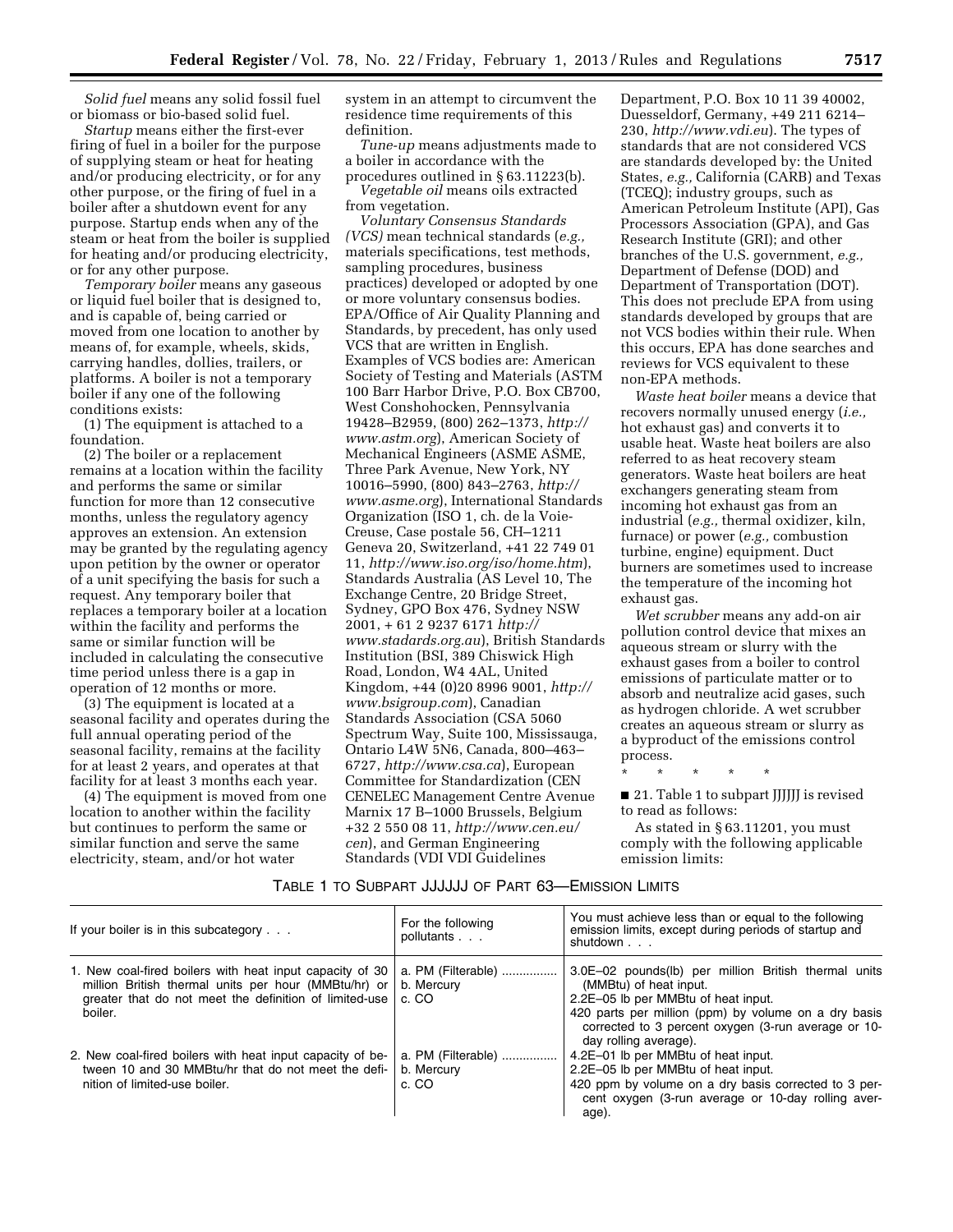| If your boiler is in this subcategory                                                                                                                               | For the following<br>pollutants | You must achieve less than or equal to the following<br>emission limits, except during periods of startup and<br>shutdown |  |
|---------------------------------------------------------------------------------------------------------------------------------------------------------------------|---------------------------------|---------------------------------------------------------------------------------------------------------------------------|--|
| 3. New biomass-fired boilers with heat input capacity of<br>30 MMB tu/hr or greater that do not meet the definition<br>of seasonal boiler or limited-use boiler.    | PM (Filterable)                 | 3.0E-02 lb per MMBtu of heat input.                                                                                       |  |
| 4. New biomass fired boilers with heat input capacity of<br>between 10 and 30 MMBtu/hr that do not meet the<br>definition of seasonal boiler or limited-use boiler. | PM (Filterable)                 | 7.0E-02 lb per MMBtu of heat input.                                                                                       |  |
| 5. New oil-fired boilers with heat input capacity of 10<br>MMBtu/hr or greater that do not meet the definition of<br>seasonal boiler or limited-use boiler.         | PM (Filterable)                 | 3.0E-02 lb per MMBtu of heat input.                                                                                       |  |
| 6. Existing coal-fired boilers with heat input capacity of<br>10 MMBtu/hr or greater that do not meet the definition<br>of limited-use boiler.                      | b. CO                           | 2.2E-05 lb per MMBtu of heat input.<br>420 ppm by volume on a dry basis corrected to 3 per-<br>cent oxygen.               |  |

#### TABLE 1 TO SUBPART JJJJJJ OF PART 63—EMISSION LIMITS—Continued

■ 22. Table 2 to subpart JJJJJJ is revised to read as follows:

As stated in § 63.11201, you must comply with the following applicable work practice standards, emission

reduction measures, and management practices:

#### TABLE 2 TO SUBPART JJJJJJ OF PART 63—WORK PRACTICE STANDARDS, EMISSION REDUCTION MEASURES, AND MANAGEMENT PRACTICES

| If your boiler is in this subcategory                                                                                                                                                                                                              | You must meet the following                                                                                                                                                                                                                                                                                                                             |
|----------------------------------------------------------------------------------------------------------------------------------------------------------------------------------------------------------------------------------------------------|---------------------------------------------------------------------------------------------------------------------------------------------------------------------------------------------------------------------------------------------------------------------------------------------------------------------------------------------------------|
| 1. Existing or new coal-fired, new biomass-fired,<br>or new oil-fired boilers (units with heat input<br>capacity of 10 MMBtu/hr or greater).                                                                                                       | Minimize the boiler's startup and shutdown periods and conduct startups and shutdowns ac-<br>cording to the manufacturer's recommended procedures. If manufacturer's recommended<br>procedures are not available, you must follow recommended procedures for a unit of similar<br>design for which manufacturer's recommended procedures are available. |
| 2. Existing coal-fired boilers with heat input ca-<br>pacity of less than 10 MMBtu/hr that do not<br>meet the definition of limited-use boiler, or<br>use an oxygen trim system that maintains an<br>optimum air-to-fuel ratio.                    | Conduct an initial tune-up as specified in $\S 63.11214$ , and conduct a tune-up of the boiler bien-<br>nially as specified in §63.11223.                                                                                                                                                                                                               |
| 3. New coal-fired boilers with heat input capac-<br>ity of less than 10 MMBtu/hr that do not meet<br>the definition of limited-use boiler, or use an<br>oxygen trim system that maintains an opti-<br>mum air-to-fuel ratio.                       | Conduct a tune-up of the boiler biennially as specified in $\S 63.11223$ .                                                                                                                                                                                                                                                                              |
| 4. Existing oil-fired boilers with heat input ca-<br>pacity greater than 5 MMBtu/hr that do not<br>meet the definition of seasonal boiler or lim-<br>ited-use boiler, or use an oxygen trim system<br>that maintains an optimum air-to-fuel ratio. | Conduct an initial tune-up as specified in $\S 63.11214$ , and conduct a tune-up of the boiler bien-<br>nially as specified in §63.11223.                                                                                                                                                                                                               |
| 5. New oil-fired boilers with heat input capacity<br>greater than 5 MMBtu/hr that do not meet the<br>definition of seasonal boiler or limited-use<br>boiler, or use an oxygen trim system that<br>maintains an optimum air-to-fuel ratio.          | Conduct a tune-up of the boiler biennially as specified in $\S 63.11223$ .                                                                                                                                                                                                                                                                              |
| 6. Existing biomass-fired boilers that do not<br>meet the definition of seasonal boiler or lim-<br>ited-use boiler, or use an oxygen trim system<br>that maintains an optimum air-to-fuel ratio.                                                   | Conduct an initial tune-up as specified in $\S 63.11214$ , and conduct a tune-up of the boiler bien-<br>nially as specified in §63.11223.                                                                                                                                                                                                               |
| 7. New biomass-fired boilers that do not meet<br>the definition of seasonal boiler or limited-use<br>boiler, or use an oxygen trim system that<br>maintains an optimum air-to-fuel ratio.                                                          | Conduct a tune-up of the boiler biennially as specified in $\S 63.11223$ .                                                                                                                                                                                                                                                                              |
|                                                                                                                                                                                                                                                    | Conduct an initial tune-up as specified in $\S 63.11214$ , and conduct a tune-up of the boiler<br>every 5 years as specified in §63.11223.                                                                                                                                                                                                              |
|                                                                                                                                                                                                                                                    | Conduct a tune-up of the boiler every 5 years as specified in §63.11223.                                                                                                                                                                                                                                                                                |
|                                                                                                                                                                                                                                                    | Conduct an initial tune-up as specified in $\S 63.11214$ , and conduct a tune-up of the boiler<br>every 5 years as specified in §63.11223.                                                                                                                                                                                                              |
|                                                                                                                                                                                                                                                    | Conduct a tune-up of the boiler every 5 years as specified in §63.11223.                                                                                                                                                                                                                                                                                |
| 12. Existing oil-fired boilers with heat input ca-<br>pacity of equal to or less than 5 MMBtu/hr.                                                                                                                                                  | Conduct an initial tune-up as specified in §63.11214, and conduct a tune-up of the boiler<br>every 5 years as specified in §63.11223.                                                                                                                                                                                                                   |
| 13. New oil-fired boilers with heat input capacity<br>of equal to or less than 5 MMBtu/hr.                                                                                                                                                         | Conduct a tune-up of the boiler every 5 years as specified in §63.11223.                                                                                                                                                                                                                                                                                |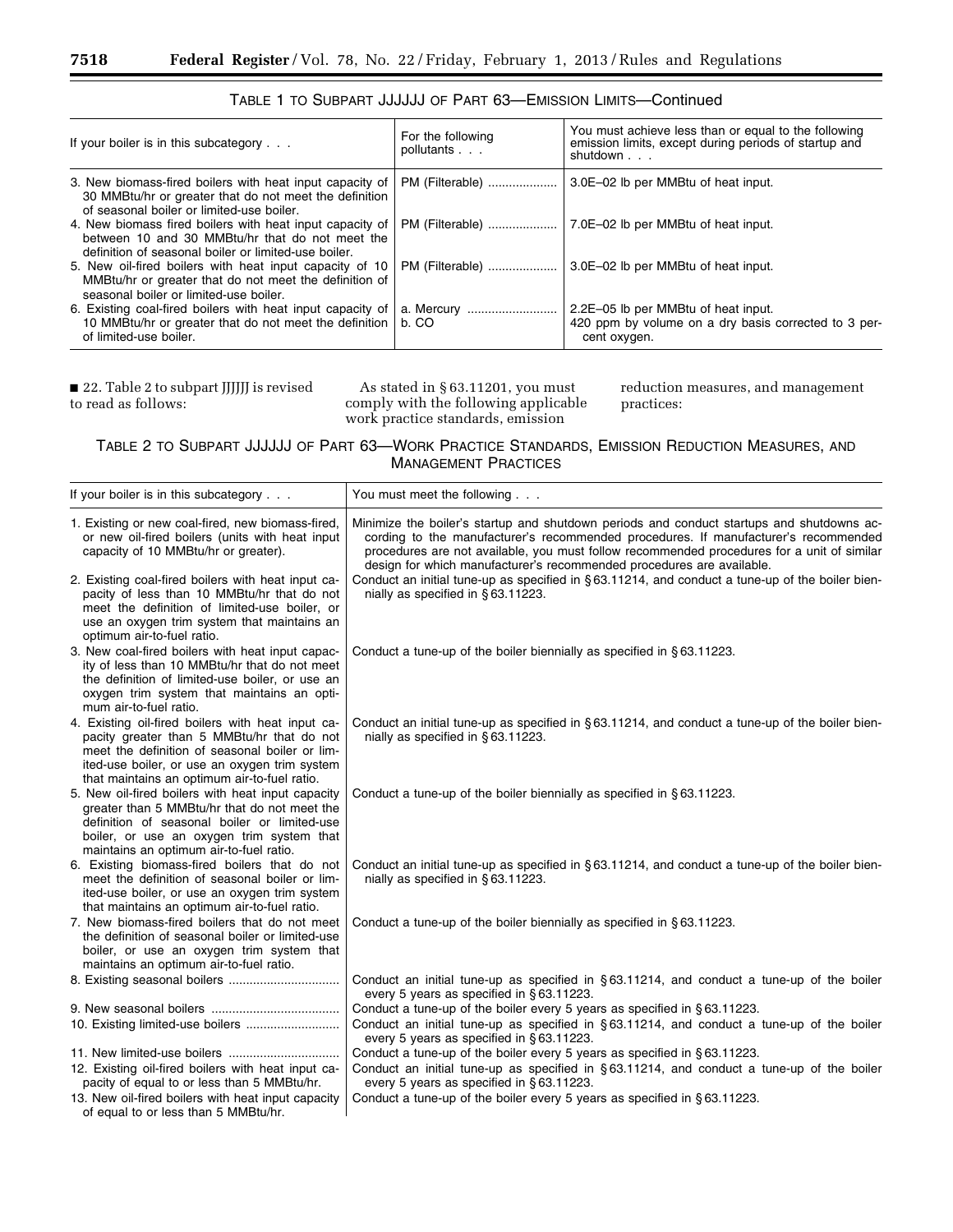#### TABLE 2 TO SUBPART JJJJJJ OF PART 63—WORK PRACTICE STANDARDS, EMISSION REDUCTION MEASURES, AND MANAGEMENT PRACTICES—Continued

| If your boiler is in this subcategory                                                                                                                                                                 | You must meet the following                                                                                                                                                                                                                                                                                                                                                                                                                                                                                                                                                                                                                                                                                                                                                                                                                                                                                                                                                                                                                                                                                                                                                                                                                                                                                                                                                                                                                                                                                                                                                                                                                                                                                                                                                                |
|-------------------------------------------------------------------------------------------------------------------------------------------------------------------------------------------------------|--------------------------------------------------------------------------------------------------------------------------------------------------------------------------------------------------------------------------------------------------------------------------------------------------------------------------------------------------------------------------------------------------------------------------------------------------------------------------------------------------------------------------------------------------------------------------------------------------------------------------------------------------------------------------------------------------------------------------------------------------------------------------------------------------------------------------------------------------------------------------------------------------------------------------------------------------------------------------------------------------------------------------------------------------------------------------------------------------------------------------------------------------------------------------------------------------------------------------------------------------------------------------------------------------------------------------------------------------------------------------------------------------------------------------------------------------------------------------------------------------------------------------------------------------------------------------------------------------------------------------------------------------------------------------------------------------------------------------------------------------------------------------------------------|
| 14. Existing coal-fired, biomass-fired, or oil-fired<br>boilers with an oxygen trim system that main-<br>tains an optimum air-to-fuel ratio that would<br>otherwise be subject to a biennial tune-up. | Conduct an initial tune-up as specified in §63.11214, and conduct a tune-up of the boiler<br>every 5 years as specified in §63.11223.                                                                                                                                                                                                                                                                                                                                                                                                                                                                                                                                                                                                                                                                                                                                                                                                                                                                                                                                                                                                                                                                                                                                                                                                                                                                                                                                                                                                                                                                                                                                                                                                                                                      |
| 15. New coal-fired, biomass-fired, or oil-fired<br>boilers with an oxygen trim system that main-<br>tains an optimum air-to-fuel ratio that would<br>otherwise be subject to a biennial tune-up.      | Conduct a tune-up of the boiler every 5 years as specified in $\S$ 63.11223.                                                                                                                                                                                                                                                                                                                                                                                                                                                                                                                                                                                                                                                                                                                                                                                                                                                                                                                                                                                                                                                                                                                                                                                                                                                                                                                                                                                                                                                                                                                                                                                                                                                                                                               |
| 16. Existing coal-fired, biomass-fired, or oil-fired<br>boilers (units with heat input capacity of 10<br>MMBtu/hr and greater), not including limited-<br>use boilers.                                | Must have a one-time energy assessment performed by a qualified energy assessor. An en-<br>ergy assessment completed on or after January 1, 2008, that meets or is amended to meet<br>the energy assessment requirements in this table satisfies the energy assessment require-<br>ment. Energy assessor approval and qualification requirements are waived in instances<br>where past or amended energy assessments are used to meet the energy assessment re-<br>quirements. A facility that operates under an energy management program compatible with<br>ISO 50001 that includes the affected units also satisfies the energy assessment require-<br>ment. The energy assessment must include the following with extent of the evaluation for<br>items (1) to (4) appropriate for the on-site technical hours listed in $\S 63.11237$ :<br>(1) A visual inspection of the boiler system,<br>(2) An evaluation of operating characteristics of the affected boiler systems, specifications of<br>energy use systems, operating and maintenance procedures, and unusual operating con-<br>straints,<br>(3) An inventory of major energy use systems consuming energy from affected boiler(s) and<br>which are under control of the boiler owner or operator,<br>(4) A review of available architectural and engineering plans, facility operation and mainte-<br>nance procedures and logs, and fuel usage,<br>(5) A list of major energy conservation measures that are within the facility's control,<br>(6) A list of the energy savings potential of the energy conservation measures identified, and<br>(7) A comprehensive report detailing the ways to improve efficiency, the cost of specific im-<br>provements, benefits, and the time frame for recouping those investments. |

■ 23.Table 3 to subpart JJJJJJ is revised to read as follows:

As stated in § 63.11201, you must comply with the applicable operating limits:

#### TABLE 3 TO SUBPART JJJJJJ OF PART 63—OPERATING LIMITS FOR BOILERS WITH EMISSION LIMITS

| If you demonstrate compliance with applicable<br>emission limits using | You must meet these operating limits except during periods of startup and shutdown                                                                                                                                                                                                                                                                                                                                                                                                                              |
|------------------------------------------------------------------------|-----------------------------------------------------------------------------------------------------------------------------------------------------------------------------------------------------------------------------------------------------------------------------------------------------------------------------------------------------------------------------------------------------------------------------------------------------------------------------------------------------------------|
|                                                                        | a. Maintain opacity to less than or equal to 10 percent opacity (daily block average); OR<br>b. Install and operate a bag leak detection system according to $\S 63.11224$ and operate the<br>fabric filter such that the bag leak detection system alarm does not sound more than 5 per-<br>cent of the operating time during each 6-month period.                                                                                                                                                             |
|                                                                        | a. Maintain opacity to less than or equal to 10 percent opacity (daily block average); OR<br>b. Maintain the 30-day rolling average total secondary electric power of the electrostatic pre-<br>cipitator at or above the minimum total secondary electric power as defined in $\S 63.11237$ .                                                                                                                                                                                                                  |
|                                                                        | Maintain the 30-day rolling average pressure drop across the wet scrubber at or above the<br>minimum scrubber pressure drop as defined in $\S 63.11237$ and the 30-day rolling average<br>liquid flow rate at or above the minimum scrubber liquid flow rate as defined in §63.11237.                                                                                                                                                                                                                           |
| 4. Dry sorbent or activated carbon injection con-<br>trol.             | Maintain the 30-day rolling average sorbent or activated carbon injection rate at or above the<br>minimum sorbent injection rate or minimum activated carbon injection rate as defined in<br>§ 63.11237. When your boiler operates at lower loads, multiply your sorbent or activated car-<br>bon injection rate by the load fraction (e.g., actual heat input divided by the heat input during<br>the performance stack test; for 50 percent load, multiply the injection rate operating limit by<br>$(0.5)$ . |
| 5. Any other add-on air pollution control type.                        | This option is for boilers that operate dry control systems. Boilers must maintain opacity to<br>less than or equal to 10 percent opacity (daily block average).                                                                                                                                                                                                                                                                                                                                                |
|                                                                        | Maintain the fuel type or fuel mixture (annual average) such that the mercury emission rate<br>calculated according to $\S 63.11211(c)$ are less than the applicable emission limit for mercury.                                                                                                                                                                                                                                                                                                                |
|                                                                        | For boilers that demonstrate compliance with a performance stack test, maintain the operating<br>load of each unit such that it does not exceed 110 percent of the average operating load re-<br>corded during the most recent performance stack test.                                                                                                                                                                                                                                                          |
|                                                                        | For boilers subject to a CO emission limit that demonstrate compliance with an oxygen ana-<br>lyzer system as specified in §63.11224(a), maintain the 30-day rolling average oxygen level<br>at or above the minimum oxygen level as defined in §63.11237. This requirement does not<br>apply to units that install an oxygen trim system since these units will set the trim system to<br>the level specified in $\S 63.11224(a)(7)$ .                                                                         |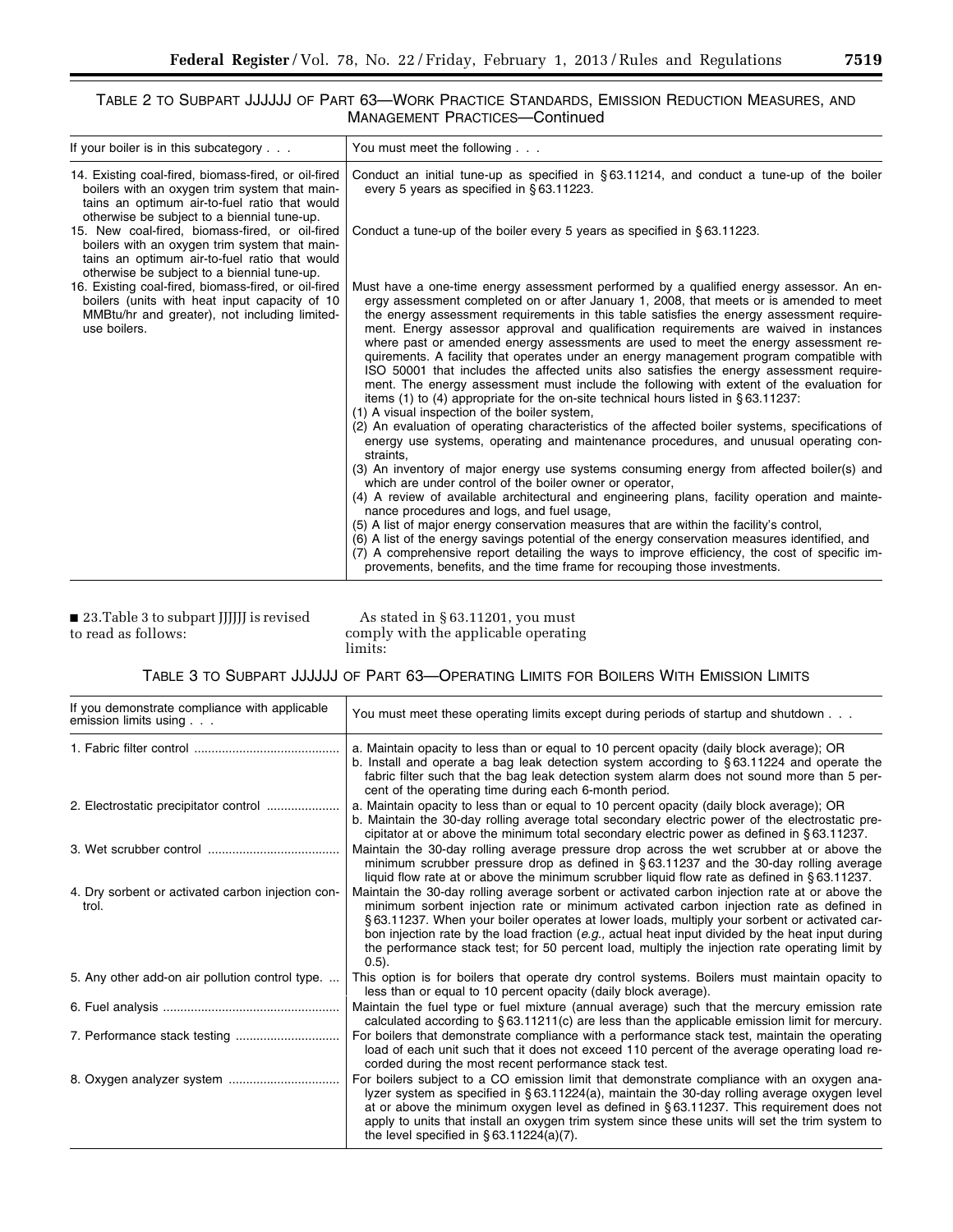$\equiv$ 

| ¥ | $\star$ | $\star$ | $\star$ |
|---|---------|---------|---------|

**\*** ■ 24. Table 6 to subpart JJJJJJ is revised to read as follows:

As stated in § 63.11211, you must comply with the following requirements for establishing operating limits:

| TABLE 6 TO SUBPART JJJJJJJ OF PART 63-ESTABLISHING OPERATING LIMITS |  |  |
|---------------------------------------------------------------------|--|--|
|---------------------------------------------------------------------|--|--|

| If you have an ap-<br>plicable emission<br>limit for                                                  | And your oper-<br>ating limits are<br>based on                                       | You must                                                                                                                                                      | Using $\ldots$                                                                                                         | According to the following requirements                                                                                                                                                                                                                                                                                                                                                                                                                                                                                                                                                              |
|-------------------------------------------------------------------------------------------------------|--------------------------------------------------------------------------------------|---------------------------------------------------------------------------------------------------------------------------------------------------------------|------------------------------------------------------------------------------------------------------------------------|------------------------------------------------------------------------------------------------------------------------------------------------------------------------------------------------------------------------------------------------------------------------------------------------------------------------------------------------------------------------------------------------------------------------------------------------------------------------------------------------------------------------------------------------------------------------------------------------------|
| 1. PM or mercury                                                                                      | a. Wet scrubber<br>operating pa-<br>rameters.                                        | Establish site-specific min-<br>imum scrubber pressure<br>drop and minimum scrub-<br>ber liquid flow rate oper-<br>ating limits according to<br>§63.11211(b). | Data from the pressure<br>drop and liquid flow rate<br>monitors and the PM or<br>mercury performance<br>stack tests.   | (a) You must collect pressure drop and<br>liquid flow rate data every 15 minutes<br>during the entire period of the perform-<br>ance stack tests;                                                                                                                                                                                                                                                                                                                                                                                                                                                    |
|                                                                                                       |                                                                                      |                                                                                                                                                               |                                                                                                                        | (b) Determine the average pressure drop<br>and liquid flow rate for each individual<br>test run in the three-run performance<br>stack test by computing the average of<br>all the 15-minute readings taken during<br>each test run.                                                                                                                                                                                                                                                                                                                                                                  |
|                                                                                                       | b. Electrostatic<br>precipitator op-<br>erating param-<br>eters.                     | Establish a site-specific<br>minimum total secondary<br>electric power operating<br>limit according to<br>$§$ 63.11211(b).                                    | Data from the secondary<br>electric power monitors<br>and the PM or mercury<br>performance stack tests.                | (a) You must collect secondary electric<br>power data every 15 minutes during<br>the entire period of the performance<br>stack tests;                                                                                                                                                                                                                                                                                                                                                                                                                                                                |
|                                                                                                       |                                                                                      |                                                                                                                                                               |                                                                                                                        | (b) Determine the average total sec-<br>ondary electric power for each indi-<br>vidual test run in the three-run perform-<br>ance stack test by computing the aver-<br>age of all the 15-minute readings taken<br>during each test run.                                                                                                                                                                                                                                                                                                                                                              |
| 2. Mercury                                                                                            | Dry sorbent or ac-<br>tivated carbon<br>injection rate<br>operating pa-<br>rameters. | Establish a site-specific<br>minimum sorbent or acti-<br>vated carbon injection<br>rate operating limit ac-<br>cording to $§ 63.11211(b)$ .                   | Data from the sorbent or<br>activated carbon injection<br>rate monitors and the<br>mercury performance<br>stack tests. | (a) You must collect sorbent or activated<br>carbon injection rate data every 15<br>minutes during the entire period of the<br>performance stack tests;                                                                                                                                                                                                                                                                                                                                                                                                                                              |
|                                                                                                       |                                                                                      |                                                                                                                                                               |                                                                                                                        | (b) Determine the average sorbent or ac-<br>tivated carbon injection rate for each<br>individual test run in the three-run per-<br>formance stack test by computing the<br>average of all the 15-minute readings<br>taken during each test run.<br>(c) When your unit operates at lower<br>loads, multiply your sorbent or acti-<br>vated carbon injection rate by the load<br>fraction (e.g., actual heat input divided<br>by heat input during performance stack<br>test, for 50 percent load, multiply the<br>injection rate operating limit by 0.5) to<br>determine the required injection rate. |
| 3. CO                                                                                                 | Oxygen                                                                               | Establish a unit-specific<br>limit for minimum oxygen<br>level.                                                                                               | Data from the oxygen ana-<br>lyzer system specified in<br>§ 63.11224(a).                                               | (a) You must collect oxygen data every<br>15 minutes during the entire period of<br>the performance stack tests;<br>(b) Determine the average hourly oxygen<br>concentration for each individual test<br>run in the three-run performance stack<br>test by computing the average of all<br>the 15-minute readings taken during<br>each test run.                                                                                                                                                                                                                                                     |
| 4. Any pollutant for<br>which compli-<br>ance is dem-<br>onstrated by a<br>performance<br>stack test. | Boiler operating<br>load.                                                            | Establish a unit-specific<br>limit for maximum oper-<br>ating load according to<br>§ 63.11212(c).                                                             | Data from the operating<br>load monitors (fuel feed<br>monitors or steam gen-<br>eration monitors).                    | (a) You must collect operating load data<br>(fuel feed rate or steam generation<br>data) every 15 minutes during the en-<br>tire period of the performance test.                                                                                                                                                                                                                                                                                                                                                                                                                                     |
|                                                                                                       |                                                                                      |                                                                                                                                                               |                                                                                                                        | (b) Determine the average operating load<br>by computing the hourly averages<br>using all of the 15-minute readings<br>taken during each performance test.<br>(c) Determine the average of the three<br>test run averages during the perform-<br>ance test, and multiply this by 1.1 (110<br>percent) as your operating limit.                                                                                                                                                                                                                                                                       |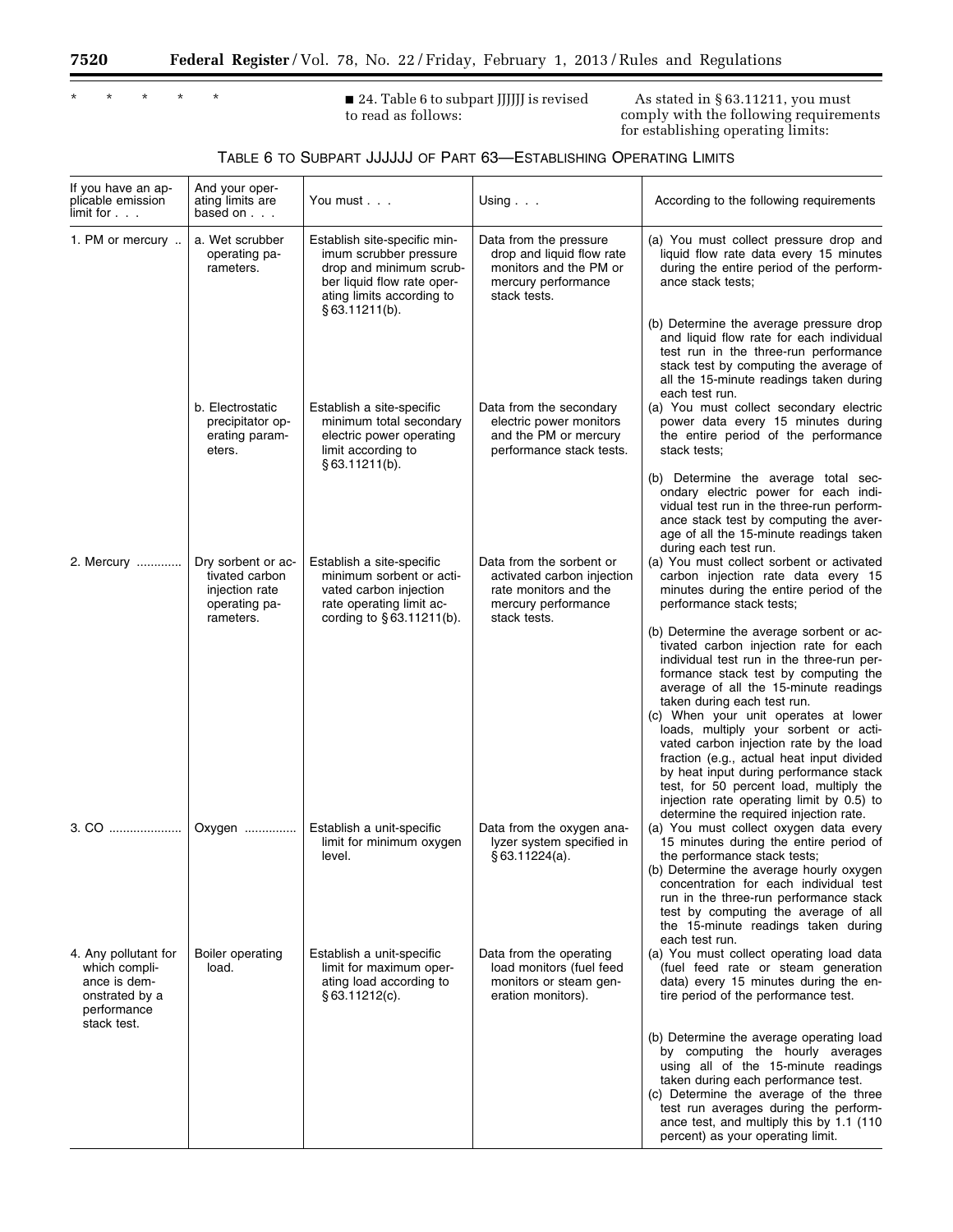■ 25. Table 7 to subpart JJJJJJ is revised to read as follows:

As stated in § 63.11222, you must show continuous compliance with the emission limitations for each boiler according to the following:

#### TABLE 7 TO SUBPART JJJJJJ OF PART 63—DEMONSTRATING CONTINUOUS COMPLIANCE

| If you must meet the following operating<br>limits. .          | You must demonstrate continuous compliance by                                                                                                                                                                                                                         |
|----------------------------------------------------------------|-----------------------------------------------------------------------------------------------------------------------------------------------------------------------------------------------------------------------------------------------------------------------|
|                                                                | a. Collecting the opacity monitoring system data according to $\S 63.11224(e)$ and $\S 63.11221$ ;<br>and                                                                                                                                                             |
|                                                                | b. Reducing the opacity monitoring data to 6-minute averages; and                                                                                                                                                                                                     |
| 2. Fabric Filter Bag Leak Detection Operation                  | c. Maintaining opacity to less than or equal to 10 percent (daily block average).<br>Installing and operating a bag leak detection system according to $\S 63.11224(f)$ and operating<br>the fabric filter such that the requirements in $\S 63.11222(a)(4)$ are met. |
| 3. Wet Scrubber Pressure Drop and Liquid Flow<br>Rate.         | a. Collecting the pressure drop and liquid flow rate monitoring system data according to<br>§§63.11224 and 63.11221; and                                                                                                                                              |
|                                                                | b. Reducing the data to 30-day rolling averages; and                                                                                                                                                                                                                  |
|                                                                | c. Maintaining the 30-day rolling average pressure drop and liquid flow rate at or above the<br>minimum pressure drop and minimum liquid flow rate according to $\S 63.11211$ .                                                                                       |
| 4. Dry Scrubber Sorbent or Activated Carbon<br>Injection Rate. | a. Collecting the sorbent or activated carbon injection rate monitoring system data for the dry<br>scrubber according to §§63.11224 and 63.11221; and                                                                                                                 |
|                                                                | b. Reducing the data to 30-day rolling averages; and                                                                                                                                                                                                                  |
|                                                                | c. Maintaining the 30-day rolling average sorbent or activated carbon injection rate at or above<br>the minimum sorbent or activated carbon injection rate according to $\S 63.11211$ .                                                                               |
| 5. Electrostatic Precipitator Total Secondary                  | a. Collecting the total secondary electric power monitoring system data for the electrostatic                                                                                                                                                                         |
| Electric Power.                                                | precipitator according to §§63.11224 and 63.11221; and                                                                                                                                                                                                                |
|                                                                | b. Reducing the data to 30-day rolling averages; and                                                                                                                                                                                                                  |
|                                                                | c. Maintaining the 30-day rolling average total secondary electric power at or above the min-                                                                                                                                                                         |
|                                                                | imum total secondary electric power according to §63.11211.                                                                                                                                                                                                           |
|                                                                | a. Only burning the fuel types and fuel mixtures used to demonstrate compliance with the ap-<br>plicable emission limit according to §63.11213 as applicable; and                                                                                                     |
|                                                                | b. Keeping monthly records of fuel use according to $\S$ § 63.11222(a)(2) and 63.11225(b)(4).                                                                                                                                                                         |
|                                                                | a. Continuously monitoring the oxygen content of flue gas according to §63.11224 (This re-                                                                                                                                                                            |
|                                                                | quirement does not apply to units that install an oxygen trim system since these units will                                                                                                                                                                           |
|                                                                | set the trim system to the level specified in $\S 63.11224(a)(7)$ ; and                                                                                                                                                                                               |
|                                                                | b. Reducing the data to 30-day rolling averages; and                                                                                                                                                                                                                  |
|                                                                | c. Maintaining the 30-day rolling average oxygen content at or above the minimum oxygen<br>level established during the most recent CO performance test.                                                                                                              |
|                                                                | a. Continuously monitoring the CO concentration in the combustion exhaust according to                                                                                                                                                                                |
|                                                                | §§63.11224 and 63.11221; and                                                                                                                                                                                                                                          |
|                                                                | b. Correcting the data to 3 percent oxygen, and reducing the data to 1-hour averages; and                                                                                                                                                                             |
|                                                                | c. Reducing the data from the hourly averages to 10-day rolling averages; and                                                                                                                                                                                         |
|                                                                | d. Maintaining the 10-day rolling average CO concentration at or below the applicable emis-<br>sion limit in Table 1 to this subpart.                                                                                                                                 |
|                                                                | a. Collecting operating load data (fuel feed rate or steam generation data) every 15 minutes;<br>and                                                                                                                                                                  |
|                                                                | b. Reducing the data to 30-day rolling averages; and                                                                                                                                                                                                                  |
|                                                                | c. Maintaining the 30-day rolling average at or below the operating limit established during the<br>performance test according to §63.11212(c) and Table 6 to this subpart.                                                                                           |
|                                                                |                                                                                                                                                                                                                                                                       |

■ 26. Table 8 to subpart JJJJJJ is amended by:

■ b. Revising the entry for "§ 63.10(e) and (f)''.

The revisions read as follows: \* \* \* \* \*

■ a. Revising the entry for "§ 63.9".

■ c. Adding an entry for "§ 63.10(f)".